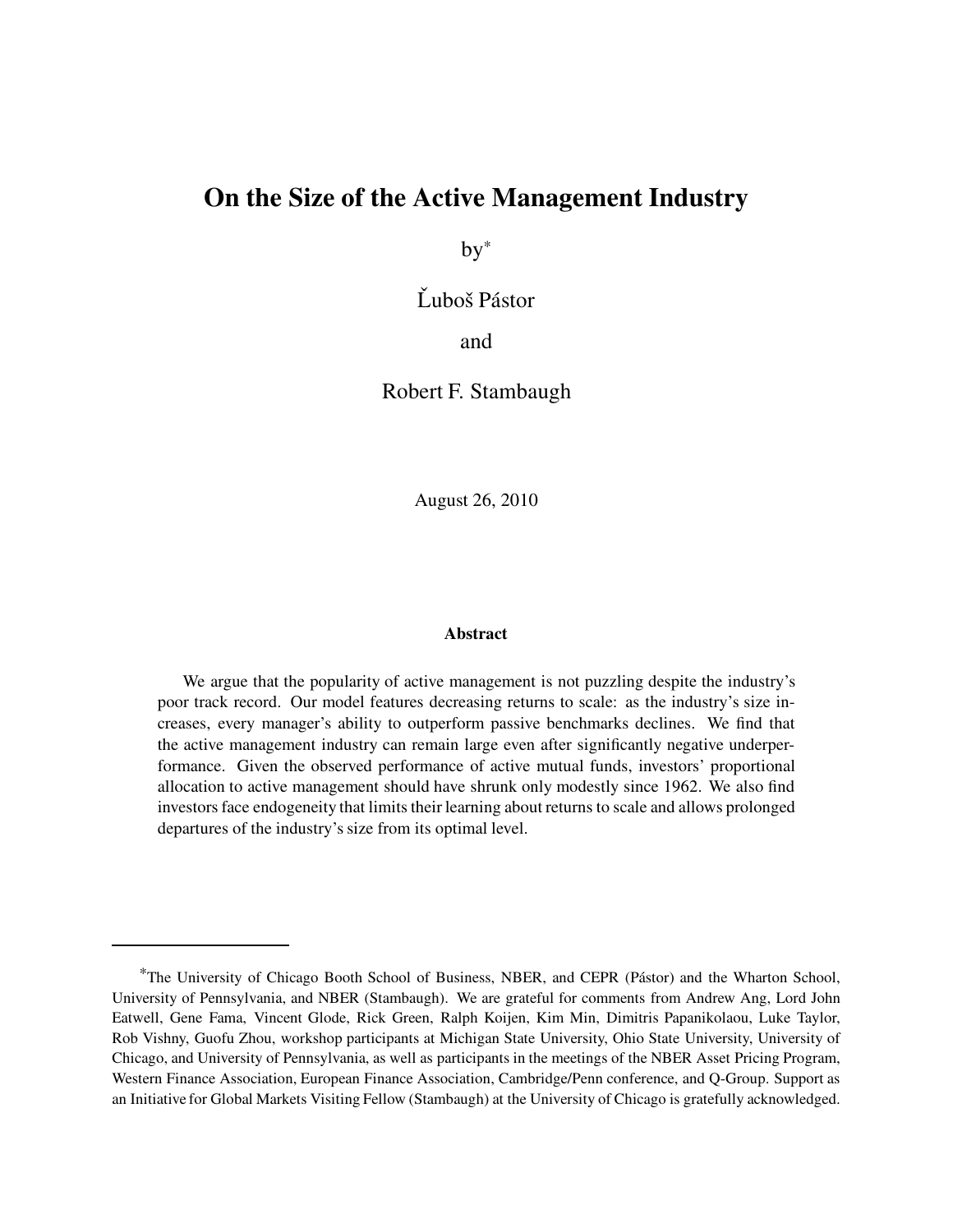# 1. Introduction

Active asset management remains popular, even though its track record has long been unimpressive. Consider equity mutual funds, which manage trillions of dollars. Numerous studies report that these funds have provided investors with returns significantly below those on passive benchmarks, on average.<sup>1</sup> While this track record could help explain the growth of index funds, the total size of index funds is still modest compared to that of actively managed funds.<sup>2</sup> Given the negative track record, one might be puzzled by the enormous size of the active management industry.

We argue that the popularity of active management is not puzzling despite its poor track record. Key to this conclusion is to realize that the active management industry exhibits decreasing returns to scale: any fund manager's ability to outperform a passive benchmark declines as the industry's size increases. As more money chases opportunities to outperform, prices are impacted and such opportunities become more elusive. A simple way of modeling returns to scale is as follows:

$$
\alpha = a - b \frac{S}{W},\tag{1}
$$

where  $\alpha$  denotes the industry's expected return in excess of passive benchmarks and  $S/W$  is the industry's size scaled by investable wealth. Decreasing returns to scale are captured by  $b > 0$ . If the benchmarks are sufficient for pricing assets in an efficient market,  $\alpha$  reflects asset mispricing. In that case, our modeling of decreasing returns to scale is equivalent to assuming that mispricing is reduced as more money seeks to exploit it.

Decreasing returns to scale help us understand the continued popularity of active management. Investors are uncertain about the industry's  $\alpha$ , and they learn about it from realized returns. After observing negative benchmark-adjusted returns, investors infer that  $\alpha$  is lower than expected, and they reduce their allocation to active management. This reduction in  $S/W$  is cushioned by decreasing returns to scale because a lower  $S/W$  implies a higher  $\alpha$  going forward. Investors infer that  $\alpha$  is too low at the current level of  $S/W$ , but they know that  $\alpha$  will go up after they reduce  $S/W$ , so they disinvest less than they would if returns to scale were constant. Under decreasing returns to scale, past underperformance does not imply future underperformance; it only implies that investors should allocate less to active management. After a period of underperformance, the

<sup>&</sup>lt;sup>1</sup>See Jensen (1968), Malkiel (1995), Gruber (1996), Wermers (2000), Pástor and Stambaugh (2002a), Fama and French (2009), and many others. Fama and French report that, over the past 23 years, an aggregate portfolio of U.S. equity mutual funds underperformed various benchmarks by about 1% per annum.

<sup>&</sup>lt;sup>2</sup>The Investment Company Institute (2009, p. 20) reports that assets of equity mutual funds total \$3.8 trillion at the end of 2008. They also report (ibid., p. 33) that about 87% of those assets are under active management, as opposed to being index funds. Institutions seem more inclined than retail investors to invest passively, but their active allocations are still large, between 47% and 71% of their U.S. equity investments in 2006 (French (2008, Table 3)).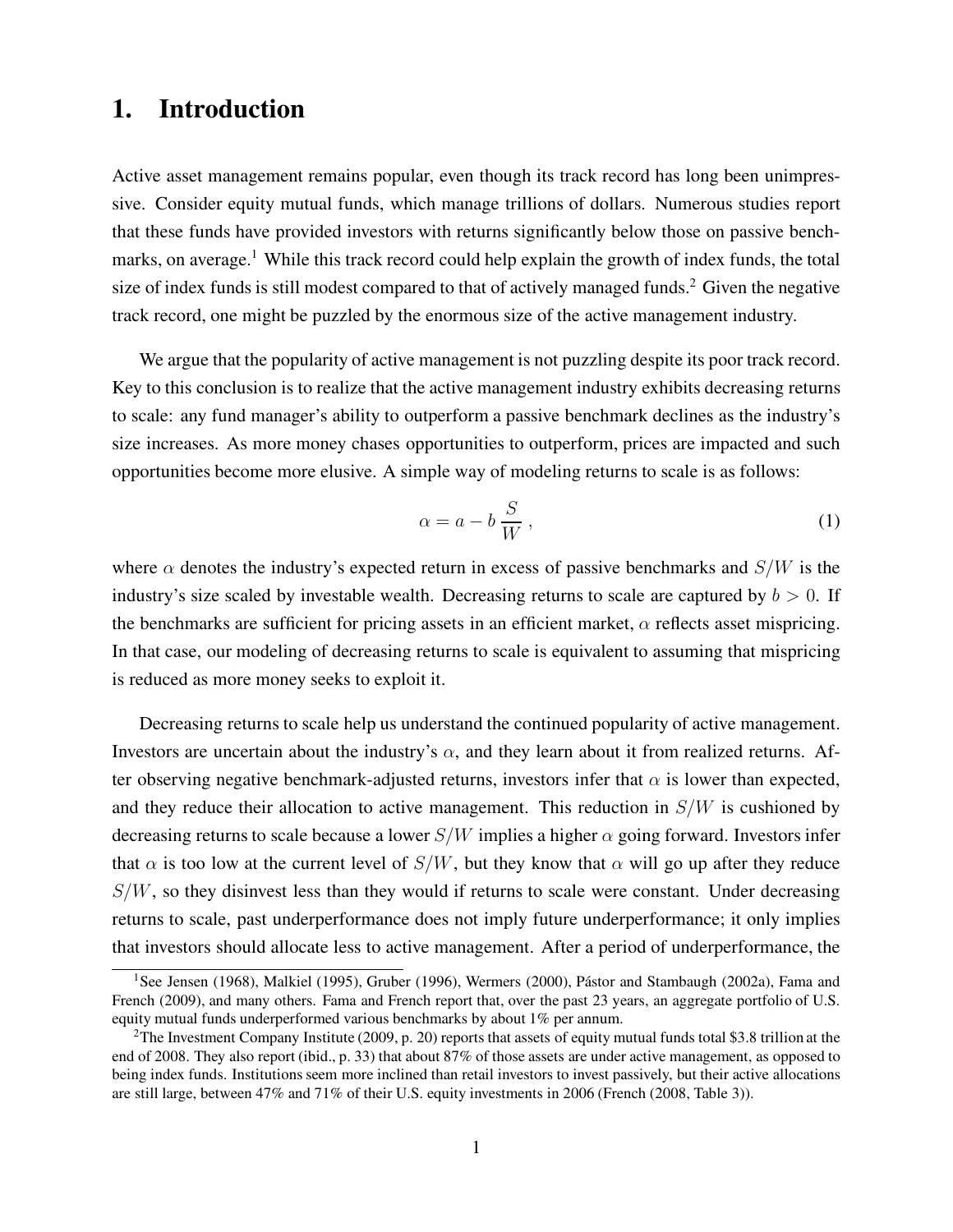optimal allocation to active management should be smaller than it was at the beginning of the period, but it may remain substantial.

To explore the quantitative implications of the above story, we develop an equilibrium model of active management featuring utility-maximizing investors and fee-maximizing fund managers. We model decreasing returns to scale in a way similar to equation  $(1)$ , with unknown parameters a and b. After deriving the model's implications for the size of the active management industry, we relate this size to the industry's historical performance.

In our first analysis, we take the familiar perspective on the active-management puzzle, asking whether the industry's size is consistent with its overall level of historical performance. We summarize performance by the *t*-statistic of the industry's historical alpha, and we construct the posterior distribution for the end-of-sample equilibrium  $S/W$  conditional on this t-statistic. We find that the equilibrium  $S/W$  can exceed 70% even if the industry's historical alpha is significantly negative ( $t = -2$  or less). Intuitively, the t-statistic leaves the researcher quite uncertain about how much historical active returns would have improved had investors allocated less to active management. Given this uncertainty, the confidence region for the equilibrium  $S/W$  is wide and it includes allocations that are large. If researchers think that the rational investors in our model could choose a large allocation to active management, it should not puzzle them that actual investors have chosen one.

Whereas our first analysis shows that the active management industry *could* be large despite its poor track record, our second analysis implies that it actually should be large. Instead of conditioning on just the overall *t*-statistic, we now condition year-by-year on the previous history of the industry's returns, as proxied by the returns on the aggregate portfolio of actively managed U.S. equity mutual funds. At the beginning of each year between 1963 and 2006, we solve for the equilibrium  $S/W$  that investors in our model would choose if they observed the actual fund returns. We find that this equilibrium allocation drops surprisingly slowly over time—from its assumed value of  $S/W = 0.9$  in 1962 to about  $S/W = 0.7$  in 2006. This striking result shows that despite substantial past underperformance, active management should remain popular among rational investors facing decreasing returns to scale.

In contrast, active management's popularity would seem quite puzzling under the more traditional assumption of constant returns to scale  $(b = 0$  in equation (1)). This assumption is routinely adopted by performance evaluation studies, in which alphas are generally treated as constants, unrelated to the industry's size. We find that under constant returns to scale, the current size of the active management industry should be zero. With  $b = 0$ , the industry's track record quickly leads investors to perceive  $\alpha < 0$  at any  $S/W$ , even if their prior beliefs about  $\alpha$  are more optimistic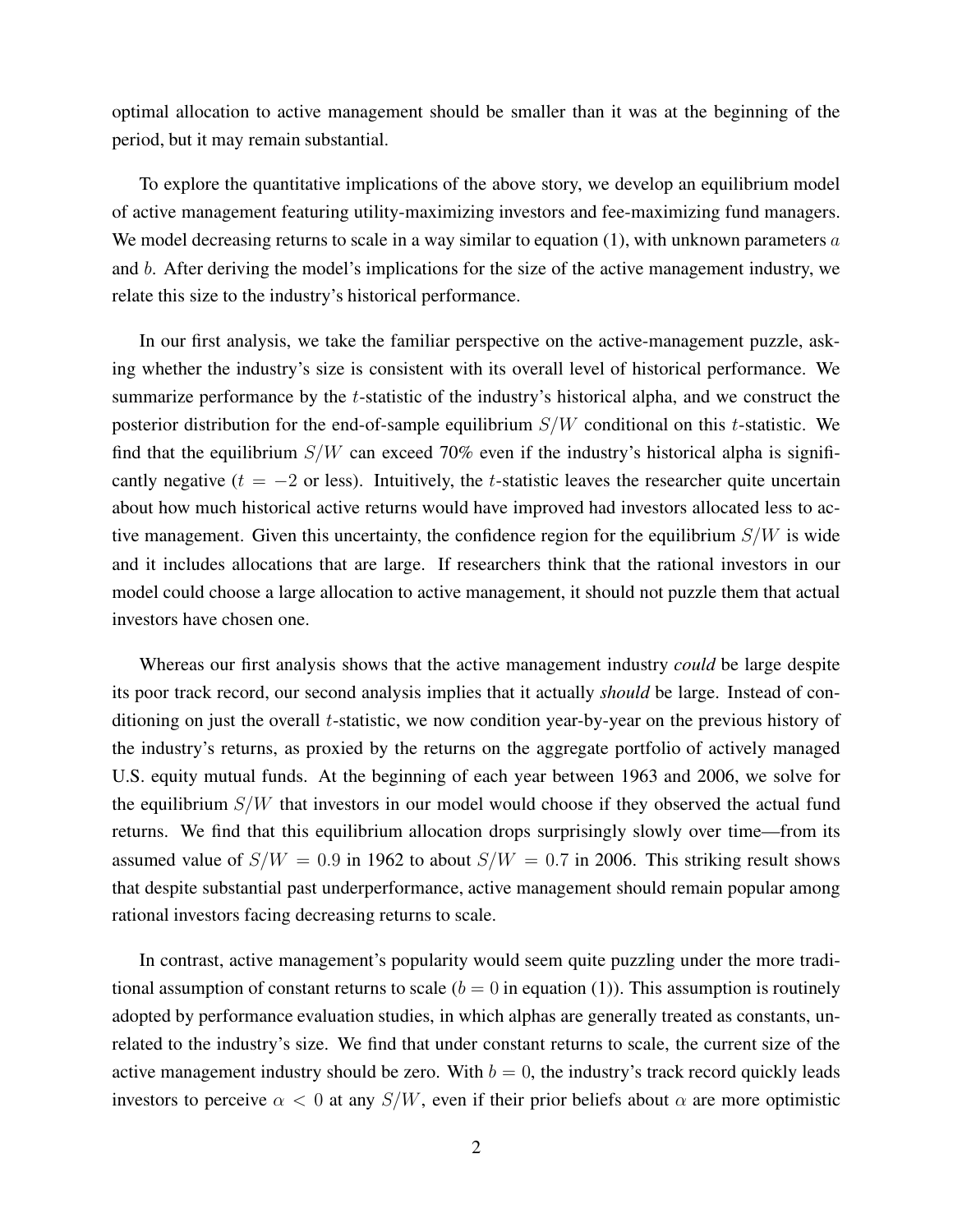than those leading to the results mentioned above under decreasing returns to scale. With  $\alpha < 0$ , any positive investment in active management would be undesirable for mean-variance investors; they would instead go short if they could. Our year-by-year analysis with  $b = 0$  shows that the equilibrium  $S/W$  drops to zero after just seven years and stays there. In other words, if our rational investors thought returns to scale were constant, the active management industry would have disappeared in 1969!

Our proposed reconciliation of the active management industry's large size with its poor track record is the main contribution of this paper. Our second contribution is to show that learning about returns to scale in active management is slow. Investors in our model face endogeneity that limits their learning about  $a$  and  $b$  in equation (1). As investors update their beliefs about  $a$  and  $b$ , they adjust  $S/W$ . They learn about a and b by observing the industry's returns that follow different allocations. The extent to which they learn is thus endogenous—what they learn affects how much they allocate, but what they allocate affects how much they learn. If  $S/W$  ceases to change from one period to the next, learning about  $a$  and  $b$  essentially stops. Interestingly, we find this is usually the case. The equilibrium  $S/W$  converges to the level producing an alpha for the industry that appropriately compensates investors for non-diversifiable risk. Investors eventually learn the alpha at that level of  $S/W$ , but they do not accurately learn a and b, even after thousands of years. Convergence of  $S/W$  occurs quickly, after just a few years, when b is large. When b is small, though, the industry's size can fluctuate at suboptimal levels for a long time before converging.

Our reliance on decreasing returns to scale in active management owes a debt to the innovative use of this concept by Berk and Green (2004), although our focus and implementation are quite different. Berk and Green assume that an individual fund's returns are decreasing in its own size rather than in the total amount of active management. In their model, as investors update their beliefs about each manager's skill, funds with positive track records attract new money and grow in size, while funds with negative track records experience withdrawals and shrink in size. In reality, actively managed funds have a significantly negative aggregate track record, yet the active management industry remains large. We address this apparent puzzle. Departing from Berk and Green's cross-sectional focus, we analyze the aggregate size of the active management industry.

Another difference from Berk and Green (2004) is our treatment of net fund alphas. Perceived alphas are zero in their model, but they are generally positive in our model, for three reasons. First, alpha reflects compensation for non-benchmark risk that cannot be completely diversified across funds. Such risk is consistent with empirical estimates as well as with the notion that profit opportunities identified by skilled managers are likely to overlap. Second, alpha reflects compensation for uncertainty about the parameters governing the returnsto scale in the active management indus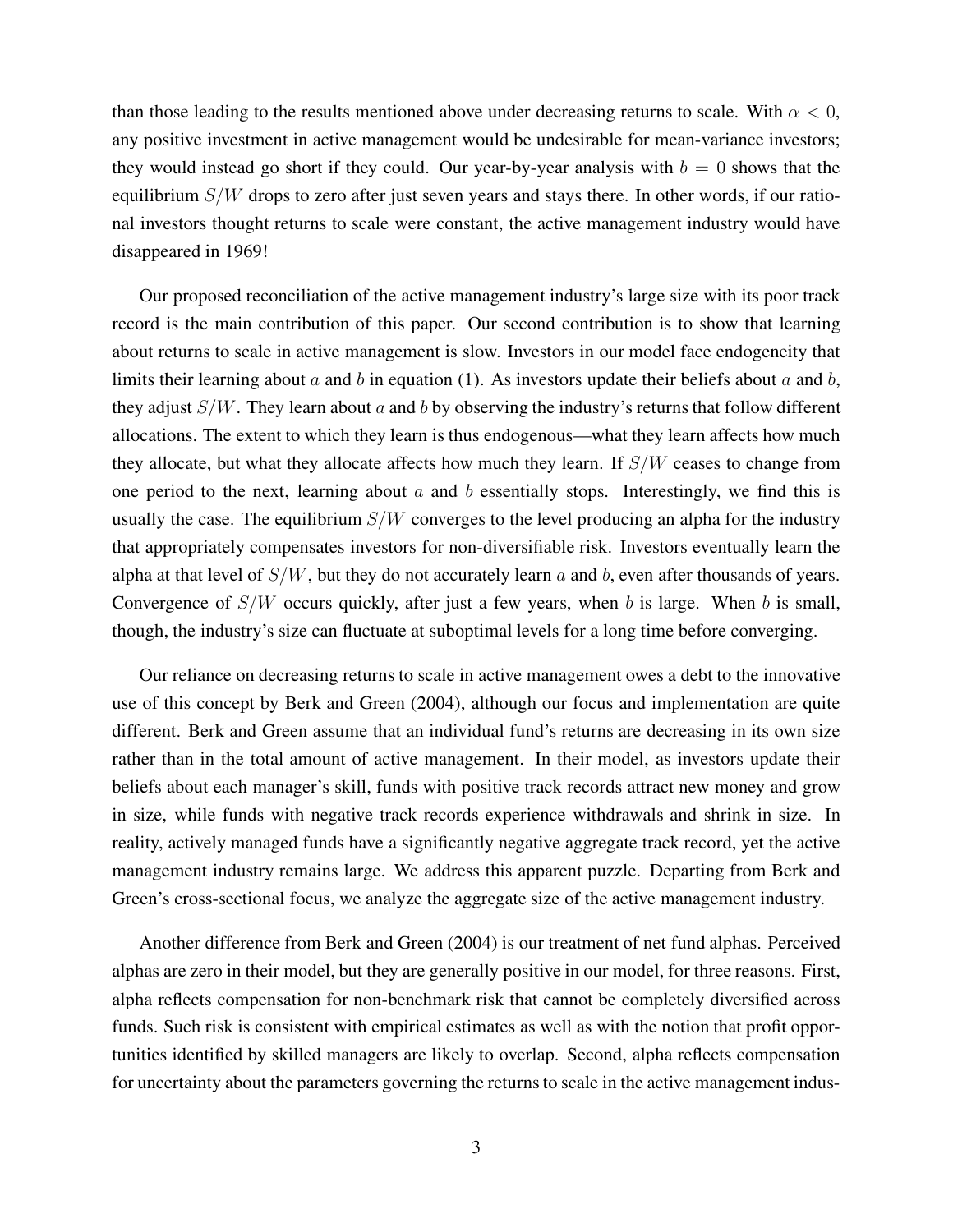try. Third, alpha is positive if the number of investors is finite, due to an externality that is inherent to active investing under decreasing returns to scale: each additional investor imposes a negative externality on the existing investors by diluting their returns. When the number of competing investors is large, their lack of coordination drives alpha down, but when their number is small, each investor internalizes a part of the reduction in profits that would result from his own increased investment. We do obtain zero alpha as the limit in the special case in which non-benchmark risk can be completely diversified away (as Berk and Green assume), there is no parameter uncertainty, and the number of investors is infinite.

The equilibrium size of the active management industry depends critically on competition among fund managers. Consider the setting in which there are many investors and many fund managers—the setting on which we mainly focus. The importance of managerial competition is particularly clear in the special case in which investors are risk neutral. The net alpha investors receive in that case is zero whether or not managers compete, but the industry is significantly larger under competition. When managers compete, they become price-takers with respect to their fees, and the industry's equilibrium size produces zero active profit net of those fees. When managers collude, acting monopolistically as one fund, they set the fee rate that produces the fee-maximizing size of the industry in equilibrium. The competitive size exceeds the monopolistic size. In fact, the industry's competitive size is *twice* its monopolistic size if decreasing returns are modeled as in equation (1). If more active management implies less mispricing, then competition among active managers also provides a positive externality to asset markets.

Our study is not alone in trying to explain the puzzling popularity of active management. In our explanation, investors do not expect negative past performance to continue, but in other explanations they do. Gruber (1996) suggests that some "disadvantaged" investors are influenced by advertising and brokers, institutional arrangements, or tax considerations. Glode (2009) presents an explanation in which investors expect negative future performance as a fair tradeoff for countercyclical performance by fund managers. Savov (2009) argues that active funds underperform passive indices but they do not underperform actual index fund investments, because investors buy in and out of index funds at the wrong time. We do not imply that such alternative explanations play no role in resolving the puzzle. We simply suggest that the same job can be accomplished with rational investors who do not expect underperformance going forward.

A number of studies address learning about managerial skill, but none of them consider learning about returns to scale, nor do they analyze the size of the active management industry. Baks, Metrick, and Wachter (2001) examine track records of active mutual funds and find that extremely skeptical prior beliefs about skill would be required to produce zero investment in all funds. They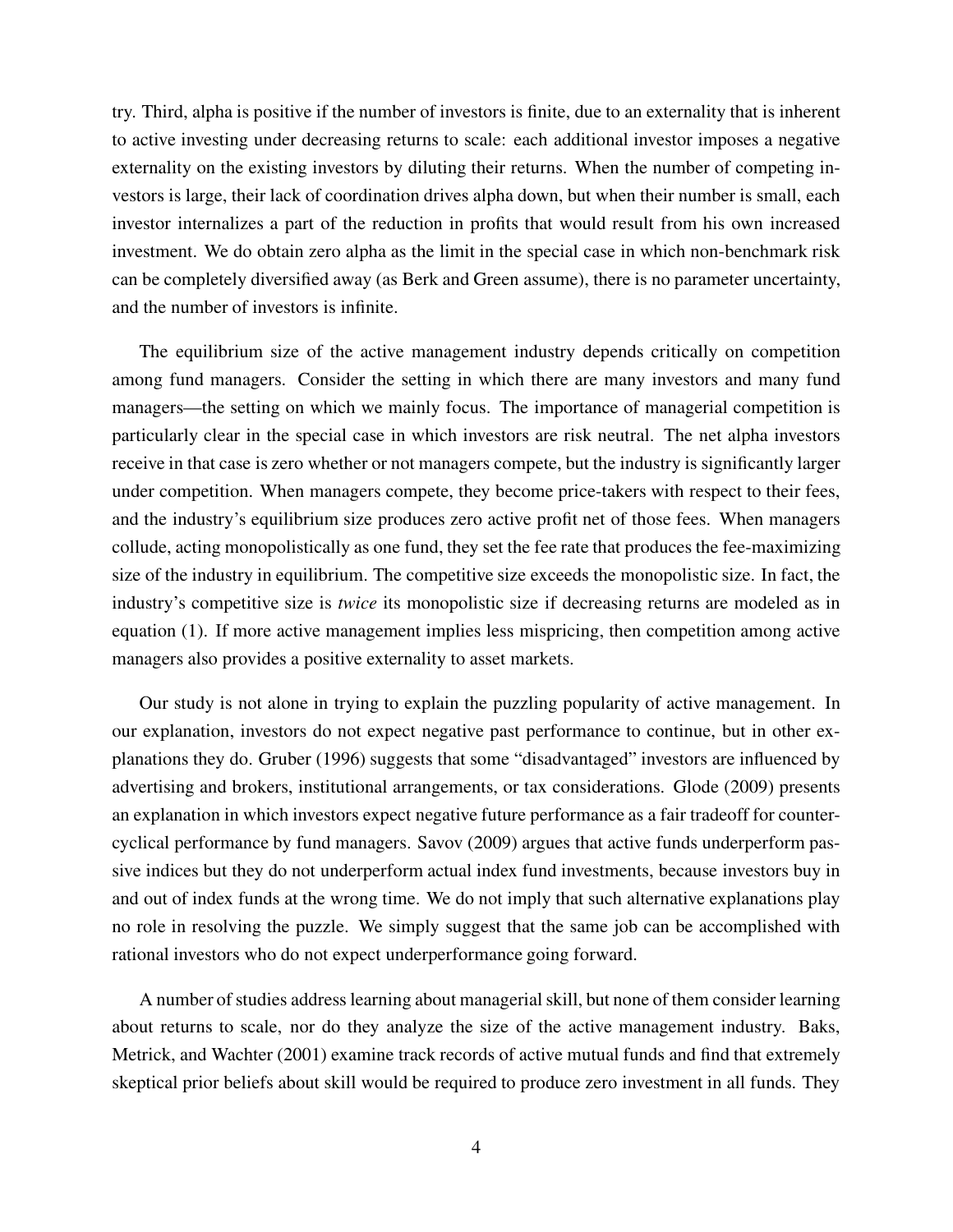solve the Bayesian portfolio problem fund by fund, whereas Pástor and Stambaugh (2002b) and Avramov and Wermers (2006) construct optimal portfolios of funds. Other studies that model learning about managerial skill with a focus different from ours include Lynch and Musto (2003), Berk and Green (2004), Huang, Wei, and Yan (2007), and Dangl, Wu, and Zechner (2008).

Our study is also related to that of Garcia and Vanden (2009), who analyze mutual fund formation in a general equilibrium setting with private information. In their model, the size of the mutual fund industry follows from the agents' information acquisition decisions. Asset prices are determined endogenously in their model but not in ours; in that sense, our approach can be described as partial equilibrium, similar to Berk and Green  $(2004)$ .<sup>3</sup> Recent models of mutual fund formation also include Mamaysky and Spiegel (2002) and Stein (2005). Neither these models nor Garcia and Vanden examine the roles of learning and past data. A number of studies examine equilibrium fee setting by money managers, which occurs in our model as well. Nanda, Narayanan, and Warther (2000) do so in a model in which a fund's return before fees is affected by liquidity costs that increase in fund size. Fee setting is also examined by Chordia (1996) and Das and Sundaram (2002), among others. Finally, whereas our approach is theoretical, Khorana, Servaes, and Tufano (2005) empirically analyze the determinants of the size of the mutual fund industry across countries.

The paper is organized as follows. Section 2 presents our model. After describing the general setting, we first examine the case in which investors are risk neutral. The simple results obtained there for alphas, fees, and industry size clearly reveal the role of competition among managers and investors. The risk-averse case is presented next, followed by the discussion of priors and the updating of beliefs in equilibrium. Section 3 presents the model's quantitative implications for the industry's size given its track record, where we condition first on the overall level of performance and then year-by-year on the previous return history. Section 4 discusses learning about returns to scale. Section 5 relates our model to that of Berk and Green (2004). Section 6 concludes.

# 2. Model

### 2.1. Setting

We model two types of agents—fund managers and investors. There are M active fund managers who have the potential ability to identify and exploit opportunities to outperform passive bench-

 $3$ In addition to Garcia and Vanden (2009), recent examples of studies that analyze the effect of delegated portfolio management on equilibrium asset prices also include Cuoco and Kaniel (2007), Dasgupta, Prat, and Verardo (2008), Guerrieri and Kondor (2008), He and Krishnamurthy (2008), Vayanos and Woolley (2008), and Petajisto (2009).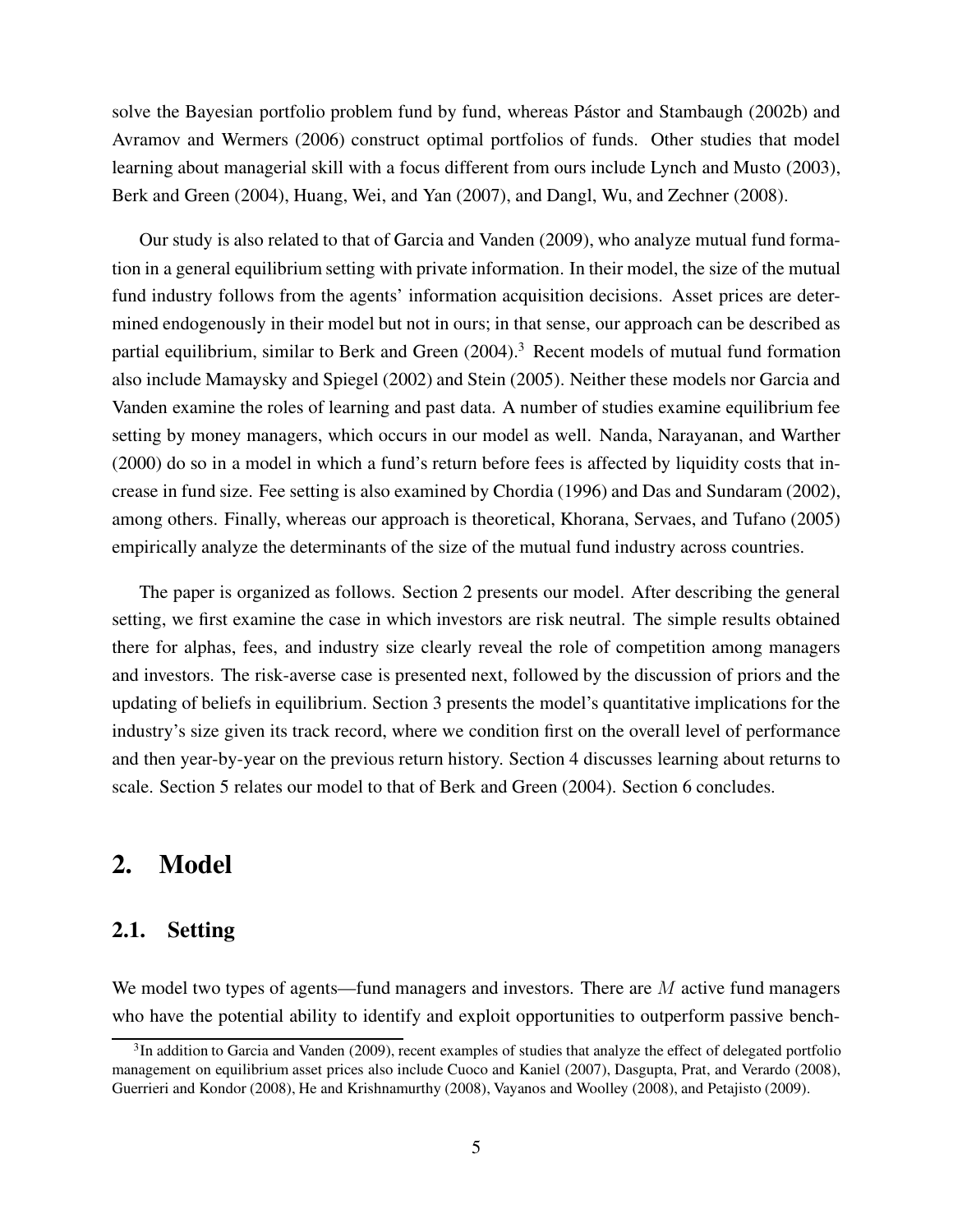marks. There are N investors who allocate their wealth across the  $M$  active funds as well as the passive benchmarks. The active fund managers' potential outperformance comes at the expense of other investors whose trading decisions are not modeled here.<sup>4</sup>

The rates of return earned by investors in the managers' funds, in excess of the riskless rate, obey the regression model

$$
r_F = \underline{\alpha} + Br_B + u,\tag{2}
$$

where  $r_F$  is the  $M \times 1$  vector of excess fund returns,  $\alpha$  is the  $M \times 1$  vector of fund alphas,  $r_B$  is a vector of excess returns on passive benchmarks, and u is the  $M \times 1$  vector of the residuals. We suppress time subscripts throughout, to simplify notation. Define the benchmark-adjusted returns on the funds as  $r \equiv r_F - Br_B$ , so that

$$
r = \underline{\alpha} + u. \tag{3}
$$

The elements of the residual vector  $u$  have the following factor structure:

$$
u_i = x + \epsilon_i,\tag{4}
$$

for  $i = 1, ..., M$ , where all  $\epsilon_i$ 's have a mean of zero, variance of  $\sigma_{\epsilon}^2$ , and zero correlation with each other. The common factor x has mean zero and variance  $\sigma_x^2$ . The values of B,  $\sigma_x$ , and  $\sigma_\epsilon$  are constants known to both investors and managers.

The factor structure in equation (4) means that the benchmark-adjusted returns of skilled managers are correlated, as long as  $\sigma_x > 0$ . Skill is the ability to identify opportunities to outperform passive benchmarks, so the same opportunities are likely to be identified by multiple skilled managers. Therefore, multiple managers are likely to hold some of the same positions, resulting in correlated benchmark-adjusted returns.<sup>5</sup> As a result, the risk associated with active investing cannot be fully diversified away by investing in a large number of funds.

The expected benchmark-adjusted dollar profit received in total by fund i's investors and manager is denoted by  $\pi_i.$  Our key assumption is that  $\pi_i$  is decreasing in  $S/W,$  where  $S$  is the aggregate

<sup>&</sup>lt;sup>4</sup>The latter investors are required by the fact that alphas (before costs) must aggregate to zero across all investors, an identity referred to as "equilibrium accounting" by Fama and French (2009). These other investors might trade for exogenous "liquidity" reasons, for example, or they could engage in their own active (non-benchmark) investing without employing the M managers. They could also be "misinformed" (Fama and French, 2007) or "irrational" in that they might make systematic mistakes in evaluating the distributions of future payoffs. Such investors might retain a significant fraction of wealth even in the long run, and they can affect asset prices even if their wealth is very small (Kogan, Ross, Wang, and Westerfield, 2006). Good candidates for such investors are individuals who invest in financial markets directly. The proportion of U.S. equity held directly by individuals is substantial: in 1980–2007, this proportion ranged from 22% in 2007 to 48% in 1980 (French, 2008).

<sup>&</sup>lt;sup>5</sup>This correlation can be amplified if the managers employ leverage because then negative shocks to the commonly employed strategy lead cash-constrained managers to unwind their positions, magnifying the initial shock.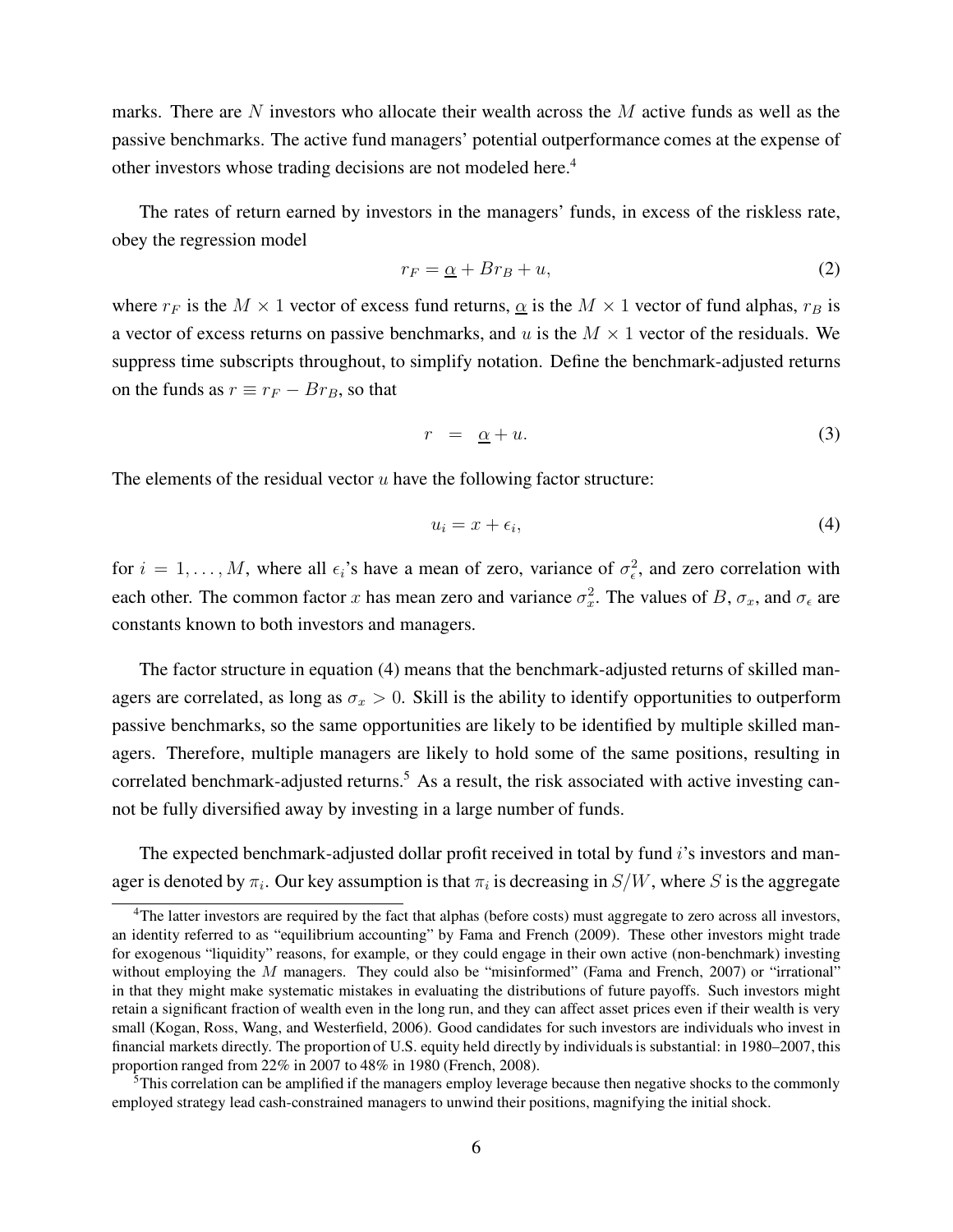size of the active management industry, and  $W$  is the total investable wealth of the  $N$  investors. Dividing  $S$  by  $W$  reflects the notion that the industry's relative (rather than absolute) size is relevant for capturing decreasing returns to scale in active management.<sup>6</sup> In order to obtain closed-form equilibrium results, we assume the functional relation

$$
\pi_i = s_i \left( a - b \frac{S}{W} \right),\tag{5}
$$

where  $s_i$  is the size of manager i's fund, with  $S = \sum_{i=1}^{M} s_i$ . The parameters a and b in equation (5) are unknown. We denote their first and second conditional moments by

$$
E\left(\left[\begin{array}{c} a \\ b \end{array}\right] | D\right) = \left[\begin{array}{c} \tilde{a} \\ \tilde{b} \end{array}\right]
$$
 (6)

$$
\text{Var}\left(\left[\begin{array}{c}a\\b\end{array}\right] | D\right) = \left[\begin{array}{cc}\sigma_a^2 & \sigma_{ab}\\ \sigma_{ab} & \sigma_b^2\end{array}\right],\tag{7}
$$

where *D* denotes the set of information available to investors.

The parameter  $\alpha$  represents the expected return on the initial small fraction of wealth invested in active management, net of proportional costs and managerial compensation in a competitive setting. It seems likely that  $a > 0$ , although we do not preclude  $a < 0$ . If no money were invested in active management, no managers would be searching for opportunities to outperform the passive benchmarks, so some opportunities would likely be present. The initial active investment picks low-hanging fruit, so it is likely to have a positive expected benchmark-adjusted return.

The parameter b determines the degree to which the expected benchmark-adjusted return for any manager declines as the fraction of total wealth devoted to active management increases. We allow  $b \geq 0$ , although it is likely that  $b > 0$  due to decreasing returns to scale in the active management industry. As more money chases opportunities to outperform, prices are impacted, and such opportunities become more difficult for any manager to identify. Prices are impacted by these profit-chasing actions of active managers unless markets are perfectly liquid. In that sense, b is related to market liquidity:  $b = 0$  in infinitely liquid markets but  $b > 0$  otherwise.

We specify the relation (5) exogenously, but decreasing returns to aggregate scale can also arise endogenously in a richer model. In the model of Grossman and Stiglitz (1980), for example, traders can choose to become informed by paying a cost, and the proportion of informed traders is determined in equilibrium. As this proportion rises, expected utility of the informed traders falls relative to that of the uninformed traders, similar in spirit to equation (5).

<sup>&</sup>lt;sup>6</sup>An alternative way of computing the industry's relative size is  $S/F$ , where F denotes the total size of the financial markets. It would seem plausible to assume that  $\pi_i$  is decreasing in  $S/F$ . This alternative assumption is equivalent to ours if  $W$  grows in fixed proportion to  $F$ , which seems like a plausible approximation.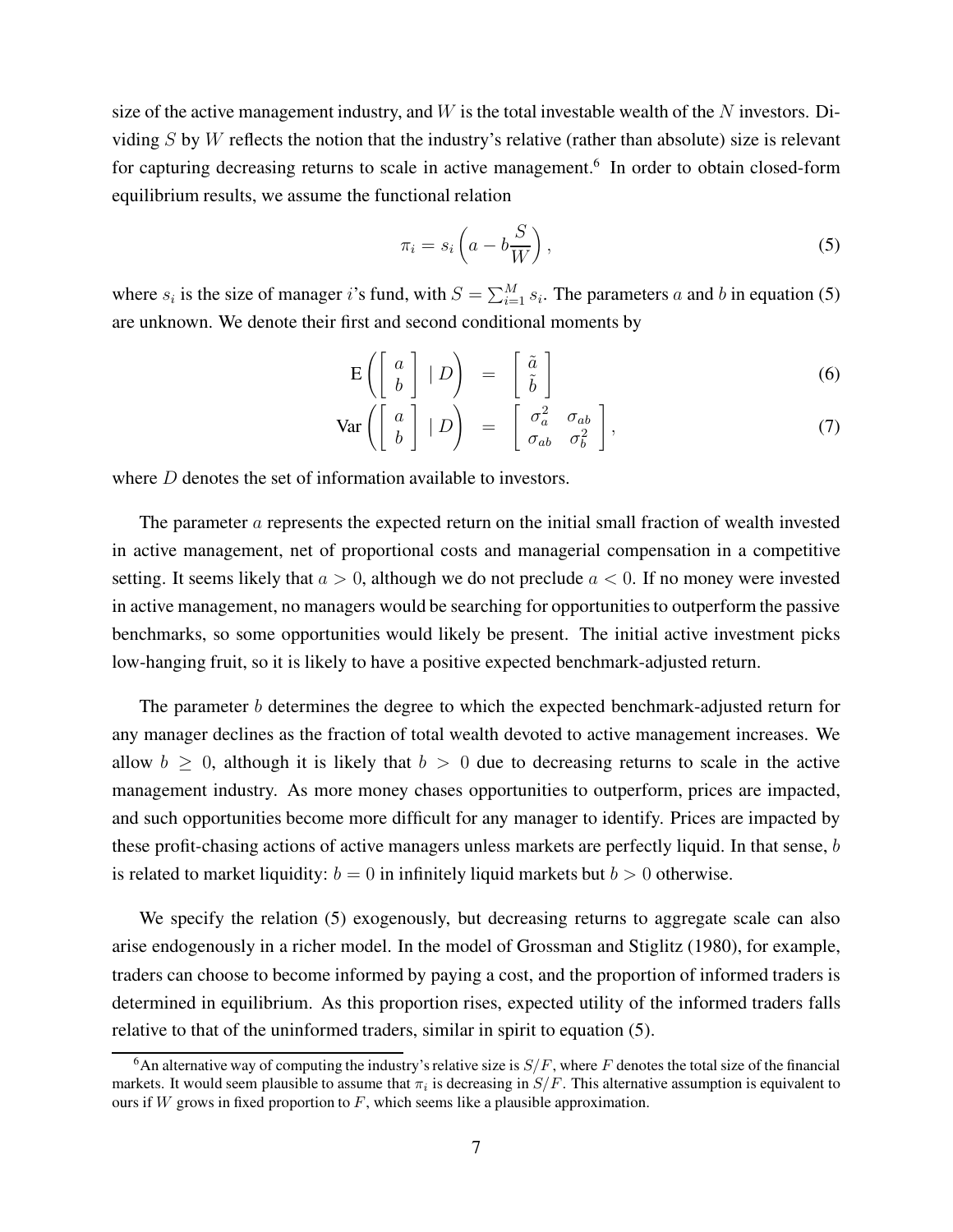Manager *i* charges a proportional fee at rate  $f_i$ . This is a fee that the fund manager sets while taking into account its effect on the fund's size. The value of  $f_i$ , known to investors when making their investment decisions, is chosen by manager  $i$  to maximize equilibrium fee revenue,

$$
\max_{f_i} f_i s_i. \tag{8}
$$

Combining this fee structure with (5), we obtain the following relation for the *i*th element of  $\alpha$ :

$$
\alpha_i = a - b\frac{S}{W} - f_i.
$$
\n(9)

The relation between  $\alpha_i$  and the amount of active investment is plotted in Figure 1.

Investors are assumed to allocate their wealth across the active funds, the benchmarks, and a riskless asset so as to maximize a single-period mean-variance utility function. We also assume for simplicity that the N investors have identical risk aversion  $\gamma \geq 0$  and the same levels of investable wealth. Let  $\delta_j$  denote the  $M \times 1$  vector of the weights that investor j places on the M funds. For each investor  $j$  the allocations to the funds solve the problem

$$
\max_{\delta_j} \left\{ \delta_j' \mathbf{E}(r|D) - \frac{\gamma}{2} \delta_j' \text{Var}(r|D) \delta_j \right\},\tag{10}
$$

if, as we assume, the allocations to the benchmarks and riskless asset are unrestricted.<sup>7</sup> We impose the restriction that the elements of the  $M \times 1$  vector  $\delta_j$  are non-negative (no shorting of funds).

### 2.2. Equilibrium under risk neutrality

We first explore the model when  $\gamma = 0$ . We solve for a symmetric Nash equilibrium among investors, wherein each investor solving (10) takes the optimal decisions of other investors as given. Conditional on the managers' fees, each investor chooses the same vector of allocations,  $\delta_i = \delta$ , for all  $j = 1 \dots, N$ . That solution is then used to compute the equilibrium fees charged by the M managers, who are solving (8). The following proposition gives the equilibrium values of the key quantities in the model.

**Proposition 1.** In equilibrium for investors and managers when  $\gamma = 0$  and  $\tilde{a} > 0$ , we have  $\mathbf{E}(\alpha_i|D) = \tilde{\alpha}$  and  $f_i = f$  for all funds i receiving positive investment. For  $M = 1$ ,

$$
f = \frac{\tilde{a}}{2} \tag{11}
$$

 $7$ As shown in the Appendix, a mean-variance objective for the investor's overall portfolio gives (10) as the relevant problem involving the active funds.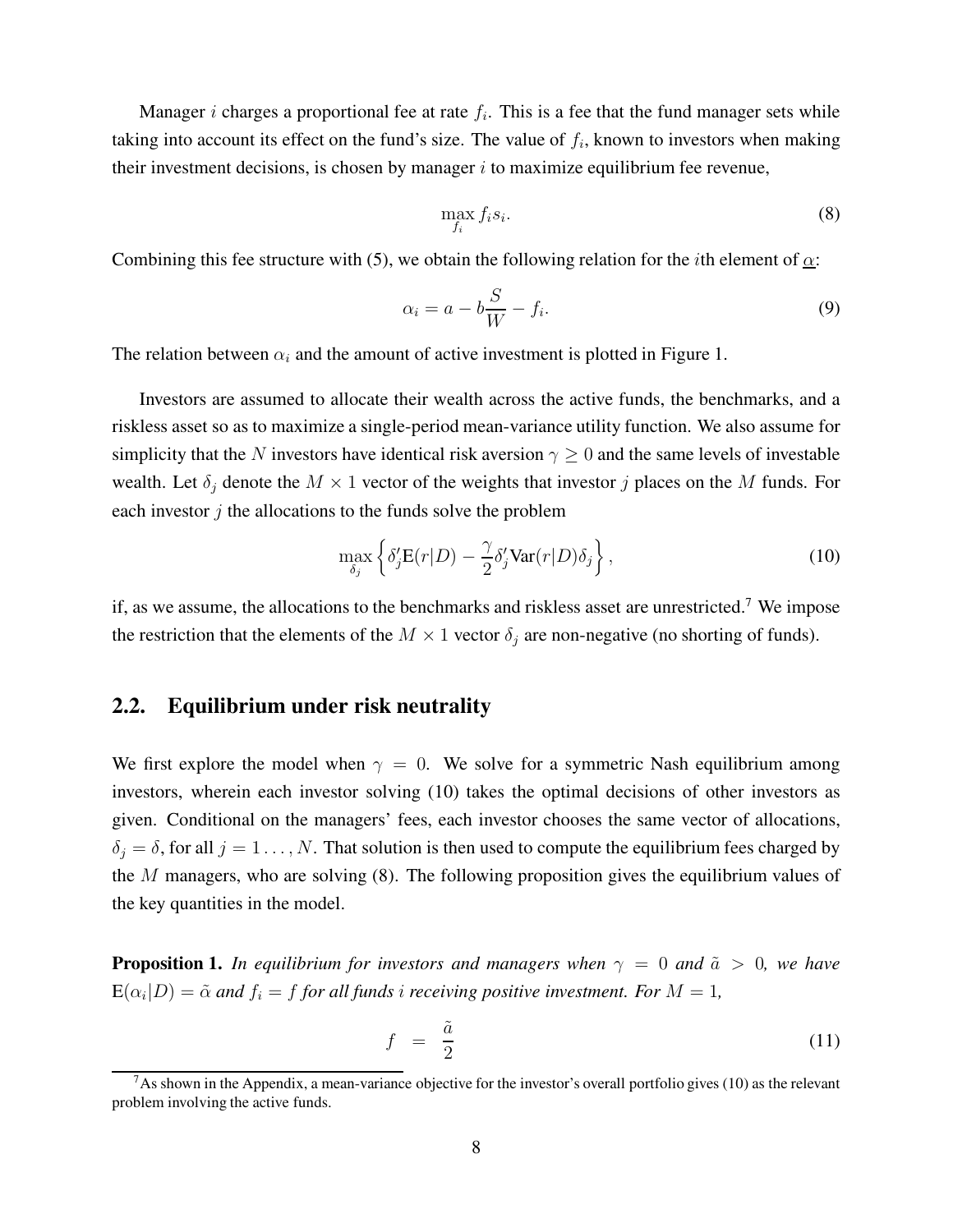$$
\tilde{\alpha} = \left(\frac{1}{2}\right) \frac{\tilde{a}}{N+1} \tag{12}
$$

$$
\frac{S}{W} = \left(\frac{1}{2}\right) \frac{\tilde{a}}{\tilde{b}} \left(\frac{N}{N+1}\right). \tag{13}
$$

For  $M > 1$ .

$$
f = 0 \tag{14}
$$

$$
\tilde{\alpha} = \frac{\tilde{a}}{N+1} \tag{15}
$$

$$
\frac{S}{W} = \frac{\tilde{a}}{\tilde{b}} \left( \frac{N}{N+1} \right). \tag{16}
$$

When  $\tilde{a} \leq 0$ , then  $S/W = 0$ . Proof: See Appendix.

With monopolistic fund management ( $M = 1$ ), the positive fee in (11) is set so that the resulting equilibrium fund size maximizes fee revenue. With competing managers  $(M > 1)$ , the equilibrium fee is  $f = 0$ . If the fee were instead equal to some positive value, any fund manager setting an infinitesimally lower fee would attract all investment from other funds to that lower-fee fund. Note that  $f$  is the portion of a manager's fee that he sets while taking into account its effect on his fund's size. In that sense it is analogous to the part of the price that a supplier sets while taking into account its effect on his sales. Under perfect competition, suppliers and managers are price takers, and such discretionary quantities vanish. That doesn't mean that that suppliers set a zero price or that managers work for nothing. Any competitive proportional fee, which isn't under a manager's discretion, is simply part of a. In other words,  $\alpha$  is a rate of return net of proportional costs of producing that return, where the latter costs (not under the manager's discretion) include competitive compensation to the manager and other inputs to producing alpha.

We should note that having  $f$  drop to zero as soon as there are even two managers is a result confined to risk neutrality. When  $M$  exceeds one but is finite, risk-averse investors do not transfer all of their investments to a manager who sets an infinitesimally lower fee than his competitors, because the other funds still provide diversification that risk-averse investors value. As  $M \to \infty$ , however, a similar competition argument implies that  $f \to 0$ . A manager who then sets a fee greater than a common value of  $f = 0$  would receive no investment, because investors receive no diversification value from his fund when there are infinitely many other funds.

Competition among the  $N$  investors also plays an interesting role. Observe that in both  $(12)$ and (15), as  $N \to \infty$ ,  $\tilde{\alpha} \to 0$ . Alphas become smaller with more investors because each additional investor imposes a negative externality on the existing investors by diluting their returns. Each additional investor does not fully internalize the reduction in alphas caused by the greater amount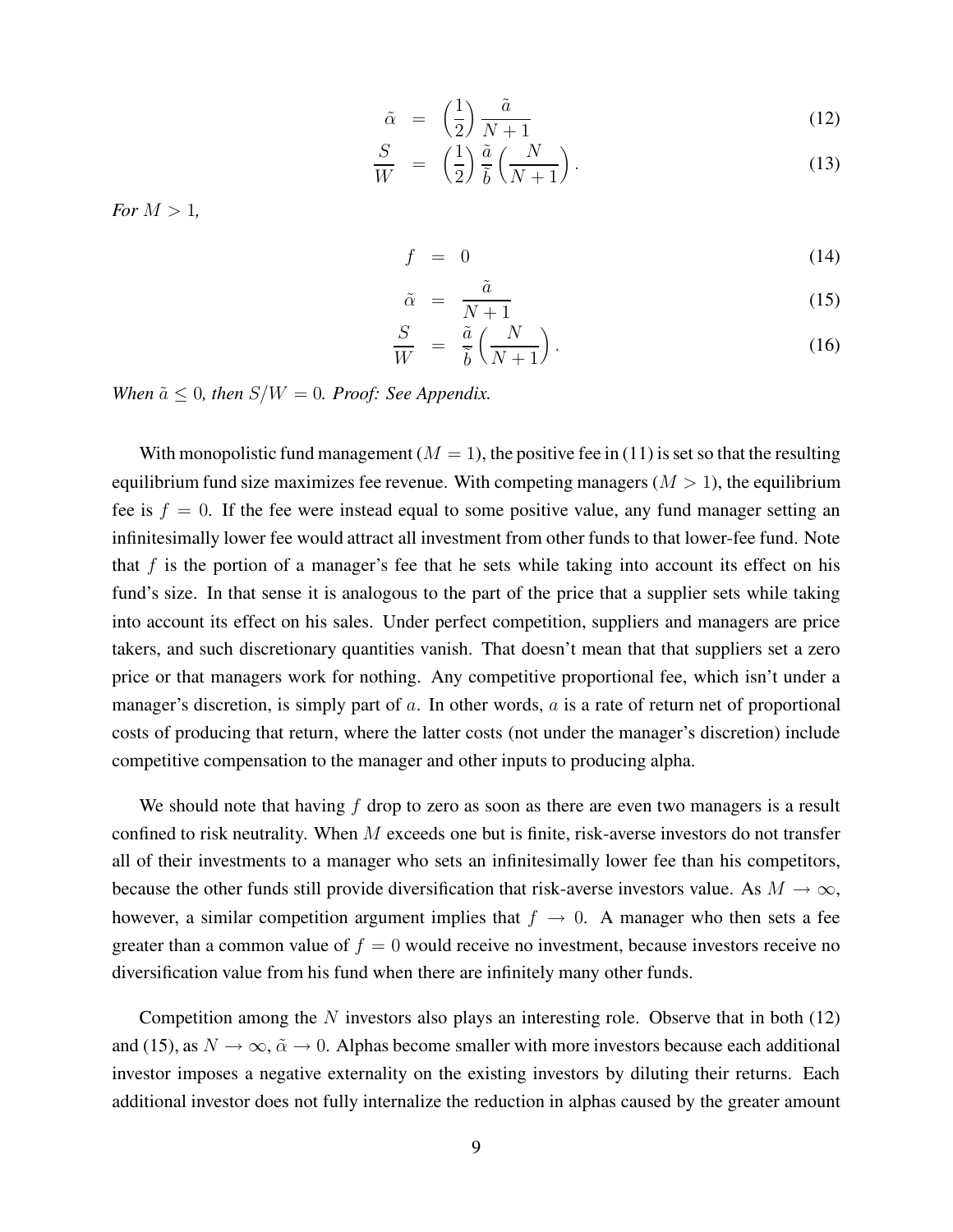invested: his private cost of reducing alphas is less than his private gain from investing. As a result, the greater the number of investors, the larger is the amount of total investment, as is evident in the expressions for  $S/W$  in both (13) and (16).

When managers compete, the equilibrium size of the industry in (16) converges to

$$
\frac{S}{W} = \frac{\tilde{a}}{\tilde{b}}\tag{17}
$$

as  $N \to \infty$ . With a monopolistic manager, the corresponding limit of (13) is given by

$$
\frac{S}{W} = \left(\frac{1}{2}\right)\frac{\tilde{a}}{\tilde{b}},\tag{18}
$$

or an industry size only half as large as under competition. The monopolistic size in (18) is also the value that maximizes expected total profit. That is, using equation (5), expected total profit is

$$
\Pi = \sum_{i=1}^{M} \pi_i = S\left(\tilde{a} - \tilde{b}\frac{S}{W}\right) \,,\tag{19}
$$

which is maximized at the value in (18). In contrast, the competitive industry size in (17) produces zero expected profit in (19). The active management industry in that competitive setting can nevertheless provide a positive externality to asset markets. Suppose the benchmarks are "correct" in an asset-pricing context, in that securities with non-zero alphas with respect to these benchmarks are mispriced. Opportunities to outperform the benchmarks then reflect mispricing. If no money actively chased mispricing  $(S = 0)$ , some mispricing would likely exist. By moving prices toward fair values, the industry provides a positive externality.

In the maximization in (10), we impose the lower bound of zero on the elements of  $\delta_i$ , but until now we have not imposed any upper bound. A reasonable alternative is to impose the constraint

$$
\sum_{i=1}^{M} \delta_{i,j} \le \delta^*,\tag{20}
$$

where  $\delta_{i,j}$  denotes the *i*-th element of  $\delta_j$ , or the fraction of investor j's wealth invested in fund i. The constraint (20) states that the fraction of each investor's wealth placed in actively managed funds is at most  $\delta^*$ . When (20) binds,  $S/W$  in equation (13) or (16) exceeds  $\delta^*$ , and the equilibrium value of  $S/W$  instead equals  $\delta^*$ . Also, as in the earlier unconstrained setting,  $f = 0$  for  $M > 1$ : competition among managers drives the discretionary portion of the fee to zero even when the constraint (20) binds. When  $M > 1$  and the constraint binds, however,  $\tilde{\alpha}$  is a positive value independent of N. In essence, the leverage constraint then prevents investors from increasing the size of the industry to the point at which all profit is eliminated. In contrast, when  $M = 1$  and (20) binds, the manager earns a fee greater than the value in (11) and, as in the unconstrained case,  $\tilde{\alpha} \to 0$  as  $N \to \infty$ . The Appendix includes a treatment of the case in which (20) binds.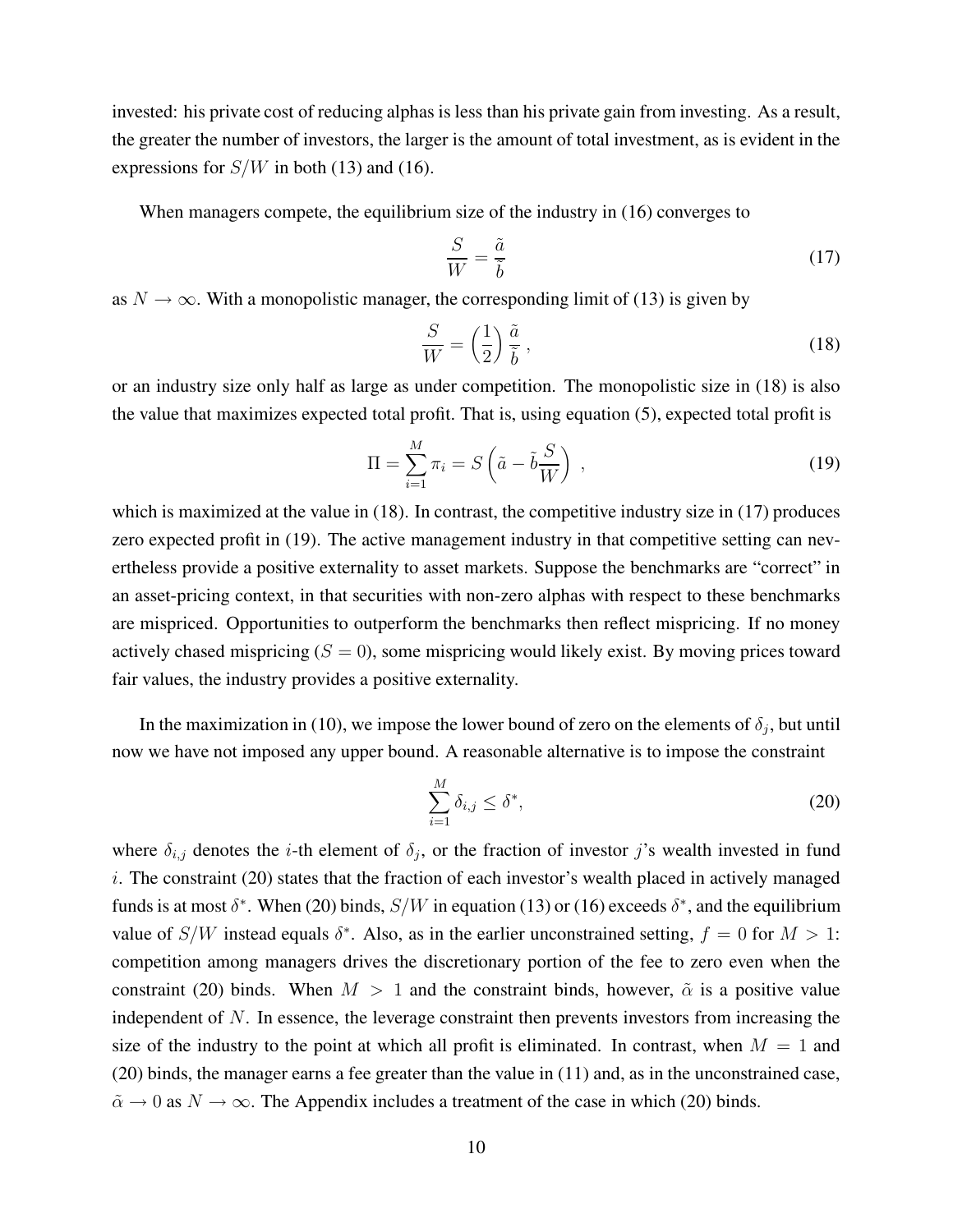### 2.3. Equilibrium under risk aversion

We now turn to a setting with  $\gamma > 0$  in the mean-variance objective in (10). To keep the analysis tractable, we confine our attention to the limiting case in which the numbers of managers and investors are both infinite. Relying on the condition  $f = 0$  in this competitive setting, we solve for a symmetric Nash equilibrium among investors, each of whom maximizes (10). We obtain an analytic solution for  $S/W$ , but the explicit expression—the solution to a cubic equation—is fairly cumbersome. We instead simply present that cubic equation in the following proposition:

**Proposition 2.** In equilibrium for an infinite number of investors and managers, if  $\tilde{a} > 0$ , then  $S/W$  is given by the (unique) real positive solution to the equation

$$
0 = \tilde{a} - \frac{S}{W} \left[ \tilde{b} + \gamma (\sigma_a^2 + \sigma_x^2) \right] + \left( \frac{S}{W} \right)^2 2\gamma \sigma_{ab} - \left( \frac{S}{W} \right)^3 \gamma \sigma_b^2.
$$
 (21)

If investors also face the constraint in (20) and the solution to (21) exceeds  $\delta^*$ , then  $S/W = \delta^*$ . If  $\tilde{a} \leq 0$ , then  $S/W = 0$ . Proof: See Appendix.

When the equilibrium value of  $S/W$  lies between 0 and 1, it obeys a familiar mean-variance relation. Let  $r_A$  denote the benchmark-adjusted return on the aggregate portfolio of all funds. The aggregate analog to the individual investor's problem in (10) is

$$
\max_{S/W} \left\{ \left( \frac{S}{W} \right) E(r_A|D) - \frac{\gamma}{2} \left( \frac{S}{W} \right)^2 \text{Var}(r_A|D) \right\}. \tag{22}
$$

The solution to this problem is given by

$$
\frac{S}{W} = \frac{E(r_A|D)}{\gamma \text{Var}(r_A|D)}.
$$
\n(23)

To see that (23) characterizes the solution to (21), first note that given the equilibrium value of  $S/W$ , the benchmark-adjusted aggregate active fund return is given by

$$
r_A = \frac{1}{M} \sum_{i=1}^{M} r_i = \frac{1}{M} \sum_{i=1}^{M} \alpha_i + x + \frac{1}{M} \sum_{i=1}^{M} \epsilon_i
$$
  
=  $a - b \frac{S}{W} + x + \frac{1}{M} \sum_{i=1}^{M} \epsilon_i$ , (24)

using equations (3), (4), and (9), and the result that  $f = 0$  in equilibrium. Thus, as  $M \to \infty$ ,

$$
r_A = a - b\frac{S}{W} + x\tag{25}
$$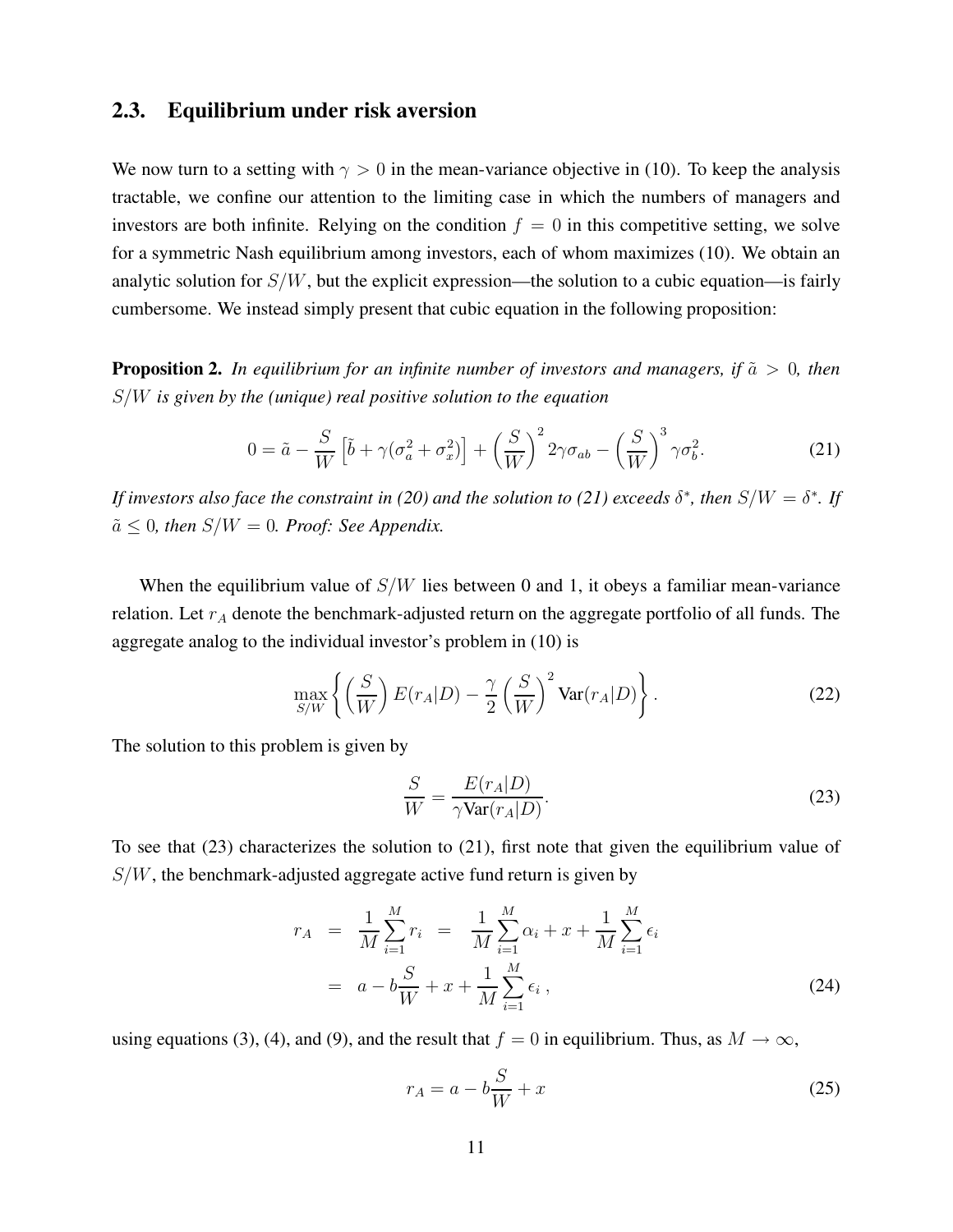since the variance of the last term in (24) goes to zero. It follows from (25) that

$$
E(r_A|D) = \tilde{a} - \tilde{b}\frac{S}{W}
$$
 (26)

and

$$
\text{Var}(r_A|D) = \sigma_a^2 + \sigma_x^2 - 2\left(\frac{S}{W}\right)\sigma_{ab} + \left(\frac{S}{W}\right)^2 \sigma_b^2. \tag{27}
$$

Equation (21) can then be rewritten in the image of the mean-variance relation in (23):

$$
\frac{S}{W} = \frac{\tilde{a} - \tilde{b}(S/W)}{\gamma \left[\sigma_a^2 + \sigma_x^2 - 2(S/W)\sigma_{ab} + (S/W)^2 \sigma_b^2\right]}
$$
(28)

$$
= \frac{\mathbf{E}(r_A|D)}{\gamma \text{Var}(r_A|D)}, \qquad (29)
$$

where the second equality uses (26) and (27).

=

We can also write equation (25) as  $r_A = \alpha + x$ , with  $\alpha = a - b(S/W)$ , so that  $Var(r_A|D)$  $\sigma_x^2 + \sigma_\alpha^2$ , where  $\sigma_\alpha^2 = \text{Var}(\alpha|D)$ . Equation (29) can then be rewritten as

$$
\frac{S}{W} = \frac{\tilde{\alpha}}{\gamma \left(\sigma_x^2 + \sigma_\alpha^2\right)} = \frac{\tilde{a} - \tilde{b}(S/W)}{\gamma \left(\sigma_x^2 + \sigma_\alpha^2\right)}\,,\tag{30}
$$

which gives

$$
\frac{S}{W} = \frac{\tilde{a}}{\tilde{b} + \gamma \left(\sigma_x^2 + \sigma_\alpha^2\right)}\,. \tag{31}
$$

Note that  $\sigma_{\alpha}^2$  depends on  $S/W$ , thus requiring the solution to the cubic equation in (21). In the special case where a and b are known,  $\sigma_{\alpha}^2 = 0$  and the right-hand side of (31) yields the solution directly, so solving the cubic equation is then unnecessary.

As before in the risk-neutral solution (17), we see in (31) that greater profitability of the first dollar invested (higher  $\tilde{a}$ ) makes the equilibrium industry size larger, while more strongly decreasing returns to scale (higher  $\tilde{b}$ ) makes the industry smaller. We also see in (31) that greater uncertainty and risk aversion, reflected in the term  $\gamma(\sigma_x^2 + \sigma_\alpha^2)$ , make the industry smaller. In the rest of this study, we specify risk aversion as  $\gamma = 2$  and the volatility of the aggregate active benchmark-adjusted return as  $\sigma_x = 0.02$ , or 2% per year. The latter value is approximately equal to the annualized residual standard deviation from a regression of the value-weighted average return of all active U.S. equity mutual funds on the three factors of Fama and French (1993), using data for the 1962–2006 period.<sup>8</sup> With these values of  $\gamma$  and  $\sigma_x$ , the value of  $\gamma$  ( $\sigma_x^2 + \sigma_\alpha^2$ ) is often small compared to  $\tilde{b}$ , especially after some learning about  $\alpha$  occurs. As a result, the equilibrium value

 $8$ The annualized residual standard deviation in that regression, which uses monthly returns, is 1.94%. In a regression of the aggregate active fund return on just the value-weighted market factor, the residual standard deviation is 2.17%. We thank Ken French for providing the series of mutual fund returns, which ends in September 2006.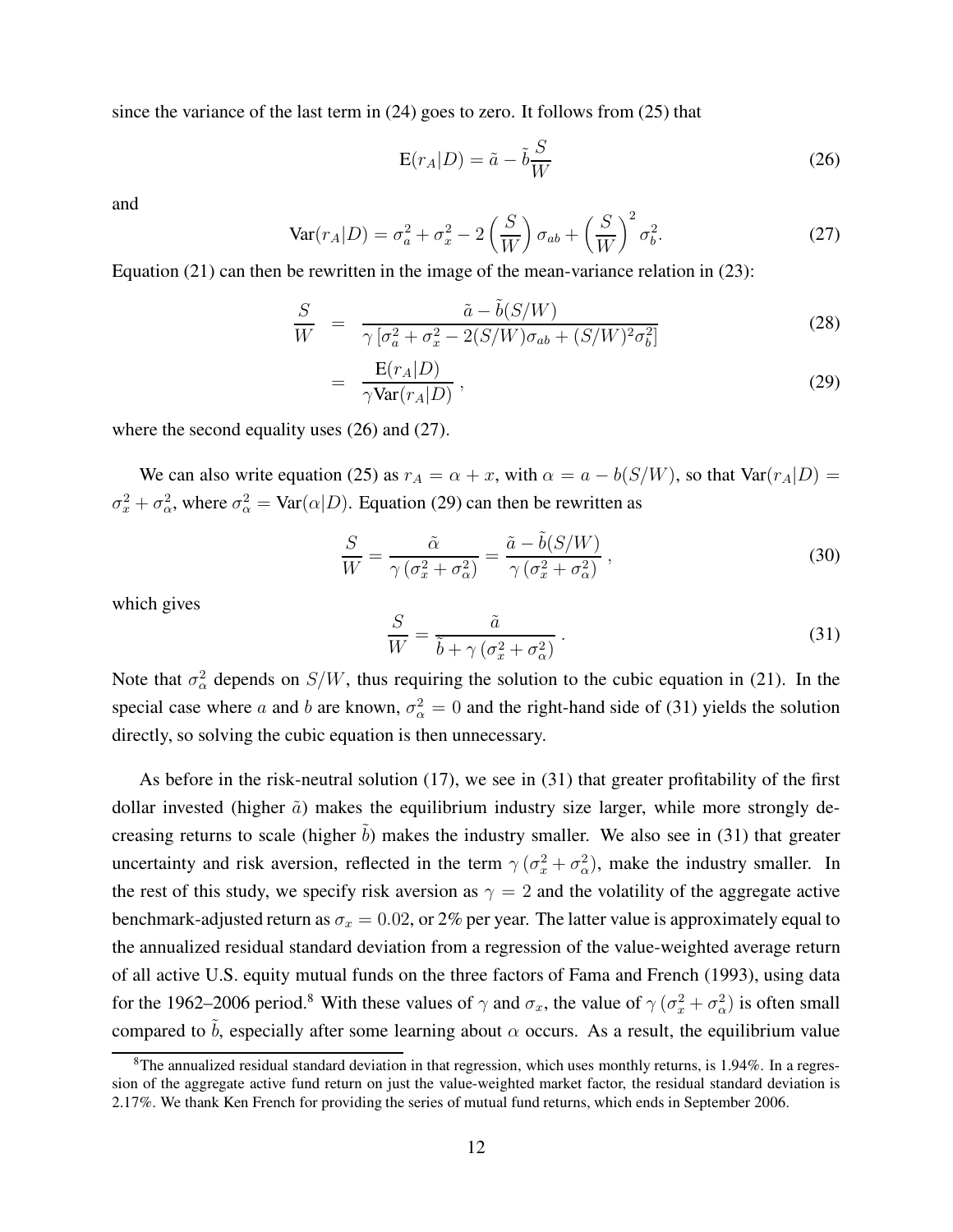of S/W is well approximated by (17). The exact values of  $\gamma$  and  $\sigma_x$  do not matter for our study's conclusions; for example, when either value is multiplied by two or divided by two, our results are very similar.

The industry's expected alpha,  $\tilde{\alpha} = E(r_A|D)$ , can be obtained by combining equations (31) and (26) to give

$$
\tilde{\alpha} = \tilde{a} \left( \frac{\gamma \left( \sigma_x^2 + \sigma_\alpha^2 \right)}{\tilde{b} + \gamma \left( \sigma_x^2 + \sigma_\alpha^2 \right)} \right). \tag{32}
$$

When investors are risk averse, we see from (32) that  $\tilde{\alpha} > 0$ , because investors require compensation for the non-diversifiable risky component x as well as for uncertainty about  $\alpha$ .

## 2.4. Beliefs and Updating

#### 2.4.1. Prior beliefs

We consider a single prior distribution for a but two different prior distributions for  $b$ . The first prior for b, or Prior 1, assumes  $b = 0$ . Prior 1 is a dogmatic belief that returns to scale are constant. The second prior, Prior 2, views b as an unknown quantity satisfying  $b \geq 0$ . Prior 2 is a belief that returns are decreasing in scale at an uncertain rate. We show below that the two priors lead investors to make very different investment decisions after observing the same evidence.

Both priors can be nested within the joint prior distribution of  $a$  and  $b$  that is specified below. This joint prior is bivariate normal, truncated to require that  $b \geq 0$ . That is,

$$
\left[\begin{array}{c} a \\ b \end{array}\right] \sim N(E_0, V_0) I(b \ge 0), \tag{33}
$$

where  $N(E_0, V_0)$  denotes a bivariate normal distribution with mean  $E_0$  and covariance matrix  $V_0$ , and  $I(c)$  is an indicator function that equals 1 if condition c is true and 0 otherwise. Denote

$$
E_0 = \left[ \begin{array}{c} E_0^a \\ E_0^b \end{array} \right], \qquad V_0 = \left[ \begin{array}{cc} V_0^{aa} & V_0^{ab} \\ V_0^{ab} & V_0^{bb} \end{array} \right]. \tag{34}
$$

Both priors specify  $E_0^b = V_0^{ab} = 0$ , for simplicity. Prior 1 also specifies  $V_0^{bb} = 0$ , which implies a degenerate marginal prior distribution for b at  $b = 0$ . Prior 2 specifies the prior mean of b as  $b_0 =$ 0.2. Given the properties of the truncated normal distribution, this prior mean implies  $V_0^{bb} = 0.063$ and a prior standard deviation for b equal to  $\sigma_b^0 = 0.15$ . Both marginal prior distributions for b are plotted in the top right panel of Figure 2. Prior 1 appears as a spike at  $b = 0$ . Prior 2 is the right half of a zero-mean normal distribution truncated below at zero.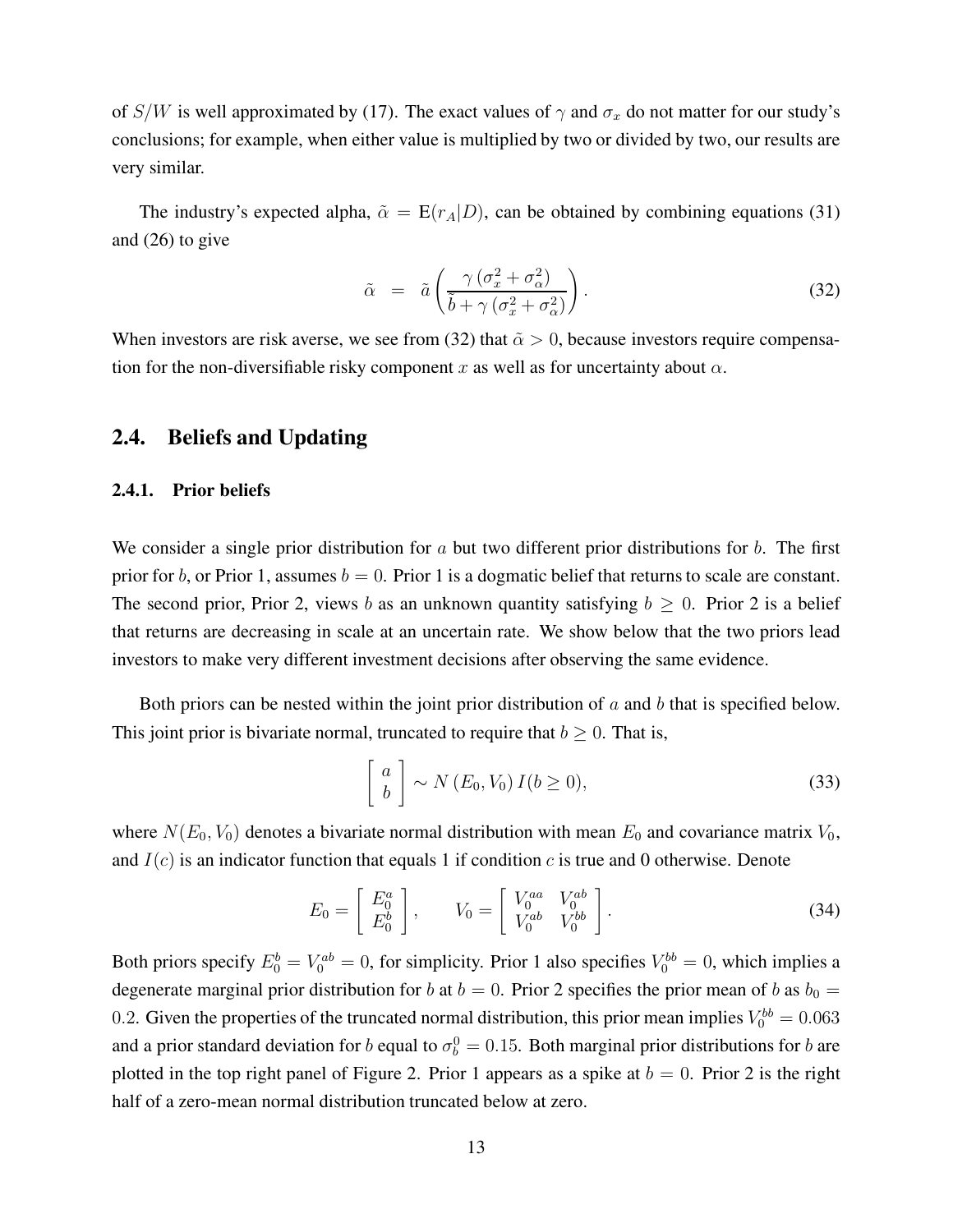Figure 2 also plots the marginal prior distribution for  $a$ , in the top left panel. This distribution, which is the same for both Priors 1 and 2, is normal. Its mean and standard deviation,  $a_0$  and  $\sigma_a^0$ , are specified to imply a given prior mean of  $\alpha$  at the level of  $S/W$  that is optimal under Prior 2. We specify  $S/W = 0.9$  as that initial level, so that investors with Prior 2 optimally invest 90% of their wealth in active management before observing any active returns. We choose the prior mean of  $\alpha$  equal to  $\alpha_0 = 0.1$ , or 10% per year, when evaluated at  $S/W = 0.9$ . Since  $\alpha = a - b(S/W)$ , the prior mean of a is then equal to  $a_0 = \alpha_0 + b_0(S/W) = 0.28$ . We choose the prior standard deviation of a such that  $S/W = 0.9$  is optimal for investors with Prior 2. Following equation (29), we choose  $\sigma_a^0 = \sqrt{\alpha_0/(0.9\gamma) - \sigma_x^2 - (0.9)^2(\sigma_b^0)^2} = 0.19$ . Given this large standard deviation, the prior distribution for a is rather disperse, with the 5th percentile at -4% and the 95th percentile at 59% per year. The prior probability that  $a < 0$  is 7.2%.

Given the prior distributions for a and b, we can examine the implied priors for  $\alpha$ . Since  $\alpha = a - b(S/W)$ , the prior for  $\alpha$  generally depends on  $S/W$ . The bottom panels of Figure 2 plot selected percentiles of the prior for  $\alpha$  as a function of  $S/W$ , which ranges from zero to one. When  $b = 0$  (Prior 1, bottom left panel), the distribution of  $\alpha$  is invariant to  $S/W$ . When  $b \ge 0$  (Prior 2, bottom right panel), the distribution of  $\alpha$  shifts toward smaller values as  $S/W$  increases. The priors for  $\alpha$  are fairly noninformative:  $\alpha$  might be as large as 60% and as small as -40% per year. Depending on  $S/W$ , between 7.2% and 36% of the prior mass of  $\alpha$  is below zero.

Importantly, for  $S/W = 0$ , the prior distribution of  $\alpha$  is the same under both priors (because  $\alpha = a$  in both cases), but for any  $S/W > 0$ ,  $\alpha$  is smaller under Prior 2. In other words, Prior 2 is always more pessimistic about  $\alpha$  than Prior 1, at any positive level of  $S/W$ . In fact, Prior 1 is so optimistic that in the absence of an upper bound on  $S/W$ , investors with that prior would allocate 378% of their wealth to active management before observing any data, as compared to the corresponding allocation of 90% for Prior 2. Despite this prior handicap, investors with Prior 2 generally want to invest more in active management than investors with Prior 1 after observing a negative track record, as we show in Section 3. The reason is that the two priors are updated very differently after observing the same evidence. This updating is described in the following section.

#### 2.4.2. Updating beliefs and equilibrium allocations

Investors update their beliefs in a Bayesian fashion. After each return realization, they compute new posterior moments of  $a$  and  $b$ , which then yield the updated equilibrium allocation that solves (21). Under Prior 1, where  $b = 0$ , only the beliefs about a are updated, following the standard result for updating the mean of a normal distribution. Given a history of returns,  $y_t = [r_{A,1} \dots r_{A,t}]'$  with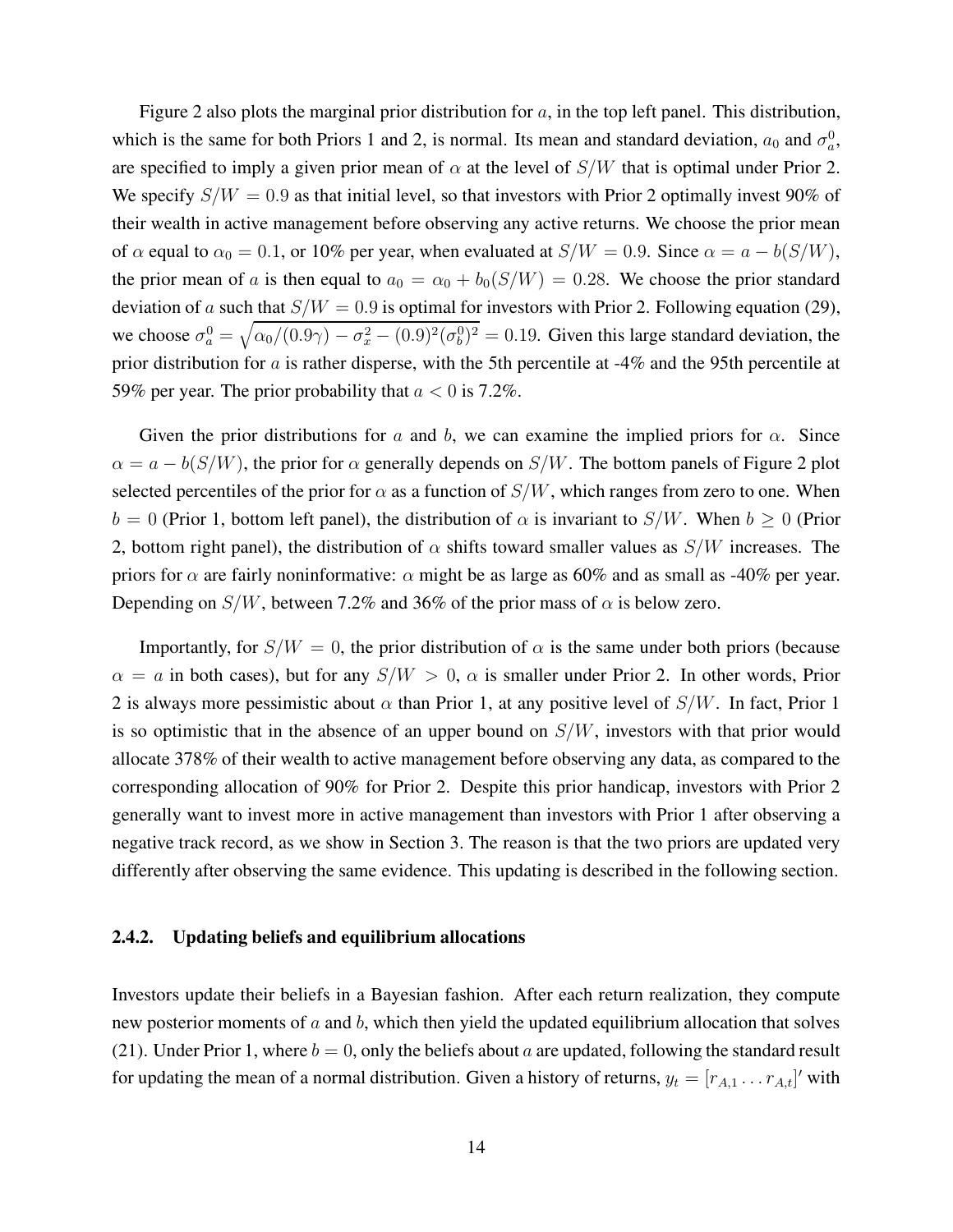sample average  $\bar{r}_{A,t}$ , the posterior moments of a (and  $\alpha$ ) are given by

$$
\tilde{\alpha} = \tilde{a} = \left(\frac{1}{V_0^{aa}} + \frac{t}{\sigma_x^2}\right)^{-1} \left(\frac{E_0^a}{V_0^{aa}} + \frac{t\bar{r}_{A,t}}{\sigma_x^2}\right).
$$
\n(35)

$$
\sigma_{\alpha}^2 = \sigma_a^2 = \left(\frac{1}{V_0^{aa}} + \frac{t}{\sigma_x^2}\right)^{-1}.\tag{36}
$$

When  $b = 0$ , the cubic equation in (21) simplifies to a linear equation. In this case,  $\sigma_{\alpha}^2$  does not depend on  $S/W$ , so the new allocation  $(S/W)_{t+1}$  is then given directly by the first equality in (30). The active-management allocation problem in this case is essentially equivalent to the setting in Treynor and Black (1973), but with the addition of parameter uncertainty.

Under Prior 2, investors must infer the coefficients in a time-series regression of returns on the equilibrium allocations. After observing  $r_{A,t}$ , which is the return following investors' equilibrium allocation  $(S/W)_t$ , the available data in D consist of  $y_t$  and  $z_t = [(S/W)_1 \dots (S/W)_t]'$ . In a regression of  $y_t$  on  $-z_t$  and a constant, the intercept is a and the slope is b (see equation (25)). Recall that investors' prior beliefs for  $a$  and  $b$  are given by the bivariate truncated normal distribution in equation (33), whose non-truncated moments are  $E_0$  and  $V_0$ . In year t, those moments are updated by using standard Bayesian results for the multiple regression model,

$$
V = \left( V_0^{-1} + \frac{1}{\sigma_x^2} \left( Z_t' Z_t \right) \right)^{-1} \tag{37}
$$

$$
E = V^{-1} \left( V_0^{-1} E_0 + \frac{1}{\sigma_x^2} Z_t' y_t \right), \tag{38}
$$

where  $Z_t = \begin{bmatrix} \nu_t & -z_t \end{bmatrix}$ . The posterior distribution of a and b is bivariate truncated normal as in equation (33), except that  $E_0$  and  $V_0$  are replaced by E and V from equations (37) and (38).<sup>9</sup> Having the updated moments  $E$  and  $V$  of the non-truncated bivariate normal distribution, we apply the relations in Muthen (1991) to obtain the updated moments of the truncated bivariate normal distribution, defined in equations (6) and  $(7)$ .<sup>10</sup> Those moments are then used to solve the cubic equation in (21) to obtain  $(S/W)_{t+1}$ .

<sup>&</sup>lt;sup>9</sup>In deriving the posterior of a and b from the regression of  $y_t$  on  $-z_t$ , it is useful to note that  $(S/W)_t$  is a deterministic function of its initial value and returns prior to time  $t$ , so there is no randomness in  $S/W$  beyond what is in past returns. The likelihood function is obtained simply by transforming the density of  $\{x_s; s = 1, \ldots, t\}$  to the density of  $\{r_{A,s}; s = 1, \ldots, t\}$ , where the Jacobian of that transformation equals 1. As a result, the likelihood function is identical to what would arise if the observations of  $S/W$  were treated as nonstochastic.

 $10$ Earlier results for such moments appear in Rosenbaum (1961), but the published article contains some errors in signs that we verified through simulation.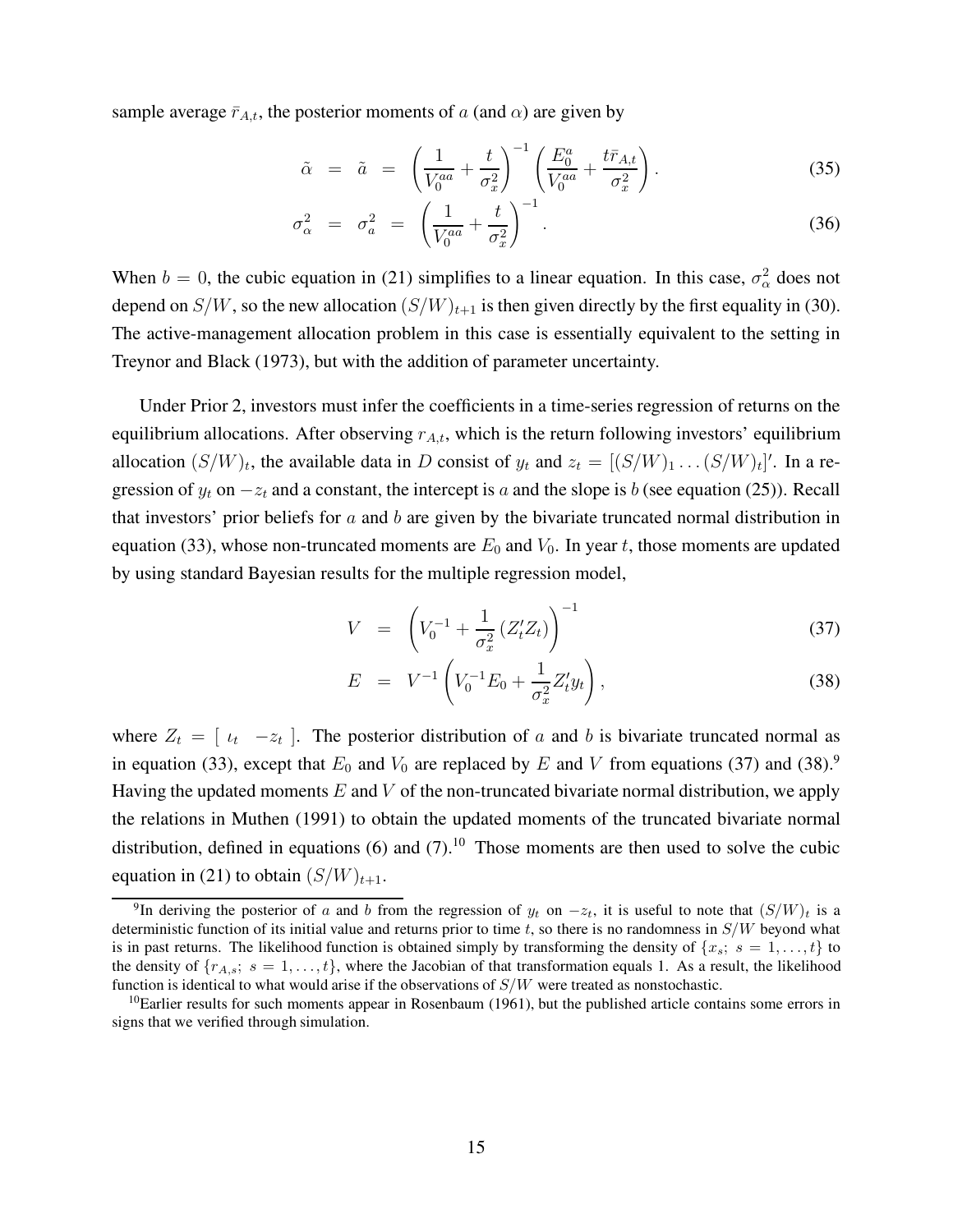# 3. Is the industry's size puzzling given its track record?

In this section, we use our model to ask whether it is puzzling that the active management industry remains large, given its historical performance. We use historical performance in two different ways. First, we take the perspective of a researcher who computes the *t*-statistic of the industry's historical alpha. Conditioning on this measure considers the active-management puzzle in its traditional context, wherein the overall level of poor performance for the industry, summarized here by the t-statistic, seems at odds with the substantial size the industry still enjoys. Second, we go beyond this traditional perspective and condition on the industry's actual year-by-year performance. In each year of the historical sample, we solve for the equilibrium allocation to active management, conditional on the history of active returns and equilibrium allocations.

We use the same priors for a and b as presented earlier, Prior 1 ( $b = 0$ ) and Prior 2 ( $b \ge 0$ ). Allowing decreasing returns to scale, as does Prior 2, plays a crucial role in judging the industry's continued popularity, whether we condition on just the t-statistic or on the full year-by-year return series. Of particular interest is  $S/W$  at the end of the sample period, which corresponds to the allocation to active management at the present time. When conditioning on just the t-statistic, that equilibrium value of  $S/W$  is described by a posterior distribution. We show below that this distribution includes substantial allocations, in excess of 0.7, even when the t-statistic equals  $-2$ . Even more striking are the results obtained by conditioning on the entire year-by-year series of actual returns on actively managed U.S. mutual funds. In that case, the equilibrium allocation is given by a single value, which is equal to about 0.7. In other words, not only do we find that the industry could still be relatively large given its overall level of negative performance, we find that it should still be large given the evolution of that track record. This conclusion critically depends on decreasing returns to scale. If we use the constant-returns-to-scale Prior 1 instead, the current equilibrium size of the industry is zero under either form of conditioning, even though Prior 1 is more optimistic than Prior 2 about active management's  $\alpha$  (as discussed earlier).

### 3.1. Conditioning on the overall level of performance  $(t\text{-statistic})$

We first take the perspective of a researcher who uses the posterior distribution of the current equilibrium  $S/W$ , conditional on an overall summary measure of the industry's track record, to judge the reasonableness of the current actual  $S/W$ . The researcher knows that the latter quantity is substantial, but he does not observe it precisely. Measuring  $S/W$  is difficult from the researcher's perspective, especially because  $W$  is difficult to measure. First,  $W$  includes cash. Recall that  $W$ is allocated across active funds, passive benchmarks, and cash (the riskless asset). The investors'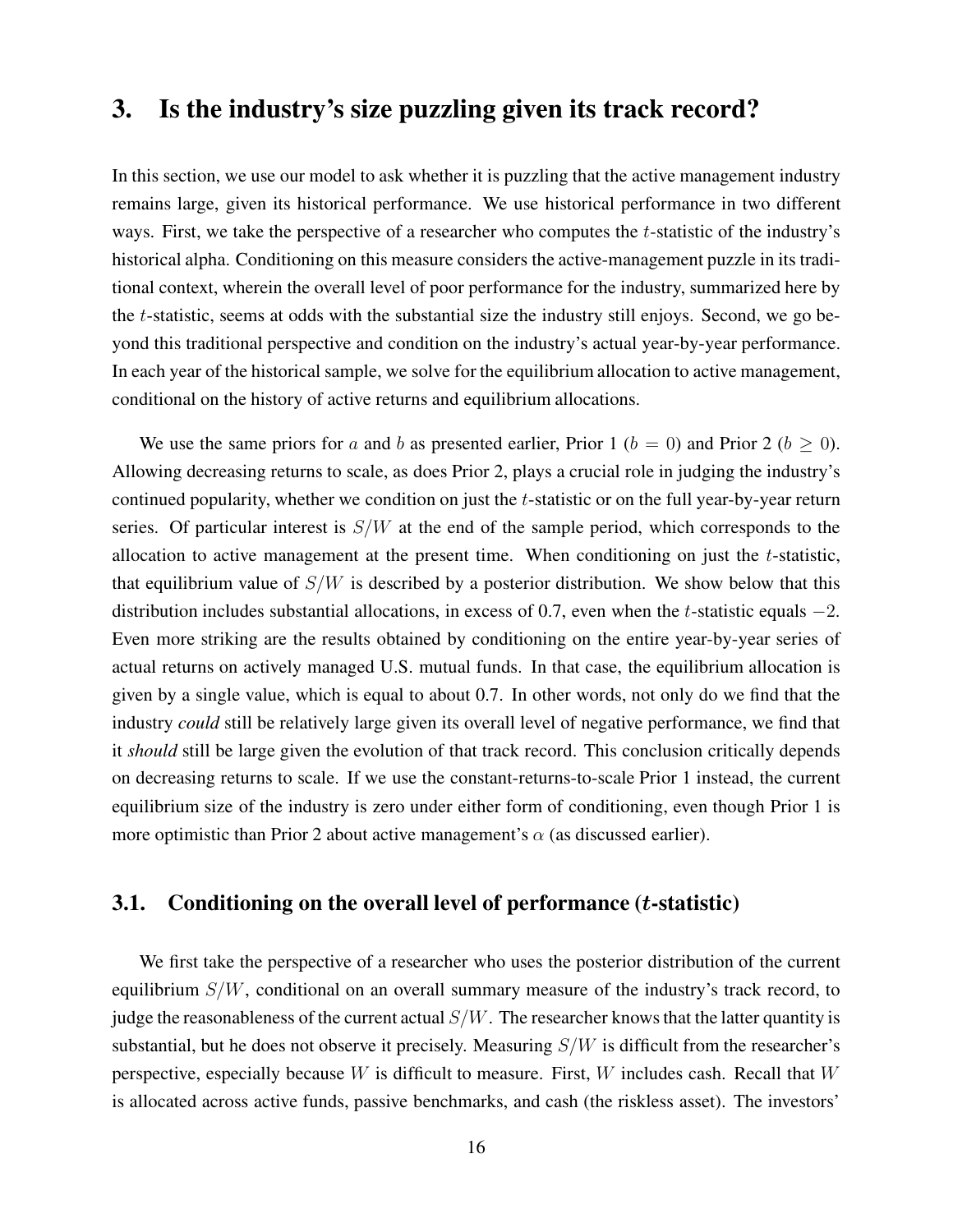cash holdings are difficult to pin down. Second,  $W$  is only a subset of total wealth; it is the wealth of our N investors. It seems difficult to empirically separate the wealth of these investors from the wealth of the other unmodeled investors discussed at the beginning of Section 2. We do assume that the researcher's prior beliefs about  $a$  and  $b$  are the same as those held by our investors.

In computing the posterior distribution for the equilibrium  $S/W$  conditional on the overall track record, we characterize the track record by the t-statistic of the industry's historical alpha. This historical alpha, or  $\hat{\alpha}$ , is simply the sample average benchmark-adjusted return. Its t-statistic is computed as  $t = \hat{\alpha}\sqrt{T}/\sigma_x$  for  $T = 50$  years.<sup>11</sup> For each prior, the posterior distribution of  $(S/W)_T$  in year  $T = 50$  is obtained by simulating 300,000 samples. To simulate a sample, a and b are drawn from the prior, and then in each year  $t = 1, \ldots, T$  a return is drawn following equation (25) as  $r_{A,t} = a - b(S/W)_t + x_t$ , where  $x_t \sim N(0, \sigma_x^2)$ . The new equilibrium allocation  $(S/W)_{t+1}$ is then computed using the updating procedure described in Section 2. Note that under Prior 2,  $(S/W)_{t+1}$  affects  $r_{A,t+1}$ : the more investors allocate to active management, the lower is their subsequent return. In contrast, there is no such relation under Prior 1. The posterior distribution for  $(S/W)_T$  conditional on a given value  $t_0$  of the t-statistic is constructed as the distribution of the  $(S/W)<sub>T</sub>$  values in all simulated samples producing t-statistics within a small neighborhood of  $t_0$ . Figure 3 plots the resulting posterior distributions for  $t_0$  ranging from  $-4$  to 4.

Panel A of Figure 3 displays the posterior distribution of  $S/W$  obtained under Prior 1 ( $b = 0$ ), according to which there are constant returns to scale. The posterior distribution collapses to a single value because the t-statistic is a sufficient statistic for  $S/W$  in this case. The optimal allocation is a steep linear function of past performance as long as that performance is mildly positive (*t*-statistics between 0 and 0.25). If past performance is more positive ( $t > 0.25$ ), the optimal allocation is  $S/W = 1$ . If past performance is negative, we obtain the other corner solution,  $S/W = 0$ . The cutoff value of the t-statistic that produces  $S/W = 0$  is just below zero. It is not exactly zero because the prior for  $a$  is slightly informative (see Figure 2), but it is very close to zero. So it is a reasonable approximation to state that investors observing negative past performance optimally choose to invest nothing in active management. This implication of  $b = 0$  does not seem to match the reality, in which the active management industry continues to attract substantial investment despite having delivered negative performance relative to passive indices.

The puzzling coexistence of negative past performance and substantial investment is easier to understand when there are decreasing returns to scale. Panel B of Figure 3 plots the posterior distribution of  $S/W$  conditional on the t-statistic under Prior 2 ( $b \ge 0$ ). Unlike in Panel A, the t-statistic is no longer a sufficient statistic for  $S/W$ . Panel B shows that  $S/W$  increases with past

<sup>&</sup>lt;sup>11</sup>The results for other values of T, such as 20 or 30 years, are very similar.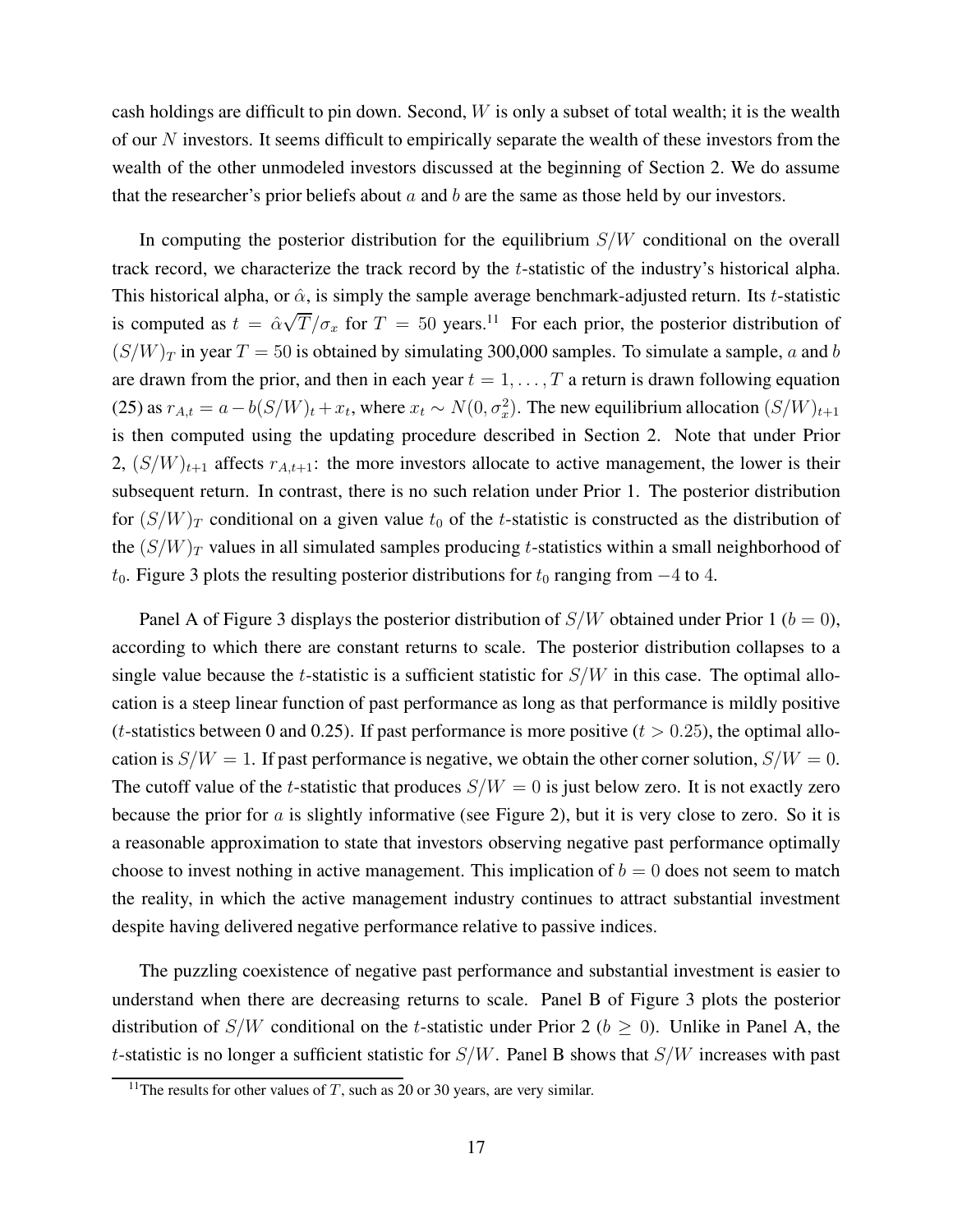performance, though not as steeply as in Panel A. When the historical alpha is zero  $(t = 0)$ , the middle 90% of the distribution of  $S/W$  (between the 5th and 95th percentiles) lies in the wide range between 0.26 and 0.97. When the historical t-statistic is  $t = -2$ , indicating statistically significant underperformance, the median  $S/W$  is 0.27 and the middle 90% of the distribution ranges from 0.02 to 0.71. Note that  $S/W < 0.02$  is as unlikely as  $S/W > 0.71$ : observing very little investment in active management would be equally puzzling as observing too much investment. Even when the t-statistic is  $t = -3$ , which is more negative than the observed evidence for mutual funds, the median  $S/W$  is 0.13 and the 95th percentile is 0.43. Panel B clearly shows that when  $b > 0$ , substantial investment in active management can be optimal even when past performance is significantly negative.

Investors are willing to invest despite poor past performance because past underperformance does not imply future underperformance. Under decreasing returns to scale, the expected return in any given period is conditional on the investment level  $S/W$  in that period. Historical benchmarkadjusted returns are earned at various investment levels, which can be quite different from the current investment level. After a period of underperformance, investors reduce their investment until their expected return going forward converges to the positive equilibrium level of  $\alpha$  in equation (32). If past performance is sufficiently poor, investors will choose to invest nothing in active management; this happens if investors infer that a is nonpositive, in which case  $\alpha$  cannot be positive either. Such an event occurs with only 13% probability even when  $t = -3$ , and active management does not seem to have underperformed quite that badly. For the 1962–2006 period, the regression (mentioned earlier) of the value-weighted active U.S. equity fund excess return on the three Fama-French factors produces  $t = -1.7$ , while a regression on just the market factor produces  $t = -2.6$ . At such levels of underperformance, the optimal investment in active management can be substantial. For example, when  $t = -1.5$ , the median  $S/W$  is 0.37 and the 95th percentile is 0.84, and when  $t = -2.5$ , the median is 0.19 and the 95th percentile is 0.56.

It is important to note that optimism about active management's abilities is not our story. If the prior for a in Figure 2 strikes one as optimistic, one should recall that the same prior leads investors who set  $b = 0$  to invest nothing in active management given its negative track record, even though the implied prior about  $\alpha$  is then more optimistic. Our results are instead driven by the prior on b. Further support for this statement is provided by results we obtain for an alternative set of priors that are less optimistic. Specifically, while keeping the same priors for b as before, we modify the prior for a so that the optimal initial value of  $S/W$  under Prior 2 is now 0.5 instead of 0.9. This prior assigns a 26% probability to  $a < 0$ , compared to the 7.2% probability in Figure 2. Naturally, the implied prior for  $\alpha$  is then more pessimistic as well, with the median ranging from 0 to 0.2 and the 5th percentile ranging from -0.6 to -0.3 for  $0 \leq S/W \leq 1$ . Under this alternative specification,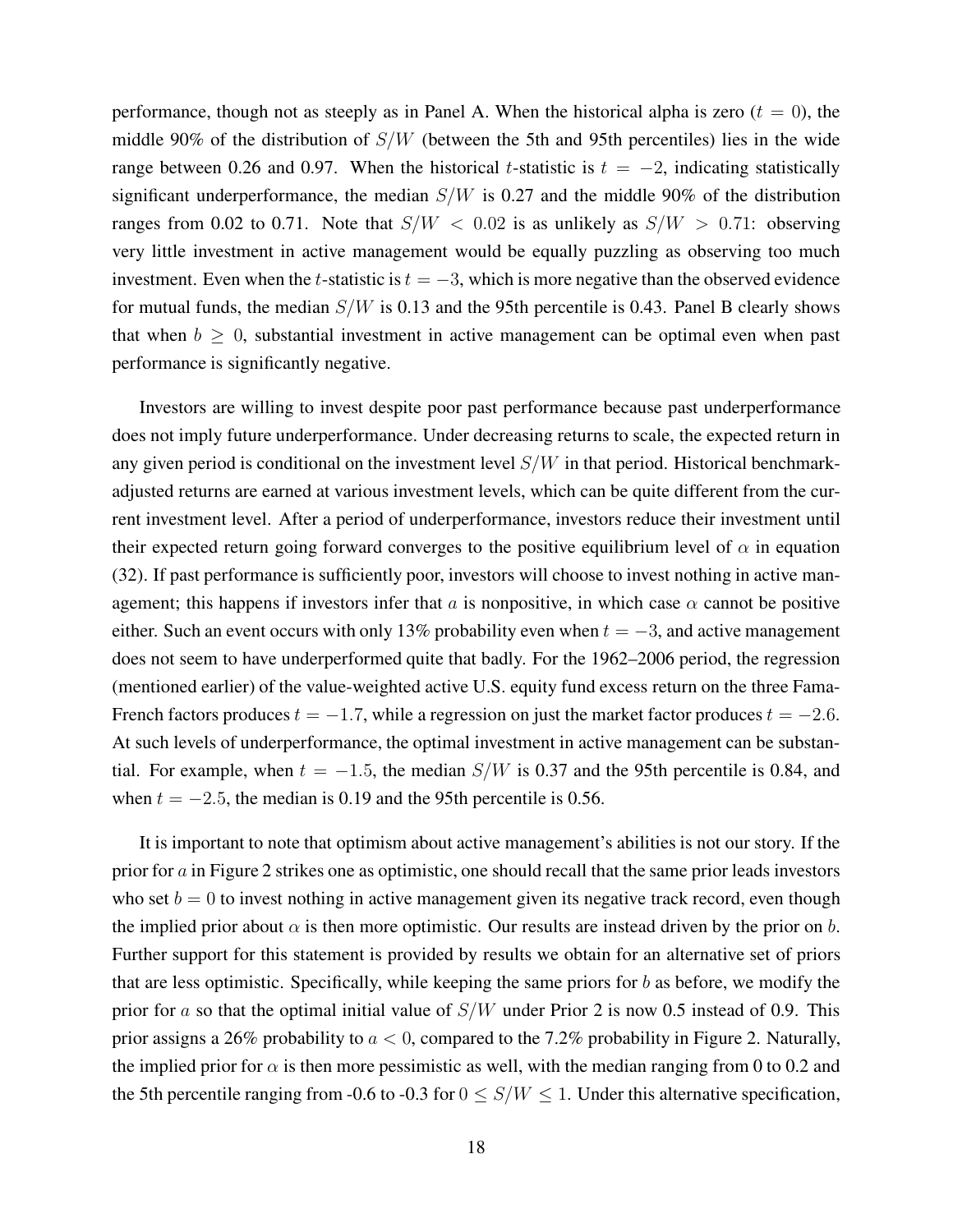conditional on  $t = -2$ , the median S/W after 50 years is 0.10 and the 95th percentile is 0.65. These values are smaller than their counterparts in Figure 3, but that is not surprising. Before seeing any data, investors under this alternative prior allocate only half of their investable wealth to active management, so following a negative track record, they generally allocate less than half. Nevertheless, substantial allocations still lie within the posterior distribution. As before, of course, the same track record implies  $S/W = 0$  when investors set  $b = 0$ .

### 3.2. Conditioning on the year-by-year returns of U.S. mutual funds

We now take a perspective akin to that of the investors in our model. Recall that investors determine  $(S/W)_t$  as a function of the previous active returns  $\{r_{A,1}, \ldots, r_{A,t-1}\}$  and equilibrium allocations  $\{(S/W)_1, \ldots, (S/W)_{t-1}\}.$  For each year t from 1963 through 2006, we set  $r_{A,t-1}$  equal to the return on the aggregate portfolio of actively managed U.S. equity mutual funds, net of the return attributable to the portfolio's estimated exposures to the three factors of Fama and French (1993). As in the model, each  $(S/W)_t$  is then determined by the returns and allocations through period  $t - 1$ . Priors are again as specified in Figure 2.

Figure 4 displays the resulting path of  $S/W$  over the sample period. When  $b = 0$ , the value of  $S/W$ , which starts at the upper limit of 1 given the prior in this case, bounces between 0 and 1 during the first 7 years but then settles at  $S/W = 0$  thereafter. We thus see that, when  $b = 0$ , not only is  $S/W$  equal to 0 conditional on a negative overall track record, as in the previous analysis, but  $S/W$  converges to 0 after just 7 years of the track record as it actually occurred. In other words, if one believes investors preclude the possibility of decreasing returns to scale, the active management puzzle becomes even deeper than previously recognized.

In sharp contrast to the  $b = 0$  case, the prior with  $b \ge 0$  yields an equilibrium allocation that drops rather smoothly and modestly over time, from its initial value of  $S/W = 0.9$  to a final value of about  $S/W = 0.7$ . The intuition behind the slow decline in  $S/W$  is simple. When investors observe negative benchmark-adjusted returns, they revise downward their beliefs about the active management's  $\alpha$  at the current level of  $S/W$ . As a result, investors reduce their allocation to active management. However, this reduction in  $S/W$  is mitigated by decreasing returns to scale because a lower  $S/W$  implies a higher  $\alpha$  going forward. Due to decreasing returns, investors disinvest less in response to poor performance than they would if returns to scale were constant.

The plot in Figure 4 seems plausible. As discussed earlier, it is difficult to measure  $S/W$ empirically, but even casual observation would surely indicate that it has been substantial over time and remains so today. At the same time, it seems likely that  $S/W$  has declined somewhat over time, given the growth of indexing. For equity mutual funds, indexing has grown from its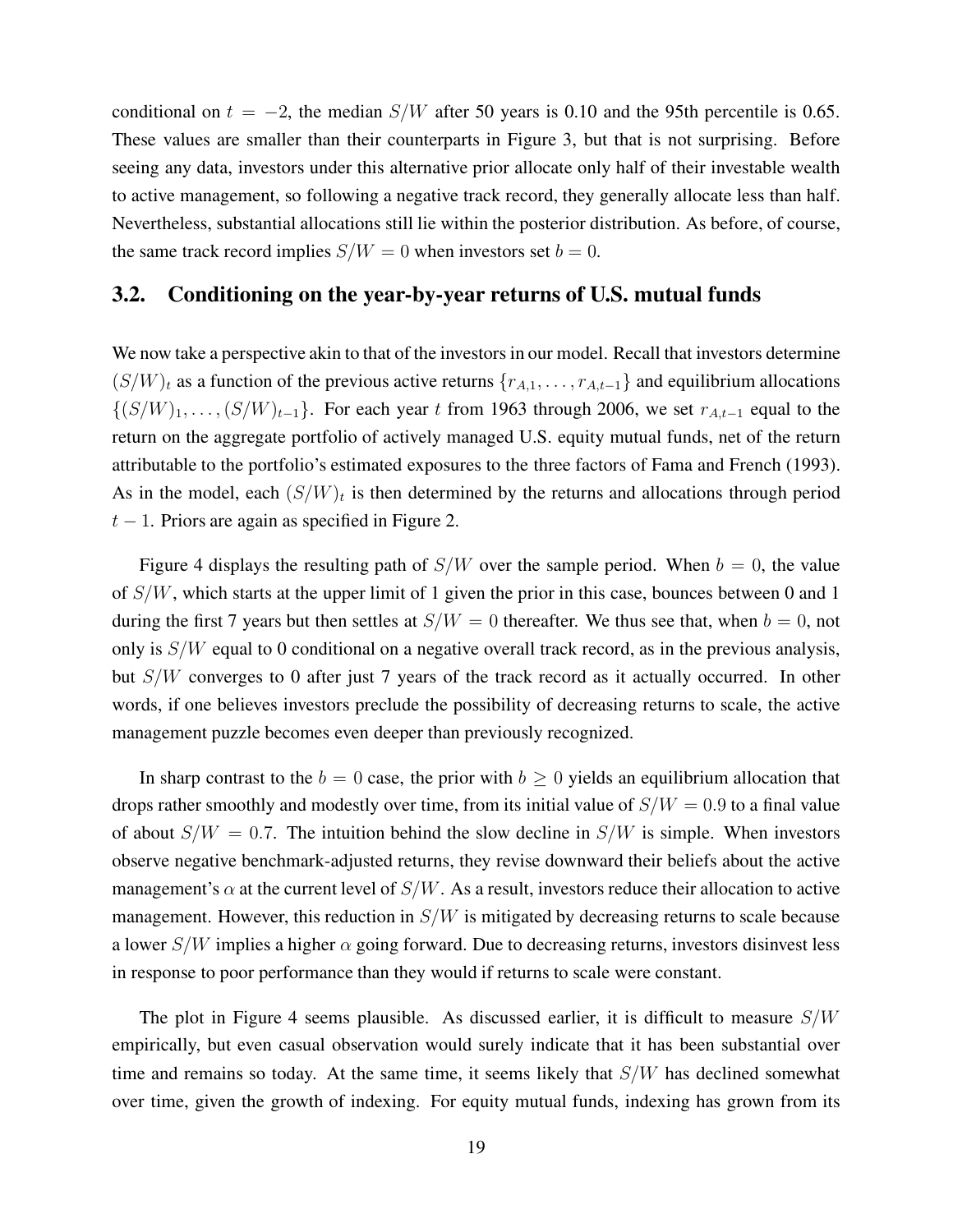inception in the 1970's to its recent share of about 13 percent of total assets (Investment Company Institute, 2009). Among institutional investors, the growth of indexing has been greater, to a recent share between 31 and 53 percent, depending on investor classification (French, 2008). Consistent with these facts, Figure 4 shows an allocation that has dropped somewhat but is still substantial. The striking message from Figure 4 is that rather than the industry's size being a puzzle given its track record, the year-by-year track record actually implies that active management should not have shrunk dramatically from an initially substantial allocation of investor wealth.

# 4. Learning About Returns to Scale

In this section, we analyze how investors learn about decreasing returns to scale in active management. We find that this learning is slow, hampered by an interesting endogeneity faced by competing investors who cannot coordinate their investment decisions. Even though investors eventually learn the industry's  $\alpha$ , they never accurately learn a and b in equation (1). We also find that when  $b$  is large, the equilibrium allocation to active management stabilizes quickly, but when  $b$  is small, the industry's size can fluctuate at suboptimal levels for a long time.

As investors learn, their posterior standard deviations of  $a, b$ , and  $\alpha$  decline through time. For a given prior, the manner in which these posterior standard deviations decline depends on the true values of a and b. The probability distributions of a and b thus give rise to distributions of the posterior standard deviations of a, b, and  $\alpha$ . Figure 5 displays the evolution of these distributions over time. Each panel plots selected percentiles of the distribution of the given standard deviation across the 300,000 samples described earlier near the beginning of Section 3.1.

The three left panels of Figure 5 correspond to Prior 1 ( $b = 0$ ). In this case, a and  $\alpha$  coincide, which is why the top and bottom left panels of Figure 5 look identical. (The middle left panel looks empty because the posterior standard deviation of  $b$  is zero.) The learning process is straightforward. With  $b = 0$ , the value of a (and  $\alpha$ ) is simply the unconditional mean return. The posterior mean of  $\alpha$  is a weighted average of the historical average return and the prior mean, where the weight on the prior mean quickly diminishes as  $t$  increases because the prior for  $a$  is fairly noninformative (Figure 2). The posterior standard deviation of a declines at the usual  $\sqrt{t}$ rate, regardless of the particular sample realization. Since there is no dispersion in the standard deviations across the simulated samples, the distribution of the standard deviations collapses into a single line. In short, when  $b = 0$ , learning is simple and well understood. In contrast, learning is much more interesting when  $b > 0$ , as explained next.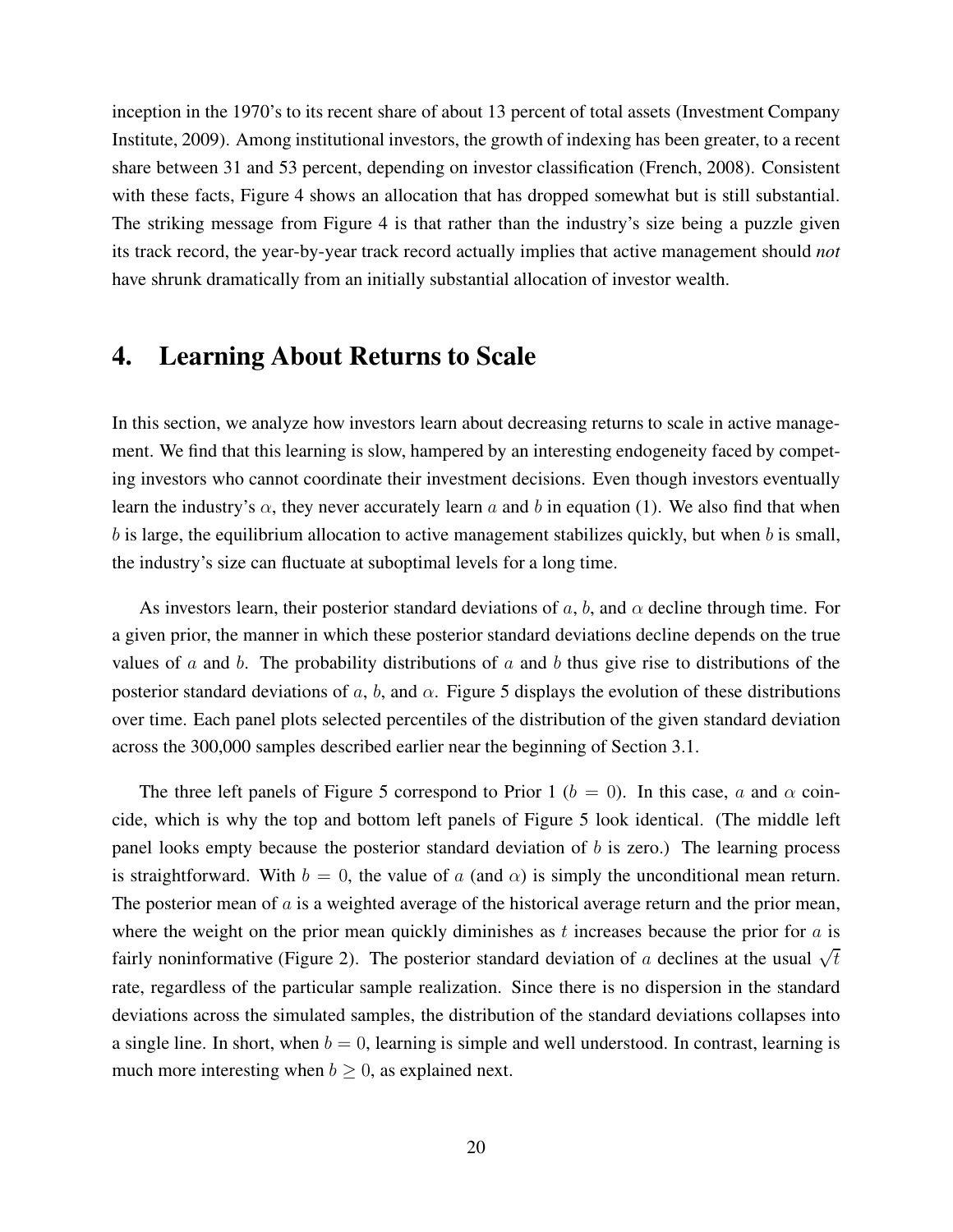The three right panels of Figure 5 represent Prior 2 ( $b \ge 0$ ). Under this prior, the posterior standard deviations of  $\alpha$  and  $\beta$  fall sharply in the first few years but then flatten out surprisingly quickly. For the median sample, investors learn much more about  $a$  and  $b$  in the first two or three years than in the subsequent 50 years! Moreover, even after 50 years, investors remain highly uncertain about a and b: for the median sample, the posterior standard deviations of a and b both exceed 7%. For comparison, the posterior standard deviation of a is 25 times smaller when  $b = 0$ . The speed of learning about a is clearly very different when  $b \ge 0$  than when  $b = 0$  (compare the top two panels in Figure 5).

Investors learn differently under the two priors for b because the level and variation in  $(S/W)_t$ affect learning when  $b \ge 0$  but not when  $b = 0$ . We discuss this difference in Section 4.1. This difference is absent, however, when  $S/W$  is persistently equal to zero. In 6.3% of all samples,  $(S/W)_t = 0$  for all t between 3 and 50 years. These are samples in which investors quickly learn that it is optimal for them to invest nothing at all in active management (because they perceive  $a < 0$ ). In these samples,  $S/W$  does not affect learning, just like when  $b = 0$ , so the results for these samples should look the same between 3 and 50 years whether  $b \ge 0$  or  $b = 0$ . Indeed, Figure 5 shows that the 5th percentile of the posterior standard deviation of  $\alpha$  in the top right panel  $(b \ge 0)$  looks the same as in the top left panel  $(b = 0)$  after year 3. The same 5th percentile also looks very similar to the 5th percentile of the posterior standard deviation of  $\alpha$  in the bottom right panel, again because more than 5% of all samples exhibit  $S/W = 0$  and hence also  $\alpha = a$ .

In contrast to the difference in speeds at which investors learn about  $a$  under Prior 1 versus Prior 2, investors learn about  $\alpha$  at essentially the same rate under both priors. This similarity in learning speeds is evident in a comparison of the bottom two panels of Figure 5. As will be discussed later, the equilibrium value of  $S/W$  under Prior 2 ( $b \ge 0$ ) typically does not change much after just a few years. If  $S/W$  stops changing, so does  $\alpha$ , so investors with Prior 2 are then able to learn  $\alpha$  at that stable  $S/W$  about as quickly as investors with Prior 1 learn the value of  $\alpha$  that they assume to be constant. In the earlier discussion of equation (31), we noted that the term  $\gamma (\sigma_x^2 + \sigma_\alpha^2)$  makes a relatively small contribution compared to the other denominator term b, especially after some learning about  $\alpha$  has occurred. We now see in the bottom right panel of Figure 5 that  $\sigma_{\alpha}$  is typically about 2%—the same as  $\sigma_{x}$ —after the first year's return is observed, and then  $\sigma_{\alpha}$  drops at essentially the same  $\sqrt{t}$  rate as it does in the bottom left panel with  $b = 0$ . Thus, as t increases, the term  $\gamma(\sigma_x^2 + \sigma_\alpha^2)$  is soon well approximated by  $\gamma\sigma_x^2$ , which is generally small compared to  $\tilde{b}$  for the values of  $\gamma$  and  $\sigma_x^2$  considered.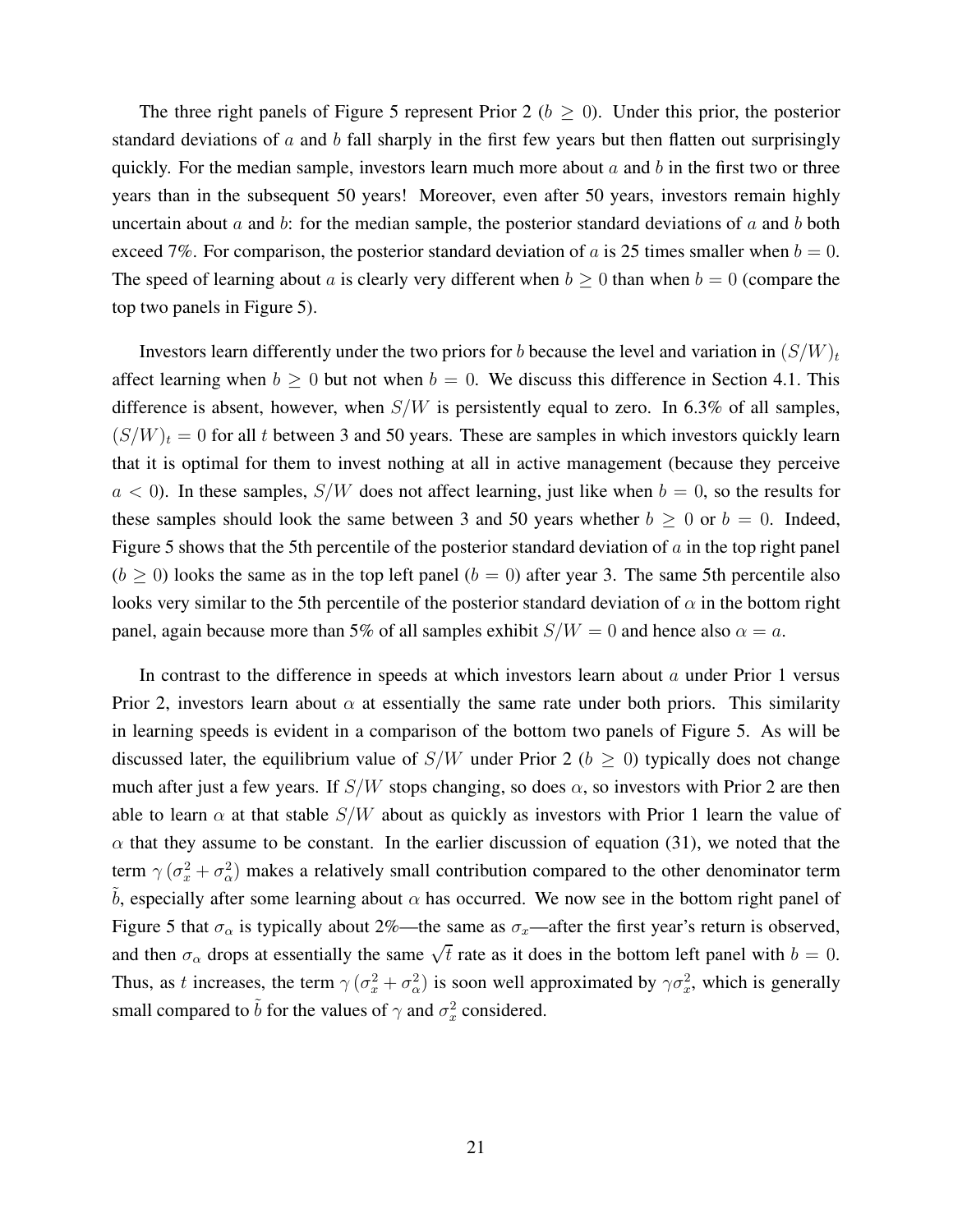#### 4.1. Endogeneity in Learning

The key message from Figure 5 is that most of the time, learning about  $\alpha$  and  $\beta$  essentially stops after just a few years. The reason is the endogeneity in the way investors learn—what they learn affects how much they invest, and how much they invest affects what they learn. If the amount invested stops changing from one period to the next, investors stop learning about returns to scale. Recall that investors essentially run the time-series regression of active returns,  $r_{A,t}$ , on the equilibrium allocations to active management,  $(S/W)_t$ . If the right-hand side variable in the regression stops changing, investors stop learning about the true values of the intercept and slope. Indeed, we find that in most cases,  $(S/W)_t$  ceases to change much after just a few years.

The fact that the aggregate active allocation  $(S/W)_t$  typically ceases to change reflects equilibrium among competitive investors. If investors could instead coordinate, they might well find it useful to continue varying the aggregate active allocation for additional periods, so as to continue learning about  $a$  and  $b$ . In a multiperiod setting, such investors would trade off near-term optimality of their current allocation against the potential future value of additional learning by experimenting with different allocations. The additional learning could be valuable, for example, if investors could experience a future preference shock making their previous allocation suboptimal. With learning about a and b shut down, investors are uncertain about  $\alpha$  at any allocation other than the current one. The prospect of wanting to change their allocation in the future creates an incentive for additional learning about  $a$  and  $b$ .

To illustrate the endogenous nature of learning in our competitive setting, Figure 6 plots representative examples of learning paths for various random samples. The figure has 12 panels, each of which plots returns  $r_{A,t}$  against  $(S/W)_t$  for  $t = 1, \ldots, 300$  years. The three columns of panels correspond to three different values of b: "low" (5th percentile of the prior distribution, 0.02), "median" (50th percentile, 0.17), and "high" (95th percentile, 0.49). Given the value of b, the value of a is computed so that the "true" value of  $S/W$  that would obtain if the true values of a and b were known is either  $S/W = 0.5$  (the top six panels) or  $S/W = 0.7$  (the bottom six panels). The true value of  $S/W$  is given by  $a/(b + \gamma \sigma_x^2)$ , which is a special case of equation (31) when a and b are known. The  $(a, b)$  pair obtained above is then used to generate random samples of active returns, which are used to update Prior 2. All panels of Figure 6 represent examples of learning paths that commonly occur for the given values of a and b. The starting point  $(t = 1)$  is indicated with a circle; its x coordinate is always  $(S/W)_1 = 0.9$ .

The intuition for why  $(S/W)_t$  tends to stop changing comes across most clearly when b is high. Consider the top right panel of Figure 6. Since the initial allocation exceeds the true value,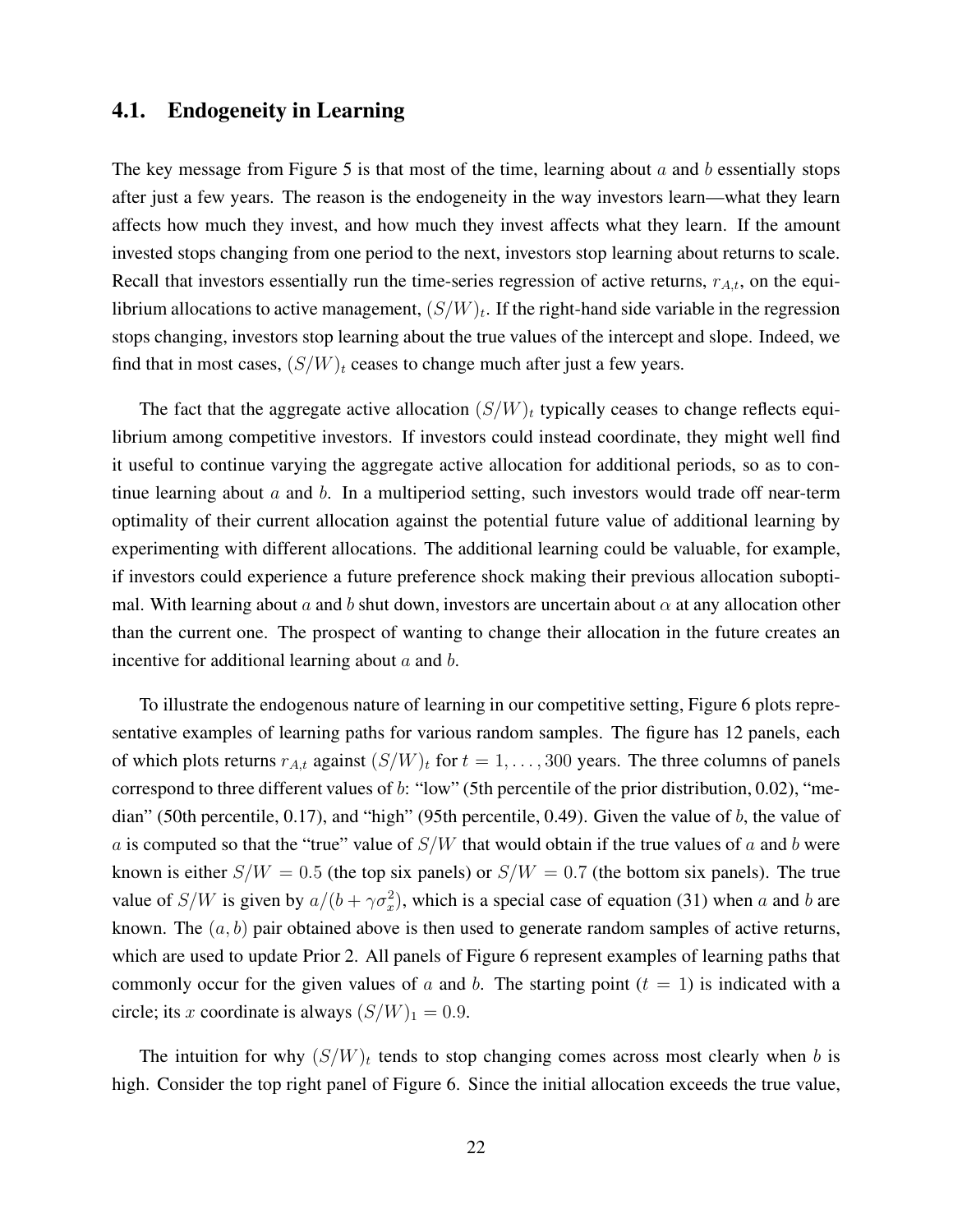that is  $(S/W)_1 = 0.9 > 0.5$ , investors initially overinvest in active management, so their true expected return is negative (even though they subjectively expect a positive return). The first realized return is about -19%. Upon observing such a large negative return, investors sharply revise their prior beliefs and dramatically cut their allocation, to about  $(S/W)_2 = 0.3$ . This represents underinvestment relative to the true  $S/W$ , so the realized return in the second year tends to be larger than investors expect, about  $9\%$ <sup>12</sup> From this high return, investors infer they should invest more than 0.3. Their investment in year three,  $(S/W)_3$ , is already close to the true value of 0.5. In all four panels in which b is high,  $S/W$  "converges" to its true value after only three or four years, in that only small deviations from the true value appear over the following 300 years.

Why does the equilibrium allocation approach the true  $S/W$  so quickly when b is high? The reason is that after two years, investors already have a lot of information about the true  $S/W$ , which is equal to  $a/(b + \gamma \sigma_x^2)$ , as mentioned earlier. When b is high, the true value is approximately equal to  $a/b$ <sup>13</sup>. This approximate relation can be visualized in Figure 1. When b is high, the equilibrium true S/W is very close to  $\overline{S}/W = a/b$ . The true S/W is slightly smaller than  $\overline{S}/W$  (and  $\alpha$  is slightly positive) because investors demand compensation for nondiversifiable risk (i.e., because  $\gamma \sigma_x^2 > 0$ ). However, since  $\gamma \sigma_x^2$  is small compared to b,  $\alpha$  is close to zero and  $S/W \approx \bar{S}/W$ .

To understand why investors know a lot about  $\bar{S}/W$  after two years, recall that  $\bar{S}/W$  represents the point at which the line in Figure 1 intersects the  $x$  axis. After two years, investors observe two datapoints,  $((S/W)_1, r_{A,1})$  and  $((S/W)_2, r_{A,2})$ , which are far from each other, both vertically and horizontally (because investors update their relatively noninformative prior beliefs substantially after the first observation). Fitting a line through these two distant points allows investors to pin down the intersection point  $\overline{S}/W$  reasonably well. As a result, approximate convergence to the true  $S/W$  tends to occur quickly when b is high.

This logic also helps us understand the L-shaped pattern in the posterior standard deviations of a and b in Figure 5. As noted earlier, a and b are estimated from the regression of  $r_{A,t}$  on  $(S/W)_t$ . This regression can be visualized as fitting a line through the datapoints plotted in Figure 6, a line whose intercept is a and whose slope is  $-b$ . In the first few years, investors learn a lot about a and b due to substantial initial variation in  $S/W$ . Fitting a line through the first two datapoints already substantially reduces the prior uncertainty about the intercept and the slope. This is why the posterior standard deviations of  $a$  and  $b$  in Figure 5 exhibit a sharp initial drop.

<sup>&</sup>lt;sup>12</sup>This systematic underinvestment appears from our perspective because we know the true value of  $S/W$ . In contrast, there is no underinvestment (or overinvestment) from the perspective of our investors who do not know the true S/W. The investors always invest optimally given their information set.

<sup>&</sup>lt;sup>13</sup>Our high value of b, the 95th percentile of the prior for b, is equal to 0.49, which far exceeds  $\gamma \sigma_x^2 = 0.0008$ .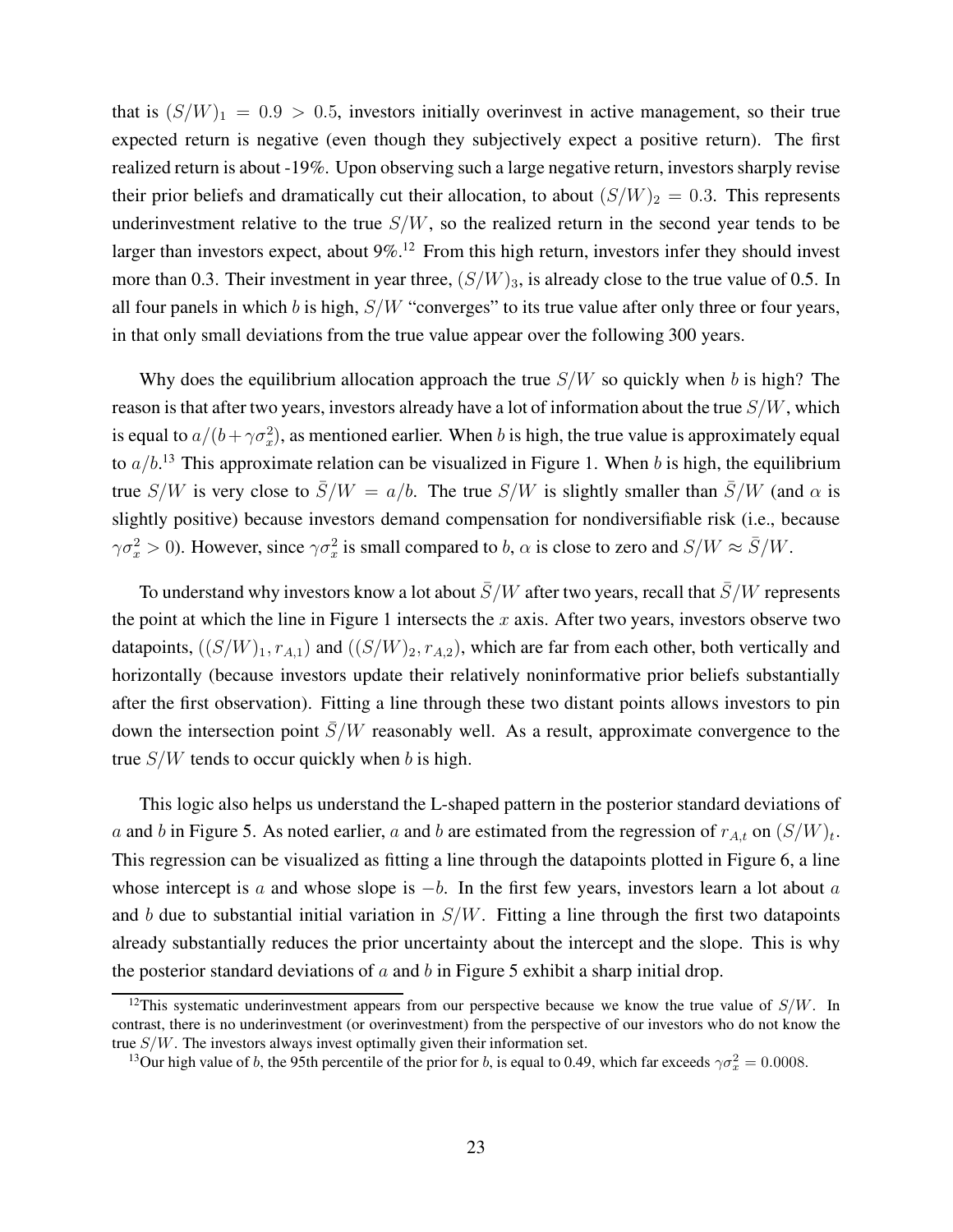After the first few years, however,  $S/W$  exhibits very little variation when b is high, thereby precluding investors from getting much new information about the intercept and slope. Facing the 300-year data pattern in the top right panel of Figure 6, investors fit a line through what are effectively only three datapoints:  $((S/W)_1, r_{A,1})$  from year 1,  $((S/W)_2, r_{A,2})$  from year 2, and the midpoint of the cluster of points at  $S/W \approx 0.5$  from years 3 through 300. Therefore, investors do not know much more about  $a$  and  $b$  after 300 years compared to what they knew after 3 years. The same logic also applies when b is not high, albeit to a lesser extent.  $S/W$  often settles at a given value for a long period of time, thereby slowing down learning about  $a$  and  $b$ . This is why the posterior standard deviations in Figure 5 decline so slowly after just a few years.

In the preceding discussion of why  $(S/W)_t$  converges quickly, we focus on the high value of b. The four middle panels of Figure 6 show examples of learning paths when  $b$  is at its prior median. The main difference from the high b case is that  $S/W$  typically fluctuates for several decades rather than years before converging. The convergence of S/W generally takes longer when the initial  $S/W$  is closer to the true  $S/W$  because learning is then slower due to a smaller magnitude of the initial realized return. (In the middle column, compare examples 1 and 2, in which the true  $S/W = 0.5$ , with examples 3 and 4, in which the true  $S/W = 0.7$ .

#### 4.2. Departures from Optimal Industry Size

To further analyze the convergence of  $S/W$ , we examine the distribution across the 300,000 samples of the difference between the equilibrium  $(S/W)_t$  and the true  $S/W$ . This distribution shrinks as time passes. The difference between its 5th and 95th percentiles is 4% after 10 years and 2% after 50 years. After 10 years, the probability that the equilibrium  $S/W$  differs from the true  $S/W$ by at least 0.01 is 18% and the probability of at least a 0.05 difference is just under 3%. After 50 years, these probabilities are smaller, 9% and 1%, respectively. These results show that most of the time, investors gradually converge to the true optimal allocation, but the convergence can be slow. Slow convergence is common especially when  $b$  is low, as described next.

The left panels of Figure 6 show examples of learning paths when b is low. The first major difference from the case of high b is that it generally takes much longer for  $S/W$  to settle in a narrow range, if it settles at all during the first 300 years. For example, in the second panel on the left,  $S/W$  travels across the whole range of zero to one, and it continues moving even after 300 years. This difference is due to the fact that when b is close to 0,  $S/W$  has little effect on  $\alpha = a - b(S/W)$ . It is  $\alpha$ , the conditional expected return, that investors learn about by observing realized returns. When  $b \approx 0$ , the variation in  $S/W$  does not cause much variation in realized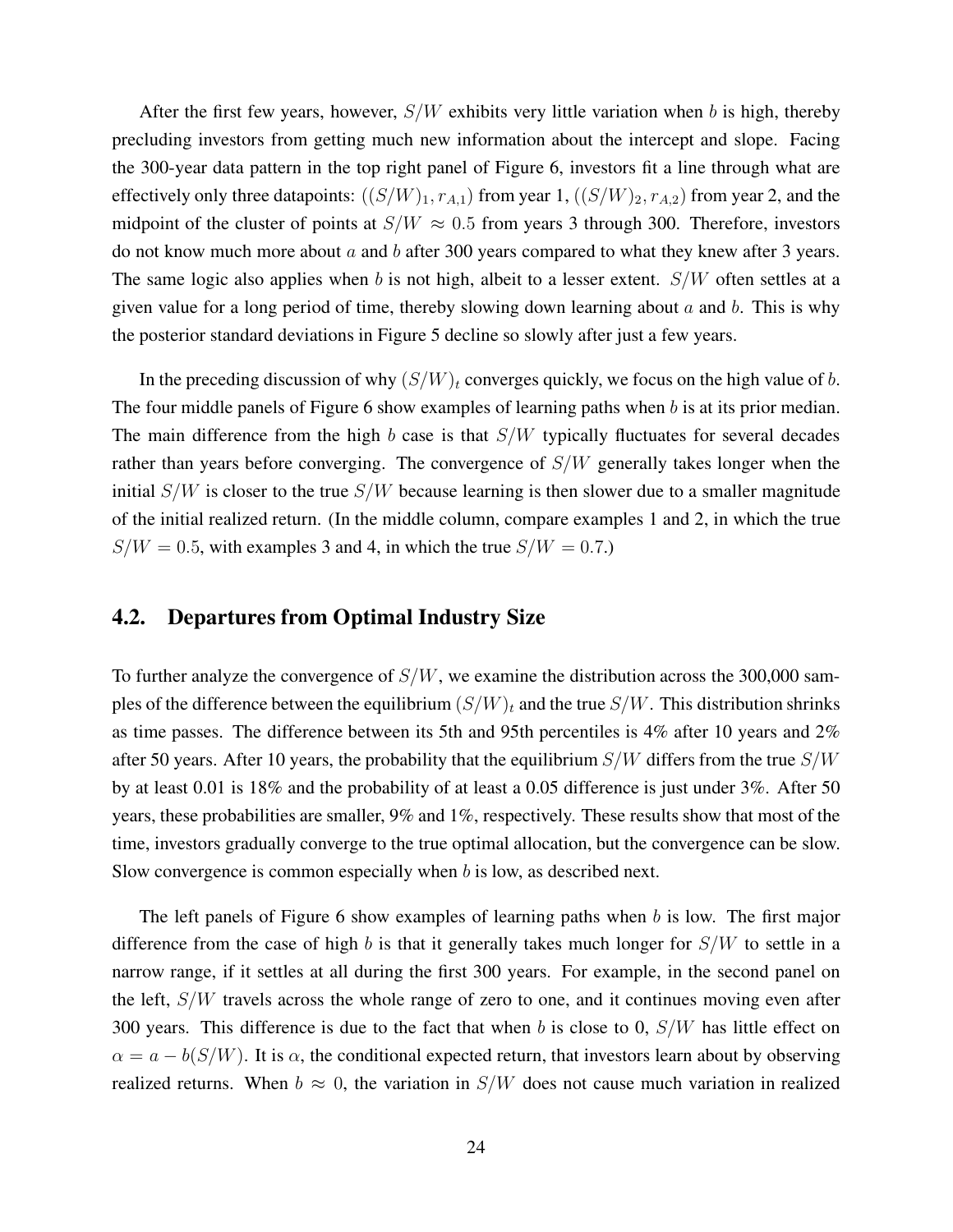returns; the latter variation is mostly due to noise (x in equation (25)). Since realized returns do not help investors much in finding the optimal investment level, S/W keeps wandering around.

Another feature of low b is that  $S/W$  often settles at a level substantially different from the true  $S/W$ . For example, in the top left panel,  $S/W$  settles around 0.7, well above the true level of 0.5. To understand this result, recall that realized returns allow investors to learn about  $\alpha$  that is conditional on the current level of  $S/W$ . If  $S/W$  were to stay constant forever, investors would eventually perfectly learn the value of  $\alpha$  at that level of  $S/W$ . However, they would not learn a and b individually, so they would forever remain uncertain about  $\alpha$  at any other level of  $S/W$ . This intuition helps us understand the path dependence in the left panels of Figure 6. After staying at a given level of  $S/W$  for a while, investors have learned more about  $\alpha$  at that level of  $S/W$  than about  $\alpha$  at any other level. As a result, they find it costly to change  $S/W$  because doing so would increase the uncertainty they face. Being stuck at a suboptimal level of  $S/W$  is costly as well, but the cost diminishes as b approaches zero. When b is close to zero, the cost of changing  $S/W$  may well exceed the cost of staying at a suboptimal level of  $S/W$ . In such cases, we observe  $S/W$ settling down at a level different from the true  $S/W$ , even after 300 years.

It would appear from Figure 6 that when  $b$  is low, investors can get stuck at the wrong investment level forever. They cannot, but convergence of  $S/W$  to 0.5 can take thousands of years.<sup>14</sup> To illustrate this fact, we run a single simulation exercise for one million years, using the true values of  $a = 0.015$  and  $b = 0.016$  (the 5th percentile of the prior distribution for b), which imply a true  $S/W$  of 0.9. We keep the same initial  $S/W$  of 0.9 as before, as well as the same priors. In this simulation, a few early negative return draws quickly push the equilibrium  $S/W$  down, and given the low value of b,  $S/W$  takes a long time to climb back up. We find that the equilibrium  $S/W$  is equal to 0.72 after 100 years, 0.77 after 500 years, and 0.78 after 1,000 years, well below the true value of 0.9. Even after 3,000 years,  $S/W$  is only 0.85. After 10,000 years,  $S/W = 0.894$ , and after a million years,  $S/W$  is only 0.0003 away from the true value. In short, convergence in  $S/W$ takes place eventually, but it can take so long that it is practically irrelevant. We conclude that when  $b$  is low, rational investors can get stuck at a suboptimal investment level. In other words, the equilibrium size of the active management industry can be suboptimal for a long period of time.

Let us briefly summarize the key findings from Figure 6. When  $b$  is high, investors find the optimal level of investment quickly. They learn a lot about  $a$  and  $b$  initially while  $S/W$  varies,

<sup>&</sup>lt;sup>14</sup>To see that convergence to a different value cannot occur, note that at any interior value to which  $S/W$  converges, (29) holds. After infinitely many realizations of returns at a given  $S/W$ , there is no uncertainty about alpha at that value of  $S/W$ , so that  $\sigma_{\alpha} = 0$ . As a result,  $E(r_A|D) = \alpha$ , the true value of alpha at that  $S/W$ , and  $Var(r_A|D) = \sigma_x^2$ . Equation (29) then implies that  $S/W$  converges to  $\alpha/(\gamma \sigma_x^2)$ . It then follows from equations (31) and (32) that the value to which  $S/W$  converges must be the true value,  $a/(\tilde{b} + \gamma \sigma_x^2)$ .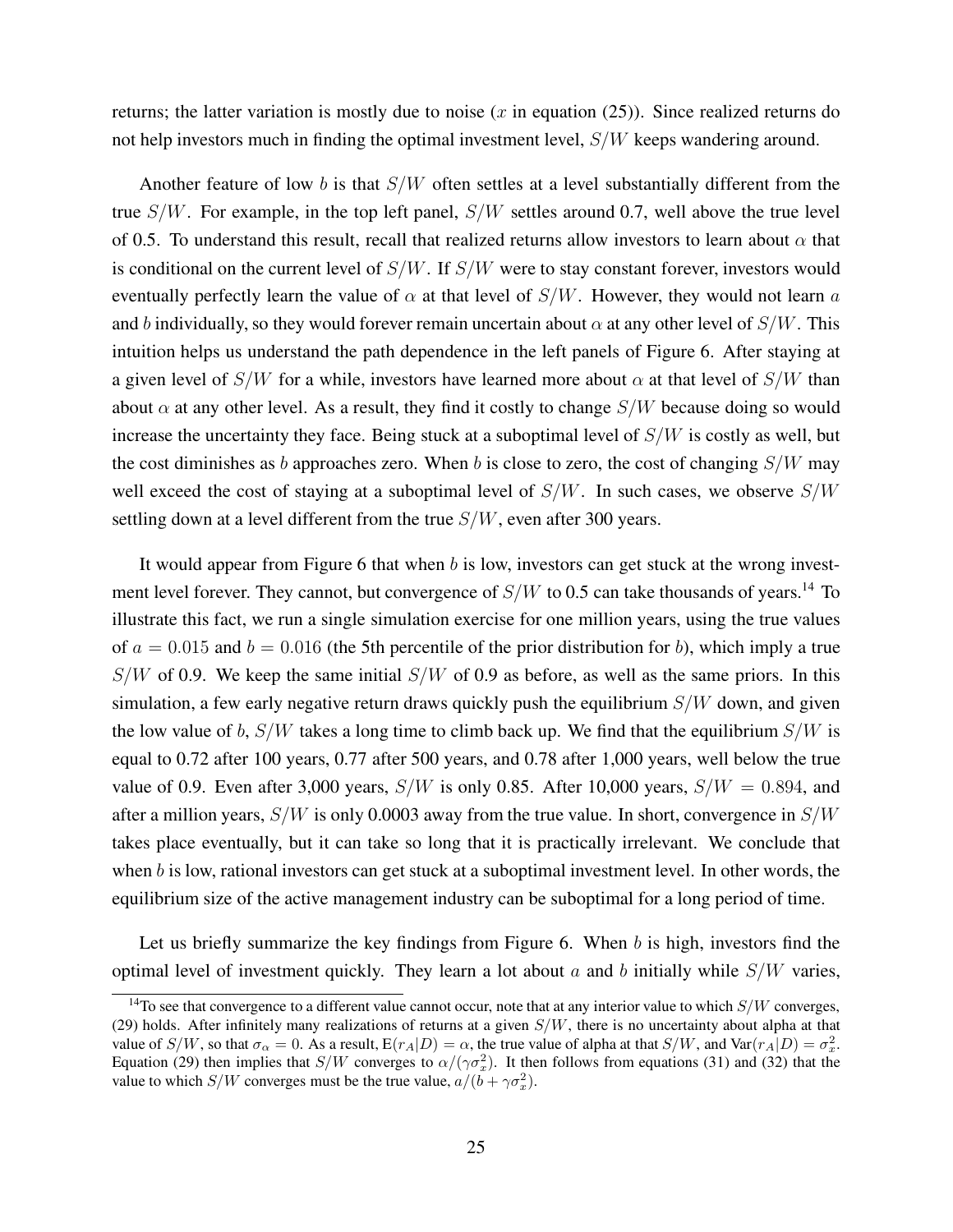but their learning all but stops after  $S/W$  settles down at or near the true  $S/W$ . When b is low, learning is highly path-dependent.  $S/W$  fluctuates much longer before it settles in a narrow range, if it settles at all. This narrow range need not include the true  $S/W$ , and investors can get stuck at a suboptimal investment level for a very long time.

In our final analysis, we let our investors learn from the year-by-year series of actual mutual fund returns. We use Prior 2 ( $b \ge 0$ ) and the same data as in Figure 4. The results are plotted in Figure 7. The first three panels plot the time series of the posterior distributions of a, b, and  $\alpha$ . All of these distributions shrink as time passes, but the distributions of  $a$  and  $b$  shrink only modestly compared to the distribution of  $\alpha$ . By 2006, investors are confident that the annual  $\alpha$  at the current  $S/W$  is within 1% of zero, but they remain quite uncertain about a and b. As before, we see that learning about decreasing returns to scale is slow. Some insight into the low speed of learning is provided by the learning path plotted in the bottom right panel of Figure 7. That plot is similar to the examples in Figure 6 (middle column, lower rows) in which  $b$  is at its median prior value and the true  $S/W = 0.7$ . Many of the  $S/W$  values cluster in the neighborhood of 0.7. As a result, when a regression line is fitted through the scatter of points, the intercept and slope clearly remain very uncertain even after observing 44 years of data.

## 5. Relation to Berk and Green (2004)

A central feature of our model is that active managers face decreasing returns to scale in their abilities to generate alpha. In this respect our approach follows Berk and Green (2004), but there are important differences. First, Berk and Green (hereafter BG) assume that decreasing returns apply at the level of individual funds, whereas we assume they apply to the active management industry as a whole. That is, we assume an individual fund's alpha is decreasing in the total amount invested by all active funds.<sup>15</sup> It seems reasonable that even a small fund finds it more difficult to identify profitable investment opportunities as the overall amount of actively-invested capital grows and thereby moves prices to eliminate such opportunities.<sup>16</sup> Assuming decreasing returns at the individual fund level seems plausible as well, though it encounters the question of

 $15$ It is easy to show that our assumption of decreasing returns to scale at the aggregate level also implies decreasing returns to scale at the individual fund level. However, this implication weakens as the number of funds grows larger. Empirical evidence indicating decreasing returns to scale at the fund level, especially among small-cap mutual funds, is provided by Chen, Hong, Huang, and Kubik (2004) and Pollet and Wilson (2008). Related evidence for hedge funds, at the fund level as well as aggregate level, is provided by Fung, Hsieh, Naik, and Ramadorai (2008).

<sup>&</sup>lt;sup>16</sup>A similar perspective is adopted by Glode and Green (2010) who argue that fund returns can be decreasing in the size of a sector or trading strategy, as well as in the size of the fund itself. Glode and Green develop a model of information spillovers that can rationalize performance persistence in hedge funds.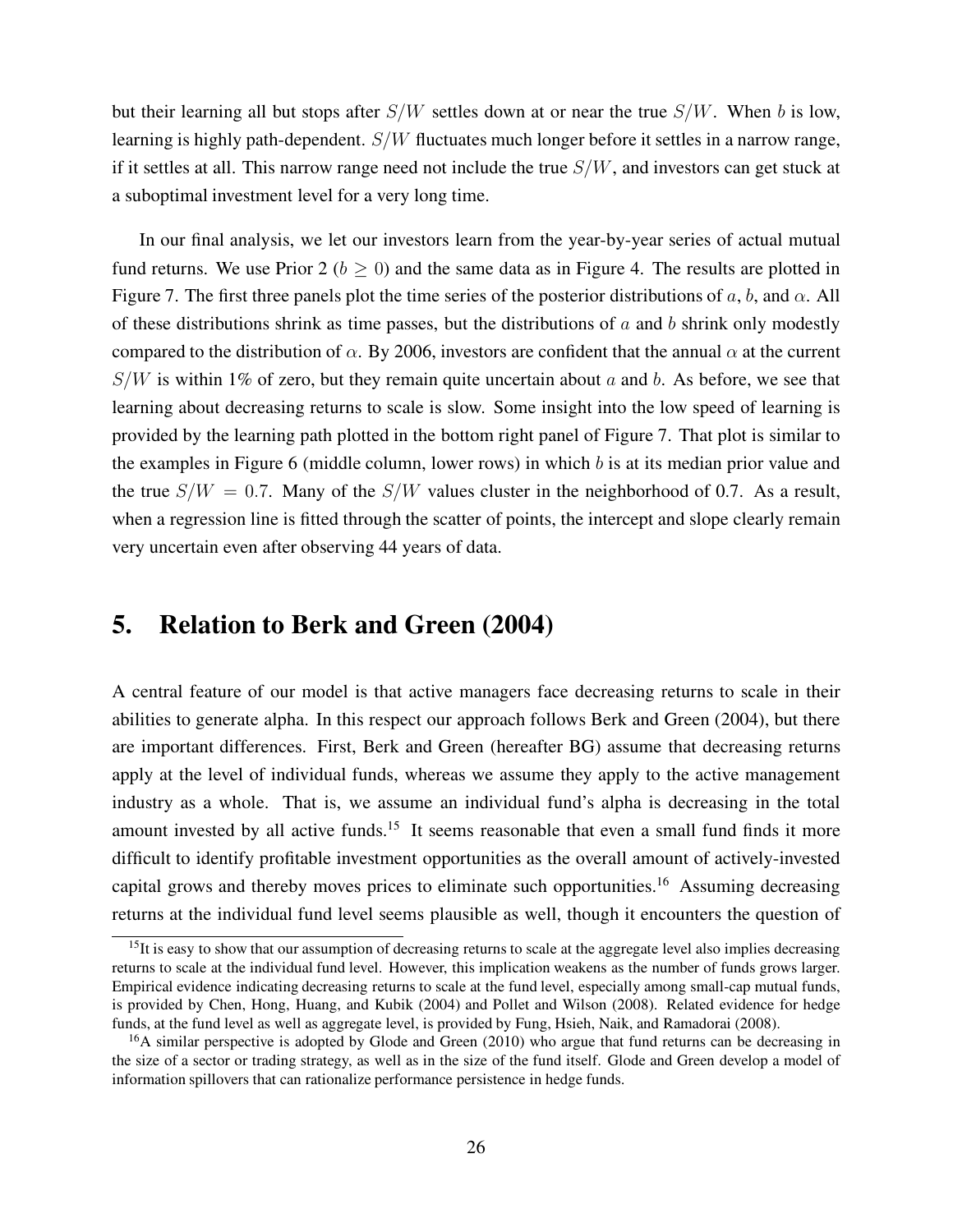what happens if multiple funds merge or additional managers are hired. Presumably, in the absence of aggregate effects, such mergers or hires would simply keep increasing the fund size at which decreasing returns take their bite.

A second difference in our treatment of decreasing returns to scale is that we do not assume that investors know the degree to which alpha drops as the amount of active management increases. In our parameterization of decreasing returns in  $(5)$ , the values of both a and b are unknown. In contrast, the model in BG corresponds to a setting in which a is unknown but b is known.<sup>17</sup> As discussed earlier, when both  $a$  and  $b$  in (5) are unknown, investors face an interesting learning problem in which the true values of those parameters are never fully learned.

Another difference from BG is that their investors face  $\tilde{\alpha} = 0$ , whereas our investors perceive  $\tilde{\alpha} > 0$ . We solve for the Nash equilibrium among investors maximizing (10). BG do not solve the investors' optimization problem explicitly; instead, they fix  $\tilde{\alpha} = 0$  by invoking the assumption that non-benchmark risk can be completely diversified away across many funds. BG argue that if a large number of funds were to have positive alphas, one could combine them in a portfolio with a positive alpha and zero non-benchmark risk;  $\tilde{\alpha} = 0$  is therefore a necessary condition for equilibrium. Recall from Proposition 1 that our model implies  $\tilde{\alpha} = 0$  as well if investors are risk neutral and the number of investors is infinite. With a finite number of investors, however,  $\tilde{\alpha} > 0$ because investors internalize some of the reduction in alpha caused by their own investment.

Even with an infinite number of investors,  $\tilde{\alpha} > 0$  if investors are risk-averse because they then require compensation for both non-diversifiable risk ( $\sigma_x > 0$ ) and uncertainty about  $\alpha$  ( $\sigma_\alpha > 0$ ). These effects are clear from equation (32), which applies when  $N \to \infty$  and  $M \to \infty$ . However, we do not wish to leave readers with the impression that alpha in that setting is necessarily large. Equations (31) and (32) imply that  $\tilde{\alpha} = (S/W)\gamma(\sigma_x^2 + \sigma_{\alpha}^2)$ . This value is small once learning proceeds to the point where  $\sigma_{\alpha} \approx 0$ . Even with  $S/W = 1$ , the values of  $\gamma$  and  $\sigma_x$  specified in our numerical investigation (2 and 0.02, respectively) then imply a value of  $\tilde{\alpha}$  equal to only 8 basis points per annum. Uncertainty about  $\alpha$  increases the equilibrium value of  $\tilde{\alpha}$ , but only slightly unless learning is just beginning. Thus, even though our modeling of the determinants of equilibrium alpha is rather different from that of BG, their zero-alpha condition is not at sharp odds, in practical terms, with a setting in which  $\sigma_x > 0$ ,  $\sigma_\alpha > 0$ , and there are many funds and investors.<sup>18</sup>

<sup>&</sup>lt;sup>17</sup>BG denote the quantity corresponding to our "b" as "a" in their quadratic parameterization, and they view this quantity as known. Their " $\alpha$ " corresponds to our " $a$ "—they use " $\alpha$ " to denote the expected return gross of fees and costs, whereas we use " $\alpha$ " to denote the expected benchmark-adjusted return received by investors (see equation (2)).

<sup>&</sup>lt;sup>18</sup>A closely related statement is that in our model, past performance predicts future performance, but only slightly.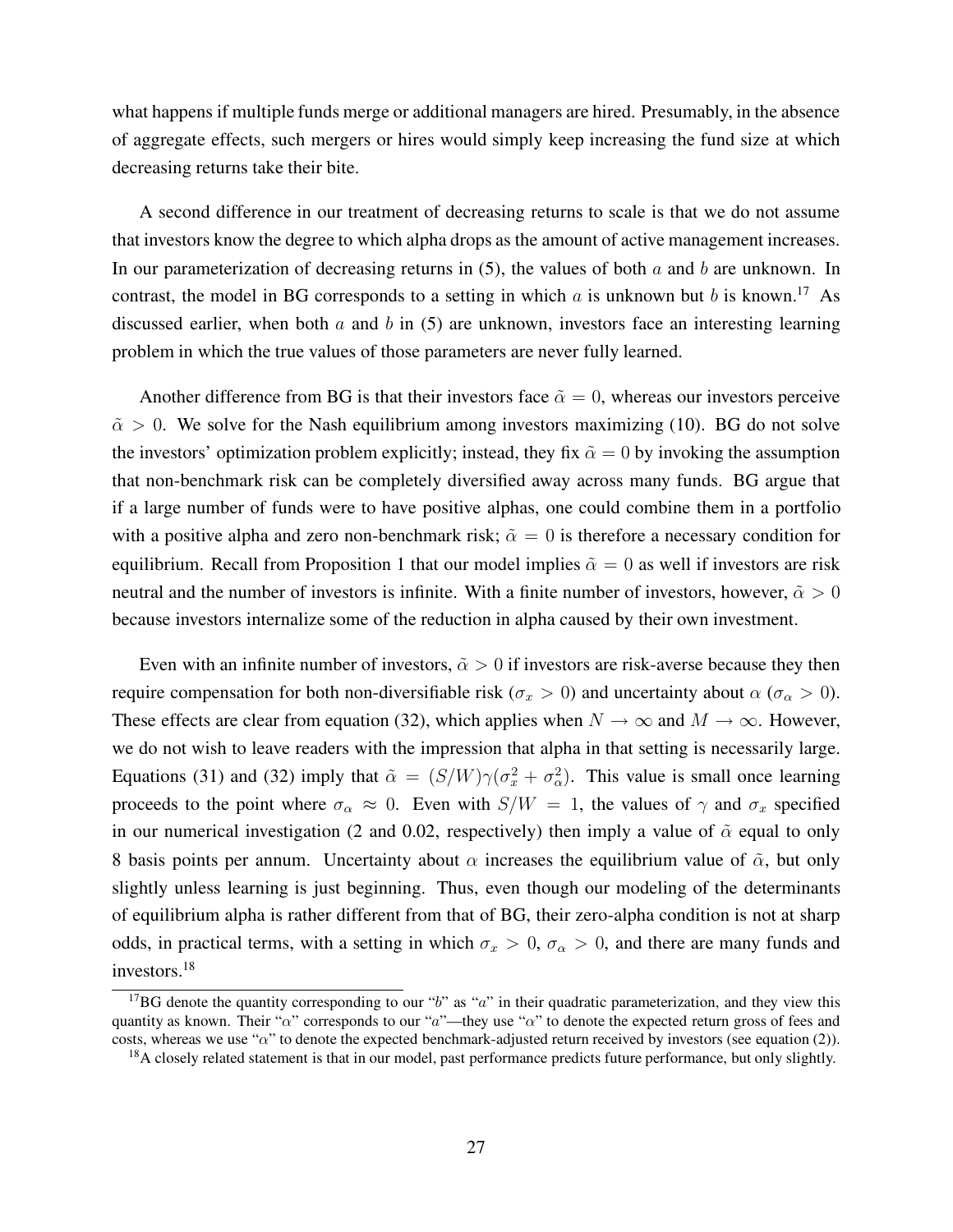In their diversification argument justifying zero alpha, BG rely on the presence of many funds. This assumption is at some tension with BG's treatment of fund managers as monopolists. In the BG model, each manager sets a proportional fee rate by taking into account its effect on the amount of assets under management. That amount ends up maximizing expected profit received in total by managers and investors; the analogous aggregate amount in our setting is given in equation  $(18)$ .<sup>19</sup> In our model, with multiple competing funds, that discretionary component of the fee disappears  $(f = 0)$ , and managers become price takers with respect to their equilibrium fees. When there are many competing investors as well, the amount invested under risk neutrality is twice as large as in the BG model; investment reaches the level that produces zero expected profit.

The specification that brings our model closest to that of BG involves a single manager ( $M = 1$ ) and many risk-neutral investors ( $N \to \infty$ ,  $\gamma = 0$ ). With  $M = 1$ , we obtain  $f = \tilde{a}/2$ , as in BG.<sup>20</sup> With  $N \to \infty$ , the externality present with fewer investors, which is absent from BG, disappears. With  $\gamma = 0$ , we obtain BG's zero-alpha condition because there is no compensation for risk. Equation (18) shows that equilibrium under the above specification produces a profit-maximizing size of the industry that is analogous to the profit-maximizing fund size obtained in BG.

# 6. Conclusion

It seems puzzling that active management remains popular despite its track record. We propose a potential resolution to this puzzle. In a model with competing investors and fund managers, we find that the equilibrium size of the active management industry can be large even after a significantly negative track record. The key to this result is the belief that active managers face decreasing returns to scale. If investors instead believed that returns to scale were constant, they would allocate nothing to active management even if they were initially more optimistic about active managers' abilities.

Under decreasing returns to scale, investors adjust their allocation in response to performance until the expected return going forward is sufficiently attractive. Given the observed year-by-year performance of active mutual funds over the past four decades, our model makes two predictions about the investors' proportional allocation to active management: this allocation should have decreased over time, but it should also remain substantial. Consistent with the first prediction,

<sup>&</sup>lt;sup>19</sup>Our equation (18) corresponds to BG's equation (26),  $q_t^*(\phi_t) = \phi_t/2a$ . BG's a corresponds to our  $\tilde{b}$ , their  $\phi_t$ corresponds to our  $\tilde{a}$ , and their  $q_t^*$  corresponds to our expected-profit-maximizing  $S/W$ .

<sup>&</sup>lt;sup>20</sup>Here we refer to the special case of BG in which the profit/cost function is quadratic, as it is in our model. BG analyze not only this special case but also the more general case of convex costs.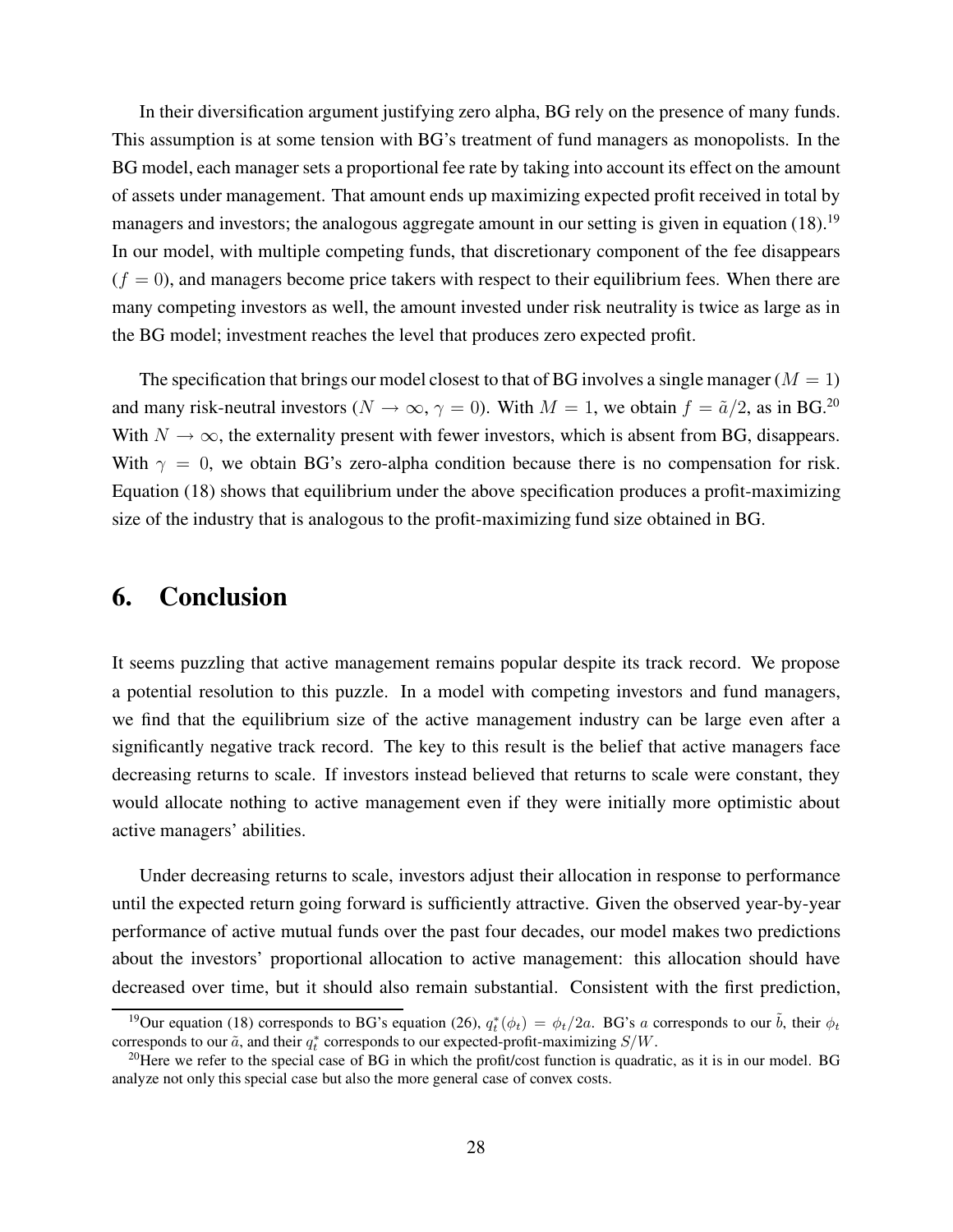passive investing has grown dramatically since its humble beginnings in the 1970s. Consistent with the second prediction, active investing remains more popular than passive investing.

Investors in our model face endogeneity that limits their learning—what they learn affects how much they allocate to active management, but what they allocate affects how much they learn. The equilibrium allocation typically ceases to fluctuate after just a few years, at which point learning about returns to scale essentially stops. As a result, investors never accurately learn the degree of decreasing returns to scale. We also find that when active returns are not very sensitive to the industry's size, this size can fluctuate at suboptimal levels for a long time.

Future research can explore additional aspects of learning about parameters governing returns to scale. These parameters are held constant in our model, for simplicity, but they could plausibly vary due to exogenous shocks. For example, shocks to liquidity would likely induce changes in the degree of decreasing returns to scale. In such a setting, parameter uncertainty gets refreshed every so often, so that learning is always at a relatively early stage. The probability that the industry size is suboptimal at any point in time is then higher than in the constant-parameter framework, and so is the probability of observing unusually large positive or negative t-statistics. Future work could also further explore the economic importance of the incomplete learning about returns to scale. We have a lot yet to learn about learning in active management.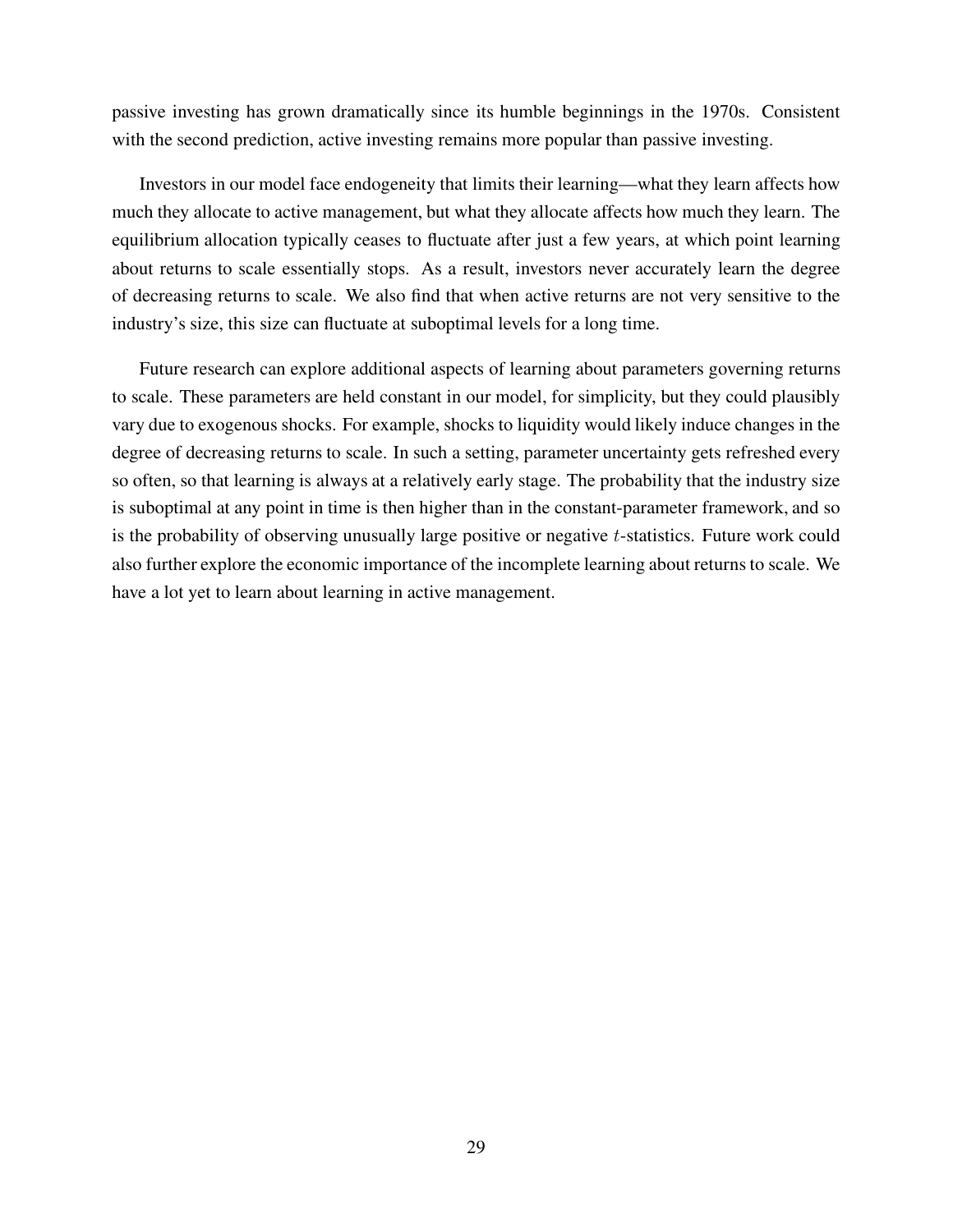## Appendix

In this appendix, we derive Propositions 1 and 2. After first justifying the objective in (10), we analyze the risk-neutral setting in which  $\gamma = 0$  and then turn to the risk-averse setting with  $\gamma > 0$ .

## A.1. Objective function

The total return on investor  $\hat{\jmath}$ 's portfolio is given by

$$
R_j = (1 - \delta'_j \iota_N - \phi'_j \iota_K) R_f + \delta'_j R_F + \phi'_j R_B = R_f + \delta'_j (R_F - \iota_N R_f) + \phi'_j (R_B - \iota_K R_f) = R_f + \delta'_j r_F + \phi'_j r_B
$$
 (A1)

where  $R_f$  denotes the interest rate,  $R_F$  and  $R_B$  denote total rates of return on the N funds and K benchmarks,  $r_F$  and  $r_B$  denote returns in excess of the interest rate,  $\iota_n$  denotes an *n*-vector of 1's, and  $\delta_i$  and  $\phi_j$  denote the vectors of weights on the funds and benchmarks. (Note that the weights across all assets sum to 1 by construction.) We assume investor  $j$  solves the problem

$$
\max_{\delta_j, \phi_j} \left\{ E(R_j|D) - \frac{\gamma}{2} \text{Var}(R_j|D) \right\},\tag{A2}
$$

where the allocations to the benchmarks and riskless asset are unrestricted. Combining (A1) with equations (2) and (3) gives

$$
R_j = R_f + \delta'_j(\underline{\alpha} + Br_B + u) + \phi'_j r_B
$$
  
=  $R_f + \delta'_j r + (\delta'_j B + \phi'_j) r_B$   
=  $R_f + \delta'_j r + \psi'_j r_B,$  (A3)

where

$$
\psi_j = B'\delta_j + \phi_j. \tag{A4}
$$

From (A3) we obtain

$$
E(R_j) = R_f + \delta'_j E(r|D) + \psi'_j E(r_B|D)
$$
 (A5)

$$
\text{Var}(R_j) = \delta_j' \text{Var}(r|D)\delta_j + \psi_j' \text{Var}(r_B|D)\psi_j, \tag{A6}
$$

recalling that r and  $r_B$  are uncorrelated. Because we do not constrain  $\phi_j$ , the weights on the benchmarks, we see from (A4) through (A6) that the maximization in (A2) is equivalent to

$$
\max_{\delta_j, \psi_j} \left\{ R_f + \delta'_j \mathbf{E}(r|D) + \psi'_j \mathbf{E}(r_B|D) - \frac{\gamma}{2} \left( \delta'_j \text{Var}(r|D) \delta_j + \psi'_j \text{Var}(r_B|D) \psi_j \right) \right\}.
$$
 (A7)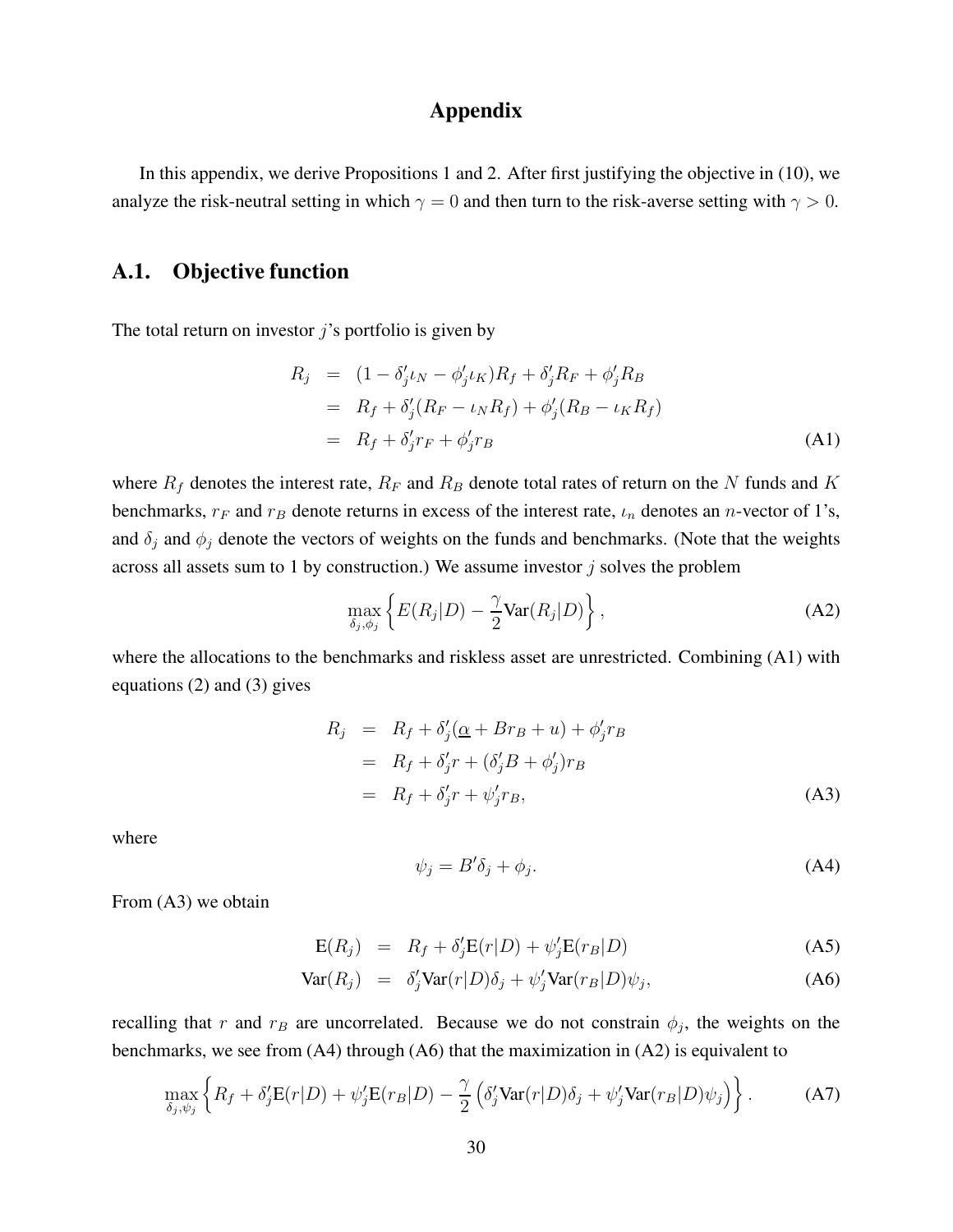We then see that  $(A7)$  separates into two maximation problems: one is given by

$$
\max_{\psi_j} \left\{ \psi_j' \mathbf{E}(r_B|D) - \frac{\gamma}{2} \psi_j' \text{Var}(r_B|D) \psi_j \right\},\tag{A8}
$$

and the other—the relevant problem for our purposes—is given by (10).

### A.2. Risk Neutrality

Let *s* denote the  $M \times 1$  vector whose *i*-th element is  $s_i$ . Observe that

$$
s = \frac{W}{N} \sum_{j=1}^{N} \delta_j \tag{A9}
$$

$$
S = \iota'_{M} s = \frac{W}{N} \sum_{j=1}^{N} \iota'_{M} \delta_{j}, \qquad (A10)
$$

where  $\iota_M$  is an  $M \times 1$  vector of ones. The vector of benchmark-adjusted fund returns is given by

$$
r = a\iota_M - b\frac{S}{W}\iota_M - \underline{f} + u,\tag{A11}
$$

so expected fund returns can be written as

$$
E(r|D) = \tilde{a}\iota_M - \frac{\tilde{b}}{N} \sum_{j=1}^{N} \iota'_M \delta_j \iota_M - \underline{f}
$$
 (A12)

where  $\underline{f}$  is an  $M \times 1$  vector whose *i*-th element is  $f_i$ . Substituting into (10), setting  $\gamma = 0$ , gives investor  $j$ 's problem as

$$
\max_{\delta_j} \left\{ \delta_j' \left( \tilde{a} \iota_M - \frac{\tilde{b}}{N} \sum_{n \neq j} \iota_M' \delta_n \iota_M - \underline{f} \right) - \delta_j' \frac{\tilde{b}}{N} \iota_M \iota_M' \delta_j \right\},
$$
\n(A13)

subject to the restrictions

$$
t'_M \delta_j \leq \delta^* \tag{A14}
$$

$$
\delta_{i,j} \geq 0 \ \forall i,j,
$$
\n(A15)

where  $\delta_{i,j}$  denotes the *i*-th element of  $\delta_j$ . We here impose the leverage constraint in (A14) from the outset and then consider the separate cases where it does and does not bind.

In a Nash equilibrium, wherein each investor takes the optimal decisions of other investors as given, investor  $j$ 's first-order condition from (A13) is given by

$$
\tilde{a}\iota_M - \underline{f} - \frac{\tilde{b}}{N} \iota_M \iota_M'(\sum_{n=1}^N \delta_n + \delta_j) - \lambda_1 \iota_M - \lambda_2 = 0,
$$
\n(A16)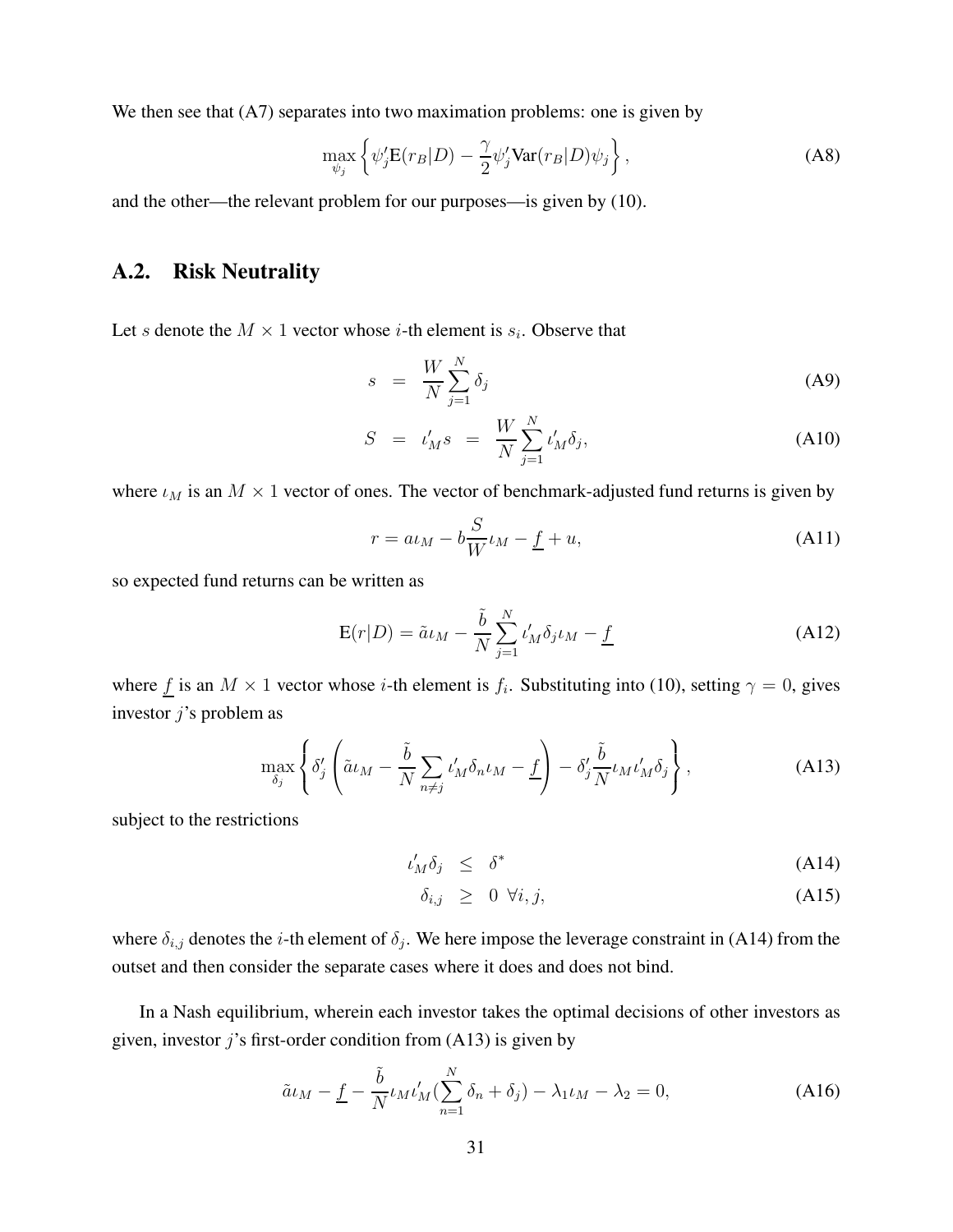where the scalar  $\lambda_1$  and the  $M \times 1$  vector  $\lambda_2$  contain the multipliers associated with the constraints in (A14) and (A15). All  $N$  investors are identical, and we confine attention to symmetric equilibria,

$$
\delta_j = \underline{\delta}, \qquad j = 1, \dots, N. \tag{A17}
$$

Imposing (A17) on the first-order conditions in (A16) then implies

$$
0 = \tilde{a}\iota_M - \underline{f} - \frac{(N+1)}{N} \tilde{b}\iota_M \iota_M' \delta - \lambda_1 \iota_M - \lambda_2
$$
  
= 
$$
\left( \tilde{a} - \frac{(N+1)}{N} \tilde{b}\left(\iota_M' \delta\right) - \lambda_1 \right) \iota_M - \underline{f} - \lambda_2.
$$
 (A18)

From (A18) we see that for any  $\delta$  satisfying (A18), all other values of  $\delta$  giving the same value of  $\iota'_M \delta$  also satisfy (A18). We thus define the scalar,

$$
\bar{\delta} = \frac{1}{M} \iota_M' \delta. \tag{A19}
$$

We also see from  $(A18)$  that, for all funds receiving a positive investment, the elements of f are equal to a common scalar value f, since the corresponding elements of  $\lambda_2$  for those funds are equal to zero. If all M funds receive some positive investment, then

$$
\underline{f} = f \iota_M. \tag{A20}
$$

From (A18) through (A20) we thus obtain the condition that, when all funds receive positive investment and the leverage constraint in (A14) does not bind,

$$
\bar{\delta} = \frac{\tilde{a} - f}{\tilde{b}} \left( \frac{1}{M} \right) \left( \frac{N}{N+1} \right),\tag{A21}
$$

or

$$
\frac{S}{W} = M\bar{\delta} = \frac{\tilde{a} - f}{\tilde{b}} \left( \frac{N}{N+1} \right). \tag{A22}
$$

When  $\tilde{a} \leq 0$ , then  $S/W = 0$ .

The M managers, aware of the above equilibrium conditions, set their fees before investors make their decisions. If  $M = 1$ , then the monopolistic manager chooses f so that his resulting equilibrium fund size s maximizes fee revenue,

$$
fs = f\frac{W}{N}\sum_{j=1}^{N}\delta_j = f\frac{W}{N}N\delta = fW\overline{\delta} = fW\frac{\tilde{a}-f}{\tilde{b}}\left(\frac{N}{N+1}\right),\tag{A23}
$$

which gives his optimal fee when  $\tilde{a} > 0$  as

$$
f = \frac{\tilde{a}}{2}.\tag{A24}
$$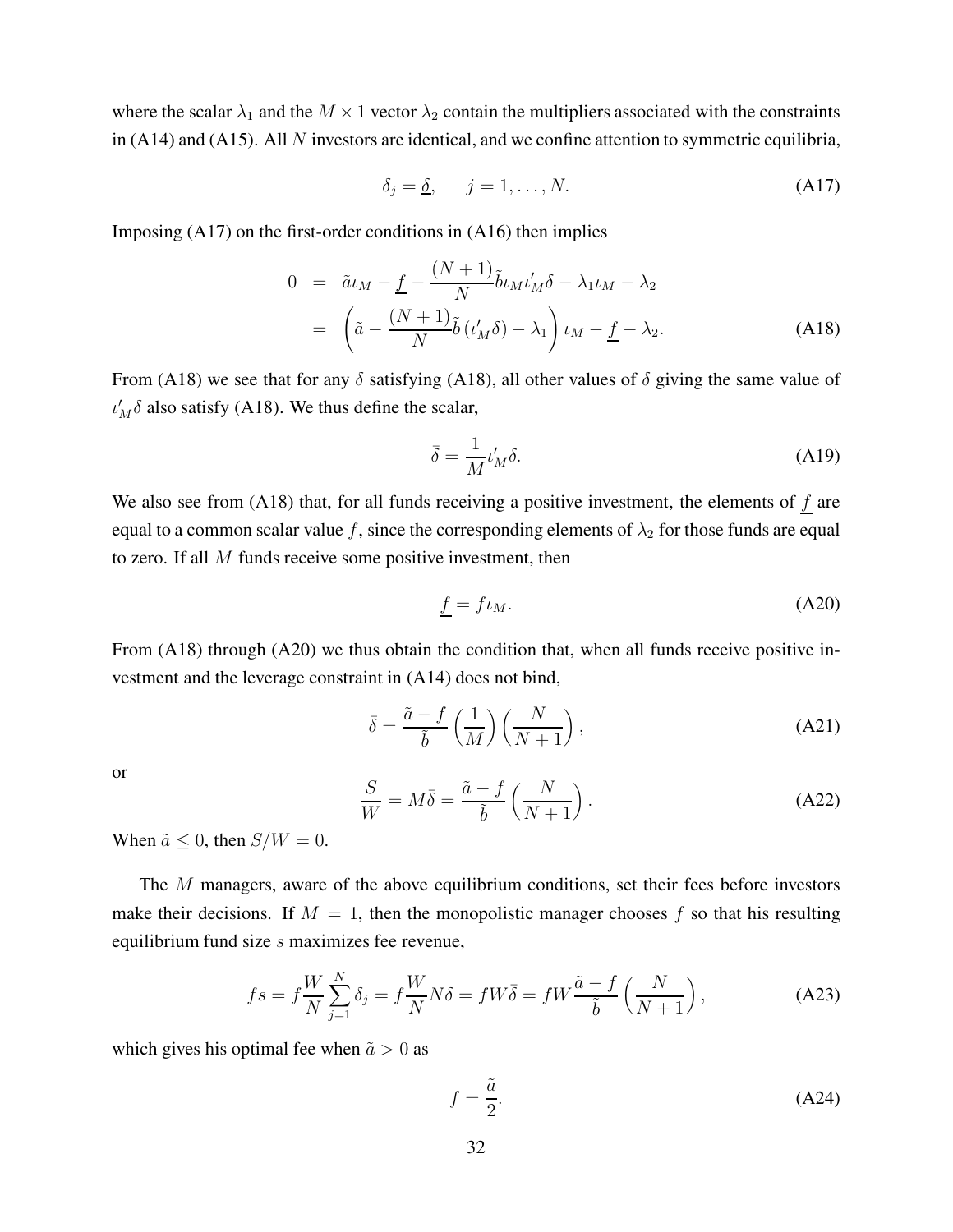If  $\tilde{a} < 0$ , then the fund receives no investment for any non-negative fee. When  $M > 1$ , competition among the (non-cooperative) multiple managers results in

$$
f = 0.\tag{A25}
$$

To see this, suppose instead that two or more funds receive positive investment with  $f > 0$ . If any manager then lowers his fee infinitesimally below  $f$ , the risk neutral investors would simply transfer all investments currently allocated to the other funds to that lower-fee fund.

Combining the above observations about  $f$  with (A22) gives the equilibrium allocation to active management. When  $\tilde{a} > 0$  the equilibrium allocation to active management is

$$
\frac{S}{W} = \left(\frac{1}{2}\right) \frac{\tilde{a}}{\tilde{b}} \left(\frac{N}{N+1}\right) \quad \text{for } M = 1,
$$
\n(A26)

and

$$
\frac{S}{W} = \frac{\tilde{a}}{\tilde{b}} \left( \frac{N}{N+1} \right) \quad \text{for } M > 1. \tag{A27}
$$

When the right-hand side of either (A26) or (A27) exceeds  $\delta^*$ , so that the leverage constraint in (A14) binds, then  $S/W = \delta^*$ . In the latter case, when  $M = 1$ , the manager relies on (A21) to set

$$
f = \tilde{a} - \delta^* \tilde{b} \left( \frac{N+1}{N} \right), \tag{A28}
$$

which then exceeds the value in (A24). The value of f is still zero for  $M > 1$ , for the same reason given earlier.

The above analysis also implies that, when  $\tilde{a} > 0$ ,  $E(r|D) = \tilde{\alpha} \iota_M$ . When the leverage constraint in (A14) does not bind,

$$
\tilde{\alpha} = \left(\frac{1}{2}\right) \frac{\tilde{a}}{N+1} \quad \text{for } M = 1,
$$
\n(A29)

and

$$
\tilde{\alpha} = \frac{\tilde{a}}{N+1} \quad \text{for } M > 1. \tag{A30}
$$

When the leverage constraint binds,

$$
\tilde{\alpha} = \left(\frac{1}{N}\right)\tilde{b}\delta^* \quad \text{for } M = 1,
$$
\n(A31)

and

$$
\tilde{\alpha} = \tilde{a} - \tilde{b}\delta^* \quad \text{for } M > 1.
$$
\n(A32)

When the leverage constraint binds and there are competing managers, then investors earn a nontrivial positive  $\tilde{\alpha}$  even for large N. Otherwise,  $\alpha \to 0$  as  $N \to \infty$ .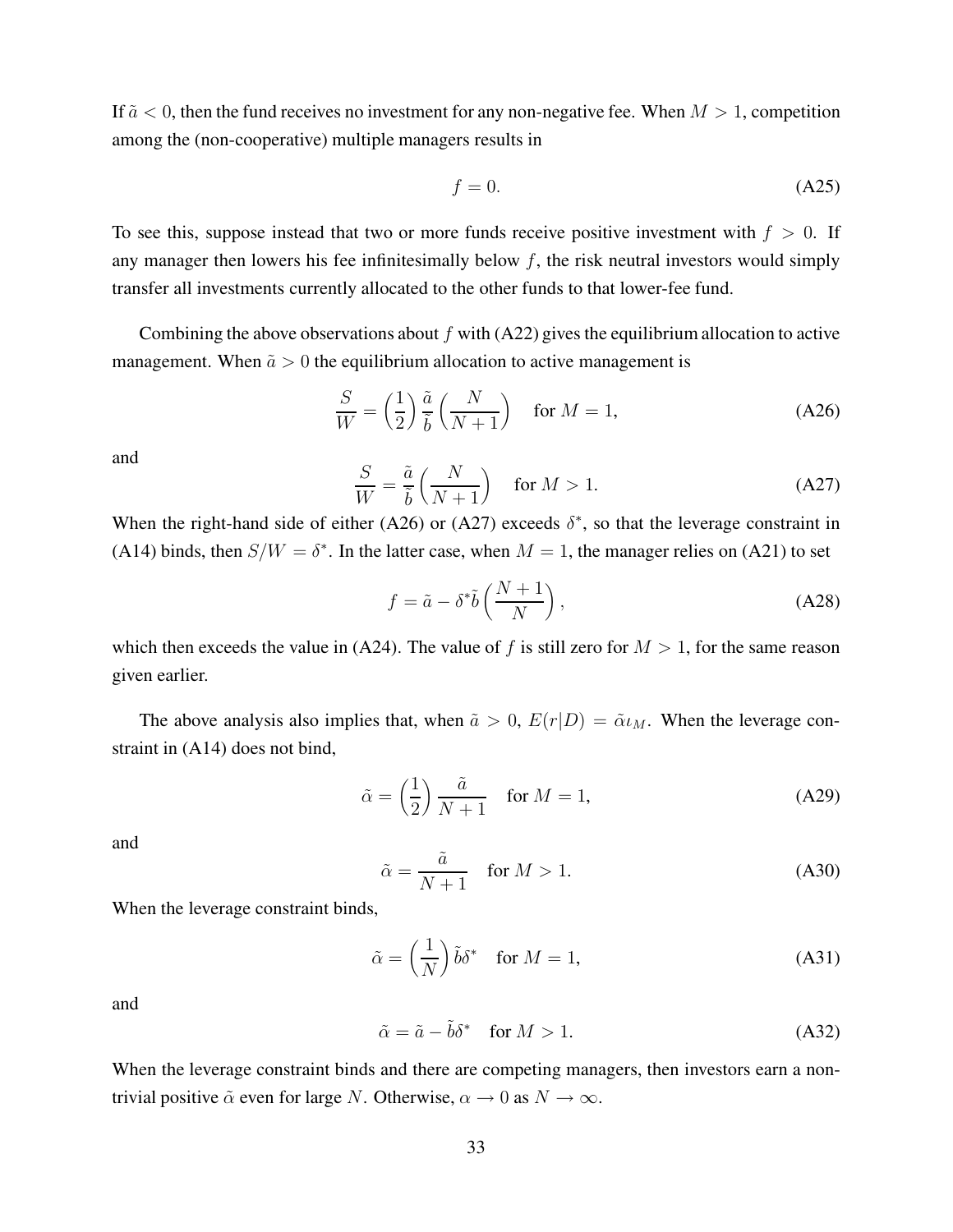### A.3. Risk Aversion

The benchmark-adjusted fund returns in (A11) can be written as

$$
r = \tilde{a}\iota_{M} - \tilde{b}\frac{S}{W}\iota_{M} - \underline{f} + u + (a - \tilde{a})\iota_{M} - (b - \tilde{b})\frac{S}{W}\iota_{M}
$$
  
=  $\tilde{a}\iota_{M} - \tilde{b}\frac{1}{N}\sum_{n=1}^{N}\iota'_{M}\delta_{n}\iota_{M} - \underline{f} + \left\{u + (a - \tilde{a})\iota_{M} - (b - \tilde{b})\frac{1}{N}\sum_{n=1}^{N}\iota'_{M}\delta_{n}\iota_{M}\right\},$ 

and taking the variance gives

$$
\begin{split}\n\text{Var}(r|D) &= \frac{\sigma_x^2 \iota_M \iota_M' + \sigma_\epsilon^2 I_M}{\sigma_u^2} + \sigma_a^2 \iota_M \iota_M' - 2\sigma_{ab} (\frac{1}{N} \sum_{n=1}^N \iota_M' \delta_n) \iota_M \iota_M' + \sigma_b^2 \frac{1}{N^2} \left[ \sum_{n=1}^N \iota_M' \delta_n \right]^2 \iota_M \iota_M' \\
&= \sigma_1^2 \iota_M \iota_M' + \sigma_\epsilon^2 I_M - 2\sigma_{ab} (\frac{1}{N} \sum_{n=1}^N \iota_M' \delta_n) \iota_M \iota_M' + \sigma_b^2 \frac{1}{N^2} \left[ \sum_{n=1}^N \iota_M' \delta_n \right]^2 \iota_M \iota_M', \\
\text{where}\n\end{split}
$$

$$
\sigma_1^2 = \sigma_x^2 + \sigma_a^2. \tag{A33}
$$

When facing the problem in (10), each investor  $j$  recognizes that, since all funds are identical, the solution will be of the form  $\delta_j = \delta_{(j)} \iota_M$ , where  $\delta_{(j)}$  is a scalar. Investors also recognize that since they are all identical, the other  $N-1$  investors will all have solutions of the form  $\delta_n = \delta^* \iota_M$ , where  $\delta^*$  is a scalar. As a result, we can write

$$
\sum_{n=1}^{N} \iota'_{M} \delta_{n} = \iota'_{M} \left[ \delta_{(j)} \iota_{M} + (N-1) \delta^{*} \iota_{M} \right] = M \left( \delta_{(j)} + (N-1) \delta^{*} \right).
$$

Since it is known to managers and investors that the values of  $a$  and  $b$  are identical across funds, we assume that investors face fees of the form  $\underline{f} = f \iota_M$ , where f is a scalar. Therefore, each investor j solves for  $\delta_{(j)}$  that maximizes the quantity

$$
\delta'_{j} \mathbf{E}(r|D) - \frac{\gamma}{2} \delta'_{j} \text{Var}(r|D) \delta_{j}
$$
\n
$$
= \delta_{(j)} \iota'_{M} \mathbf{E}(r|D) - \frac{\gamma}{2} \delta^{2}_{(j)} \iota'_{M} \text{Var}(r|D) \iota_{M}
$$
\n
$$
= \delta_{(j)} \iota'_{M} \left[ \iota_{M}(\tilde{a} - f) - \tilde{b} \frac{1}{N} \iota_{M} M \left( \delta_{(j)} + (N - 1) \delta^{*} \right) \right] - \frac{\gamma}{2} \delta^{2}_{(j)} \iota'_{M} \left[ \sigma^{2}_{1} \iota_{M} \iota'_{M} + \sigma^{2}_{\epsilon} I_{M} - 2 \sigma_{ab} \frac{M}{N} \left( \delta_{(j)} + (N - 1) \delta^{*} \right) \iota_{M} \iota'_{M} + \sigma^{2}_{b} \frac{M^{2}}{N^{2}} \left( \delta_{(j)} + (N - 1) \delta^{*} \right)^{2} \iota_{M} \iota'_{M} \right] \iota_{M}
$$

subject to the constraints (A14) and (A15). This is equivalent to maximizing

$$
\delta_{(j)}M(\tilde{a}-f) - \delta_{(j)}^2 \tilde{b}\frac{M^2}{N} - \delta_{(j)}\tilde{b}\frac{M^2(N-1)}{N}\delta^*
$$
  

$$
-\frac{\gamma}{2}\delta_{(j)}^2 M^2 \sigma_1^2 - \frac{\gamma}{2}\delta_{(j)}^2 M \sigma_\epsilon^2 + \gamma \delta_{(j)}^3 \sigma_{ab} \frac{M^3}{N} + \gamma \delta_{(j)}^2 \sigma_{ab} \frac{M^3(N-1)}{N}\delta^*
$$
  

$$
-\frac{\gamma}{2}\delta_{(j)}^4 \sigma_b^2 \frac{M^4}{N^2} - \gamma \delta_{(j)}^3 \sigma_b^2 \frac{M^4(N-1)}{N^2}\delta^* - \frac{\gamma}{2}\delta_{(j)}^2 \sigma_b^2 \frac{M^4(N-1)^2}{N^2}(\delta^*)^2 - \lambda_1 \left(M\delta_{(j)} - \bar{\delta}\right) - \lambda_2 \delta_{(j)}.
$$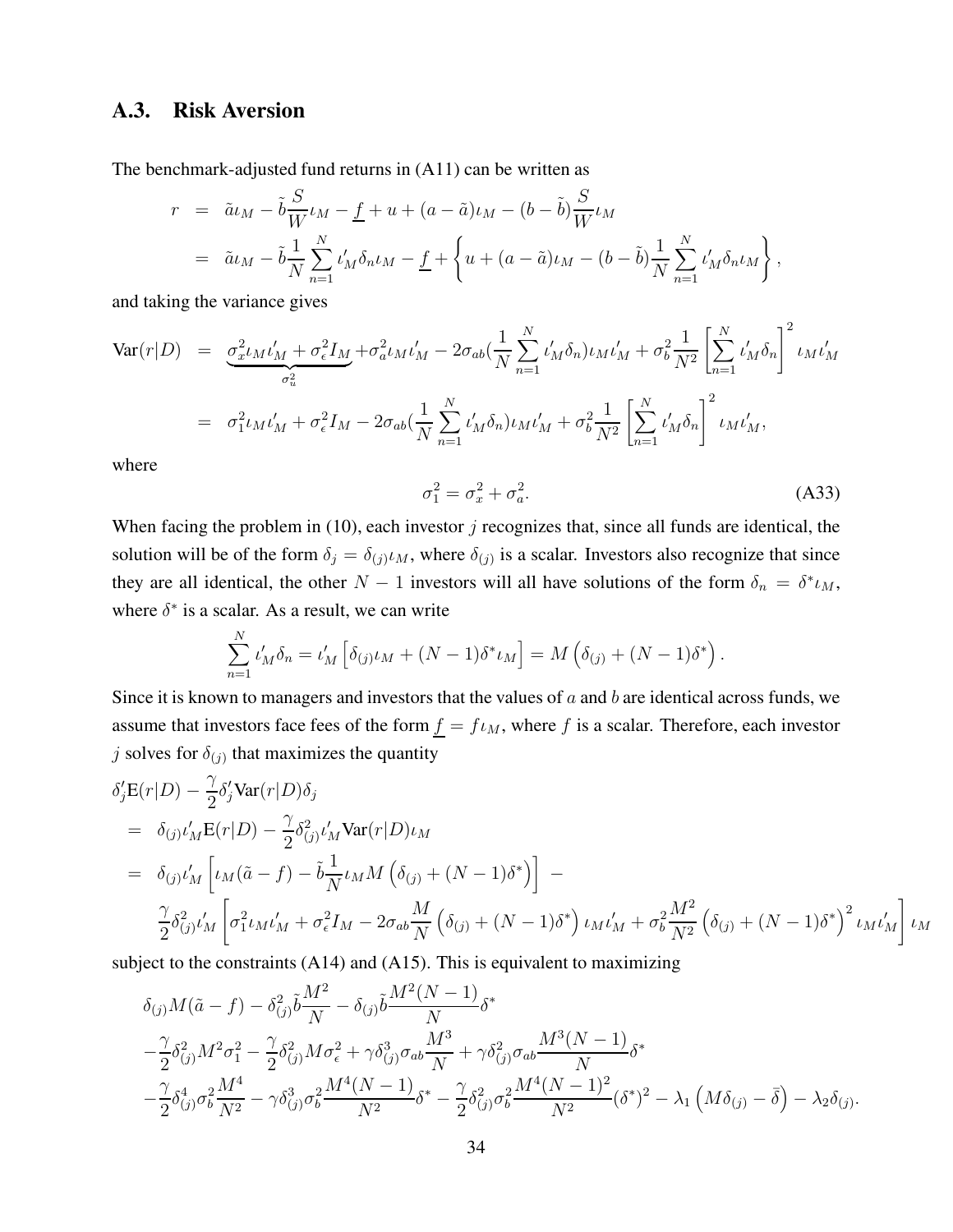Taking the first derivative with respect to  $\delta_{(j)}$ , we obtain the first-order condition:

$$
0 = M(\tilde{a} - f) - 2\delta_{(j)}\tilde{b}\frac{M^2}{N} - \tilde{b}\frac{M^2(N-1)}{N}\delta^*
$$
  

$$
-\gamma\delta_{(j)}M^2\sigma_1^2 - \gamma\delta_{(j)}M\sigma_\epsilon^2 + 3\gamma\delta_{(j)}^2\sigma_{ab}\frac{M^3}{N} + 2\gamma\delta_{(j)}\sigma_{ab}\frac{M^3(N-1)}{N}\delta^*
$$
  

$$
-2\gamma\delta_{(j)}^3\sigma_b^2\frac{M^4}{N^2} - 3\gamma\delta_{(j)}^2\sigma_b^2\frac{M^4(N-1)}{N^2}\delta^* - \gamma\delta_{(j)}\sigma_b^2\frac{M^4(N-1)^2}{N^2}(\delta^*)^2 - M\lambda_1 - \lambda_2.
$$

Dividing through by M and recognizing that, in equilibrium,  $\delta_{(j)} = \delta^*$  for all j, we have

$$
0 = \tilde{a} - f - \lambda_1 - \frac{\lambda_2}{M} - 2\delta^* \tilde{b} \frac{M}{N} - \tilde{b} \frac{M(N-1)}{N} \delta^*
$$
  
\n
$$
- \gamma \delta^* M \sigma_1^2 - \gamma \delta^* \sigma_\epsilon^2 + 3\gamma \delta^{*2} \sigma_{ab} \frac{M^2}{N} + 2\gamma \delta^{*2} \sigma_{ab} \frac{M^2(N-1)}{N}
$$
  
\n
$$
-2\gamma \delta^{*3} \sigma_b^2 \frac{M^3}{N^2} - 3\gamma \delta^{*3} \sigma_b^2 \frac{M^3(N-1)}{N^2} - \gamma \delta^{*3} \sigma_b^2 \frac{M^3(N-1)^2}{N^2}
$$
  
\n
$$
= \tilde{a} - f - \lambda_1 - \frac{\lambda_2}{M} - M \delta^* \left[ \frac{\tilde{b}(N+1)}{N} + \gamma \sigma_1^2 + \frac{\gamma \sigma_\epsilon^2}{M} \right] + (M \delta^*)^2 \frac{\gamma \sigma_{ab}}{N} [2N+1]
$$
  
\n
$$
-(M \delta^*)^3 \frac{\gamma \sigma_b^2(N+1)}{N}.
$$

Note that

$$
\frac{S}{W} = \iota'_M \frac{s}{W} = \iota'_M \frac{1}{N} \sum_{n=1}^N \delta_n = \iota'_M \frac{1}{N} N \delta^* \iota_M = M \delta^*.
$$
 (A34)

As  $M \to \infty$  and  $N \to \infty$ , the first-order condition then becomes, using (A34),

$$
0 = \tilde{a} - f - \lambda_1 - \frac{S}{W} \left[ \tilde{b} + \gamma \sigma_1^2 \right] + \left( \frac{S}{W} \right)^2 2\gamma \sigma_{ab} - \left( \frac{S}{W} \right)^3 \gamma \sigma_b^2.
$$
 (A35)

Following the earlier discussion, we set  $f = 0$  when the number of funds  $(M)$  is infinite. When the constraint in (A15) does not bind and thus  $\lambda_1 = 0$ , (A35) is identical to equation (21) in Proposition 2, noting (A33). It can be verified that this equation has one positive real solution for  $S/W$ . If that solution exceeds  $\delta^*$ , then  $S/W = \delta^*$ .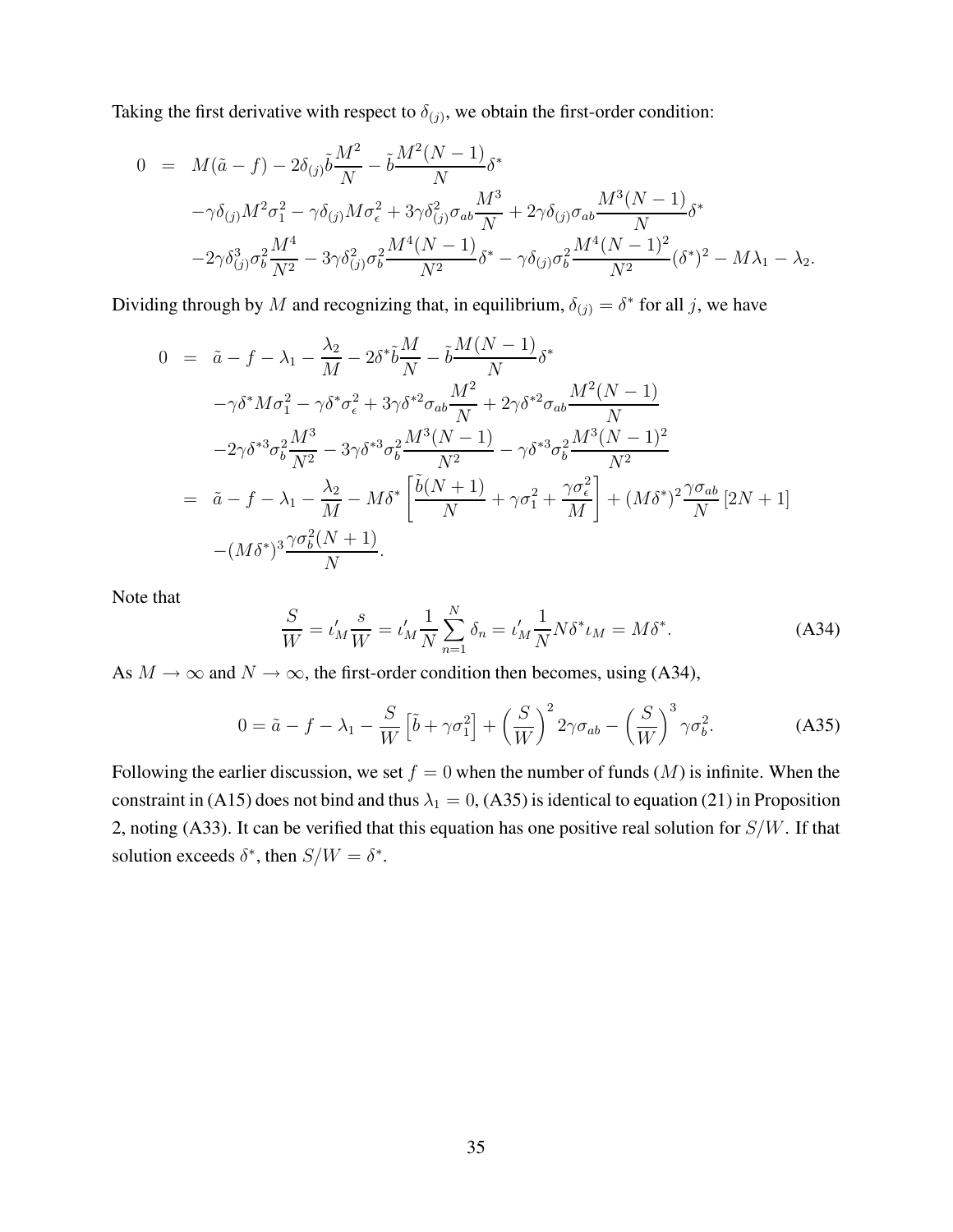

Figure 1. Decreasing returns to scale in the active management industry. This figure plots the theoretical relation between the expected benchmark-adjusted excess fund return before fees against the relative size of the active management industry. Specifically, it plots equation (9):  $\alpha + f = a - b\frac{S}{W}$ , where  $\alpha$  is the expected benchmark-adjusted excess fund return earned by investors,  $f$  is the proportional fee charged by the fund manager,  $S$  is the aggregate size of the active management industry, and  $W$  is the investors' total investable wealth. As long as  $b > 0$ , the industry exhibits decresing returns to scale. The values of  $\alpha$ , f, and S are determined in equilibrium. At  $S = \overline{S}$ , we have  $\alpha = f = 0$ .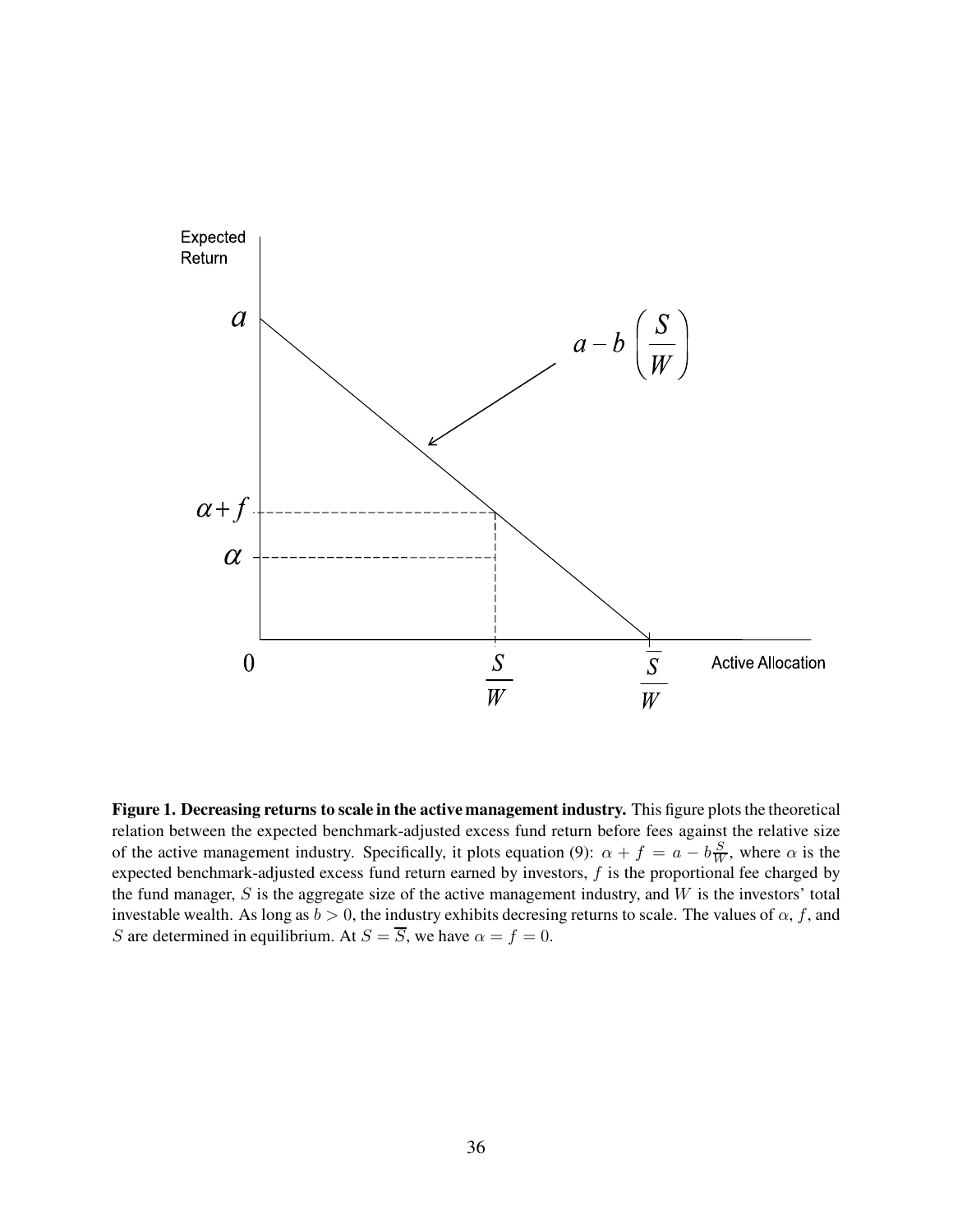

Figure 2. Prior distributions. This figure plots the prior distributions for the parameters of the function in equation (9). Panel A plots the prior for  $a$ , which is normal with the mean of 0.28 and standard deviation of 0.19. Panel B plots two different prior distributions for b:  $b = 0$  (constant returns to scale), and  $b \ge 0$ (decreasing returns to scale). The former prior is a spike at  $b = 0$ . The latter prior is truncated normal with the mode of zero, mean of 0.2, and standard deviation of 0.15. Under this prior, the initial equilibrium allocation to active management is  $S/W = 0.9$ . The parameters a and b are independent a priori. Panels C and D plot the 5th, 25th, 50th, 75th, and 95th percentiles of the implied prior distributions for  $\alpha$  =  $a - b(S/W)$  as a function of  $S/W$  (in the competitive case with  $f = 0$ ). Panel C corresponds to the prior  $b = 0$ , for which the distribution of  $\alpha$  is invariant to  $S/W$ . Panel D corresponds to the prior  $b \ge 0$ , for which the distribution of  $\alpha$  shifts toward smaller values as  $S/W$  increases.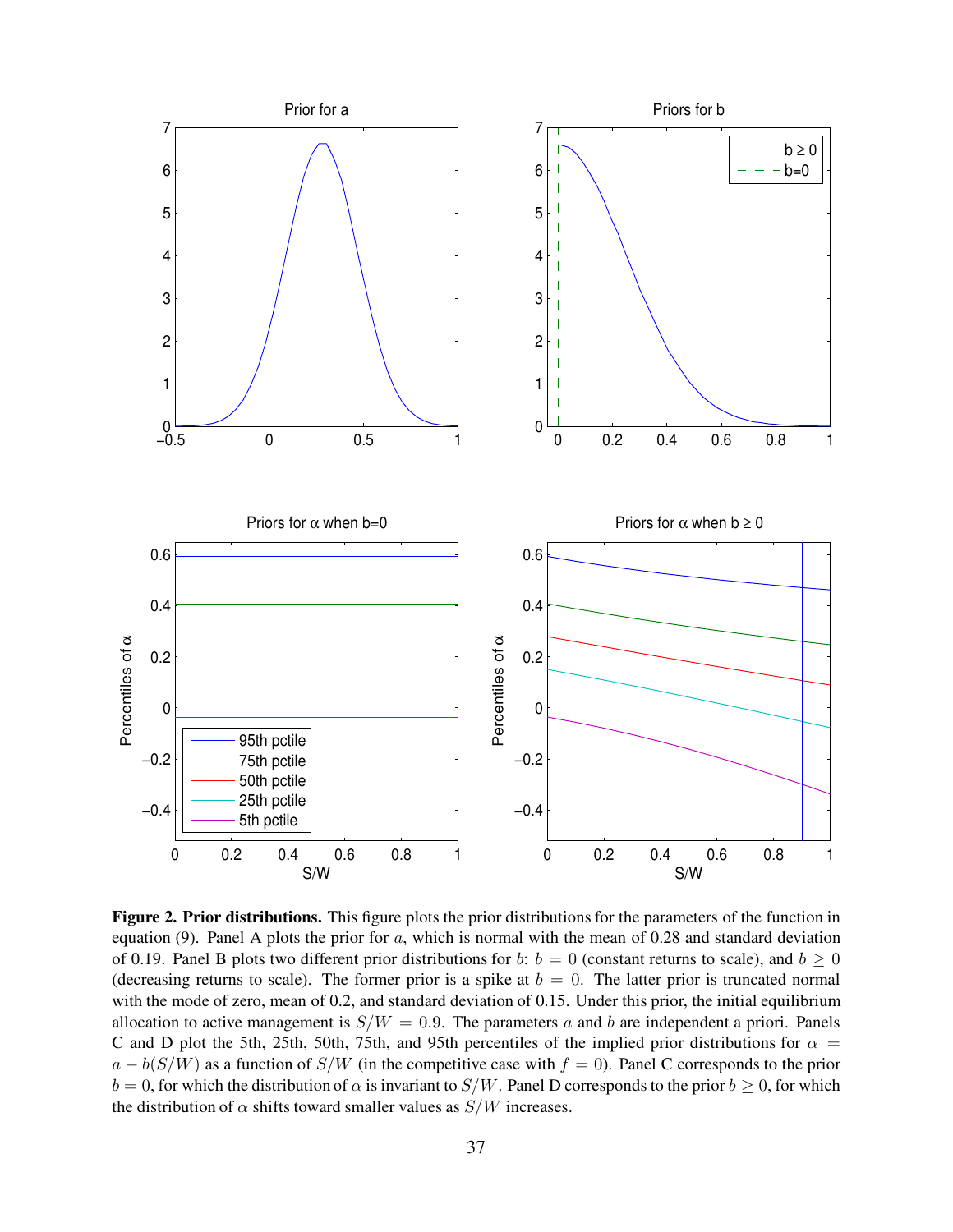

Figure 3. The posterior distribution of the equilibrium allocation to active management conditional on various levels of overall past performance. This figure plots selected percentiles of the posterior distribution of  $S/W$ , the equilibrium allocation to active management, conditional on the t-statistic associated with the industry's historical alpha computed over a period of  $T = 50$  years. Panel A corresponds to the prior  $b = 0$  (constant returns to scale); the distribution of  $S/W$  then collapses into a single value because the t-statistic is a sufficient statistic for  $S/W$ . Panel B corresponds to the prior  $b \ge 0$  (decreasing returns to scale). Note that when  $b = 0$ , investors observing negative past performance optimally choose to invest nothing in active management, but when  $b \geq 0$ , they invest substantial amounts.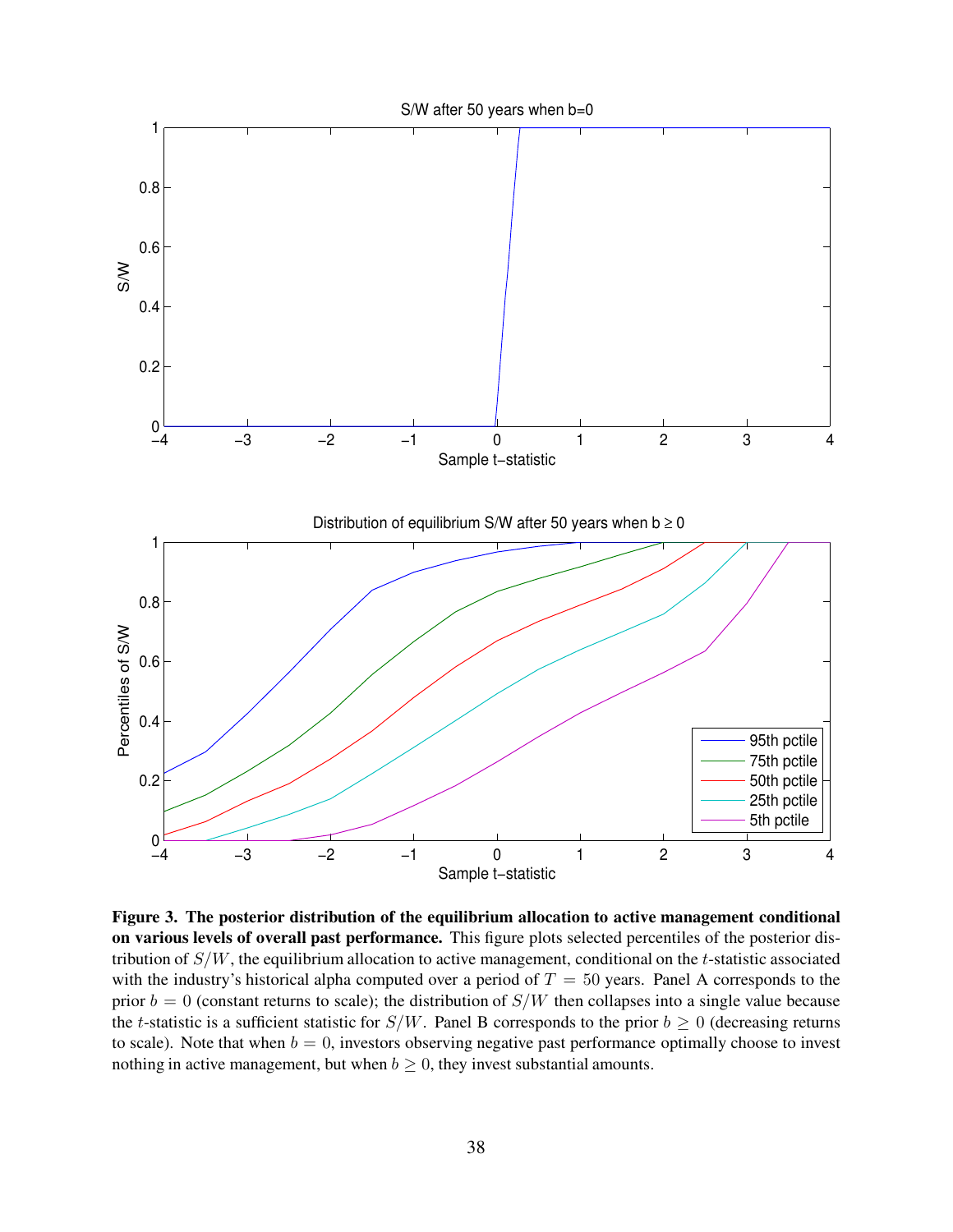

Figure 4. Equilibrium allocations to active management based on the year-by-year series of actual mutual fund returns. For each year from 1962 through 2006, the figure plots the equilibrium allocation to active management,  $S/W$ , computed given the previous histories of equilibrium allocations and actual returns on the aggregate portfolio of U.S. actively managed mutual funds. The fund returns are adjusted for exposures to the three Fama-French factors. The first year's allocation is based on the prior distribution. Two priors are considered:  $b \ge 0$  (decreasing returns to scale) and  $b = 0$  (constant returns to scale).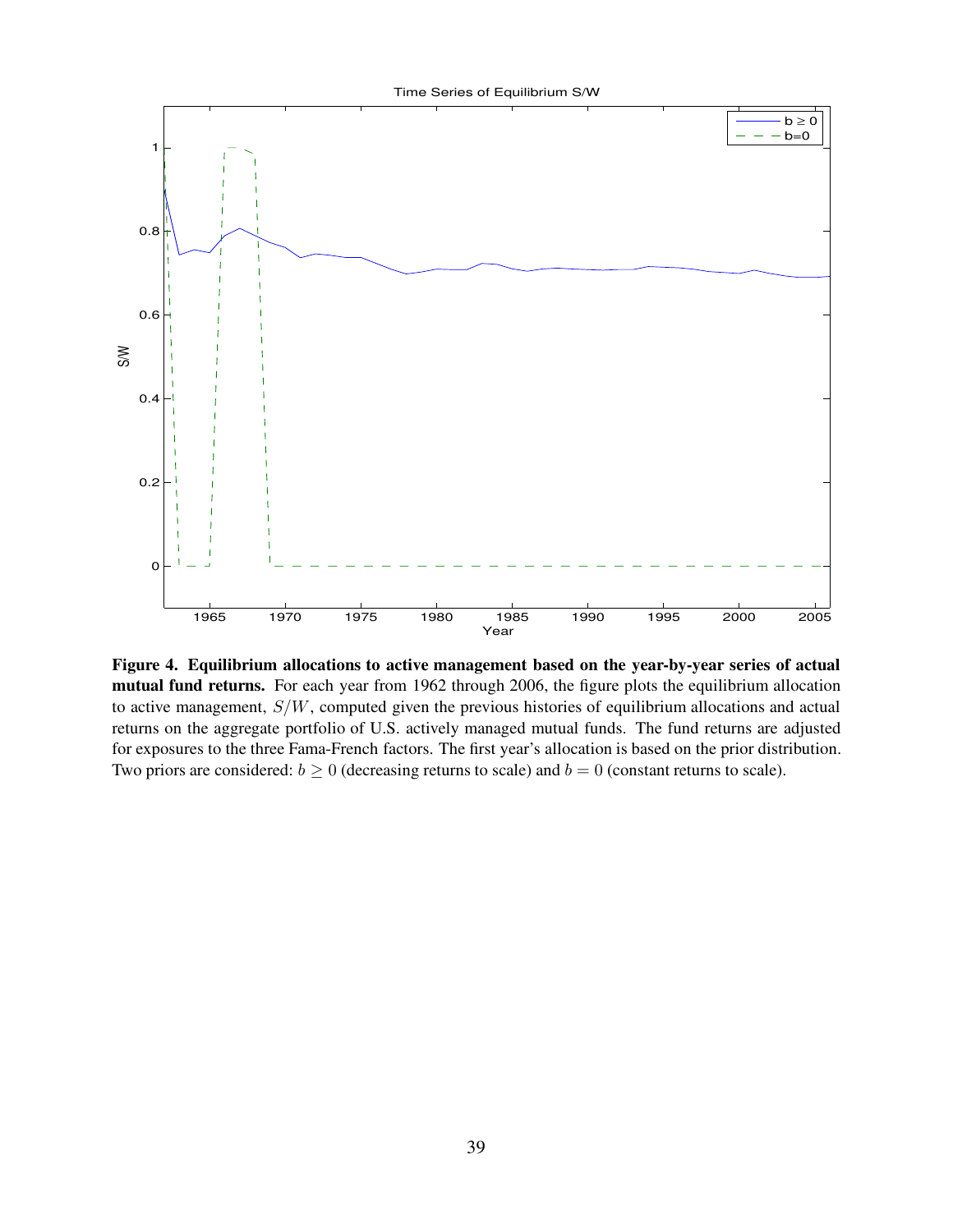

Figure 5. Posterior standard deviations. This figure plots the posterior standard deviations of a, b, and  $\alpha$ as a function of time. The three panels on the left correspond to the prior  $b = 0$  (constant returns to scale); the three panels on the right represent the prior  $b \ge 0$  (decreasing returns to scale). Each panel on the right plots selected percentiles of the distribution of the given standard deviation across many simulated samples. Under the prior  $b = 0$ , there is no dispersion in this distribution, so the three panels on the left plot single lines. Also when  $b = 0$ , a and  $\alpha$  coincide, so the top and bottom left panels look identical. The middle left panel looks empty because the posterior standard deviation of b is zero when  $b = 0$ .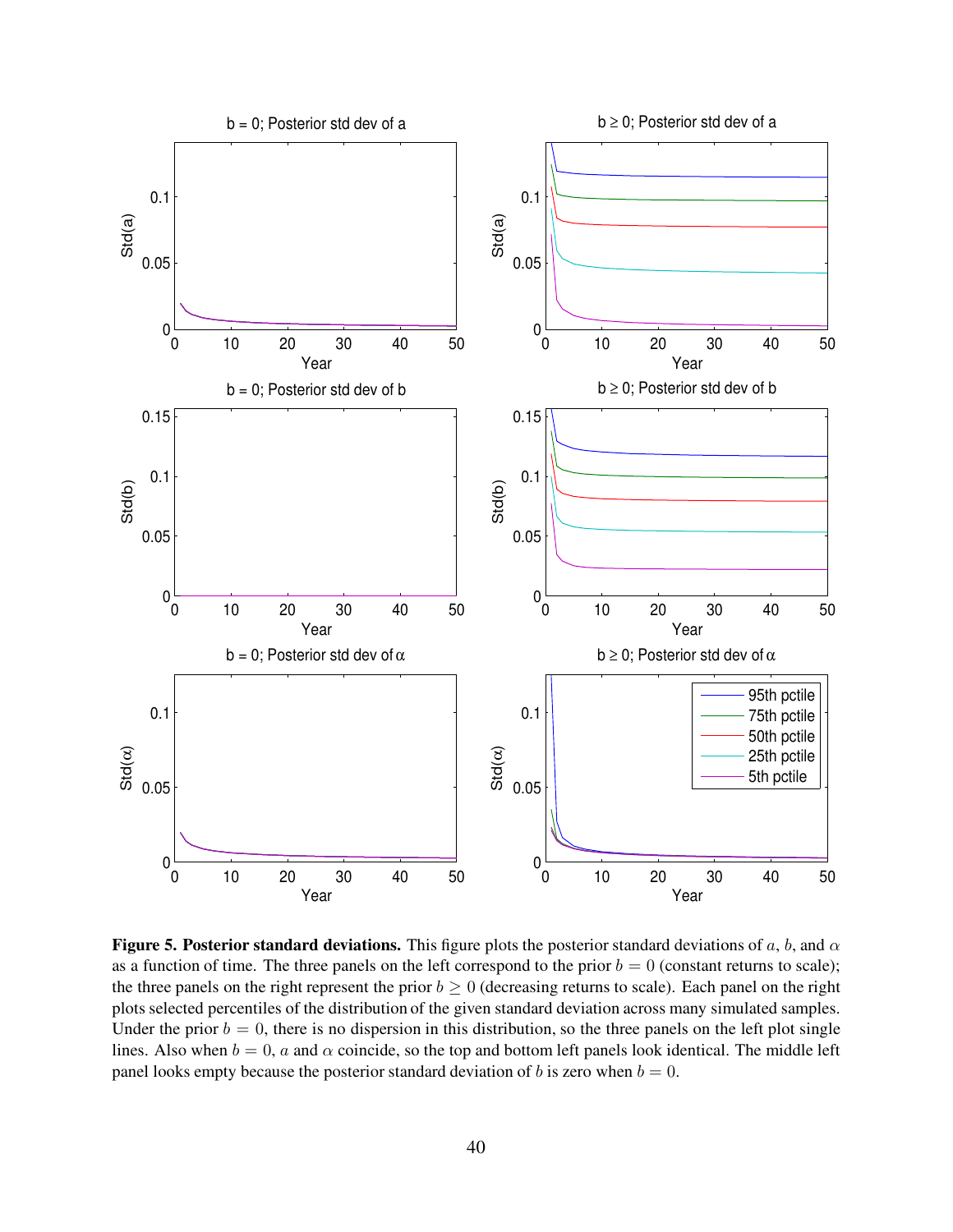

Figure 6. Examples of learning paths under decreasing returns to scale. This figure plots representative examples of learning paths for various random samples under the  $b \geq 0$  prior. Each of the 12 panels plots aggregate active fund returns  $r_{A,t}$  against the aggregate allocation to the active industry  $(S/W)_t$  for  $t = 1, \ldots, 300$  years. The three columns of panels correspond to three different values of b: "low" (5th percentile of the prior distribution, 0.02), "median" (50th percentile, 0.17), and "high" (95th percentile, 0.49). Given the value of b, the value of a is computed so that the true  $S/W$  is either  $S/W = 0.5$  (first two rows of panels) or  $S/W = 0.7$  (last two rows). The  $(a, b)$  pair is then used to generate random samples of active returns, which are then used to update the  $b \ge 0$  prior. Each of the three columns contains four rows of panels representing examples of learning paths that commonly occur for the given values of  $a$  and  $b$ . The starting point (t = 1) is indicated with a circle; its x coordinate is always  $(S/W)_1 = 0.9$ .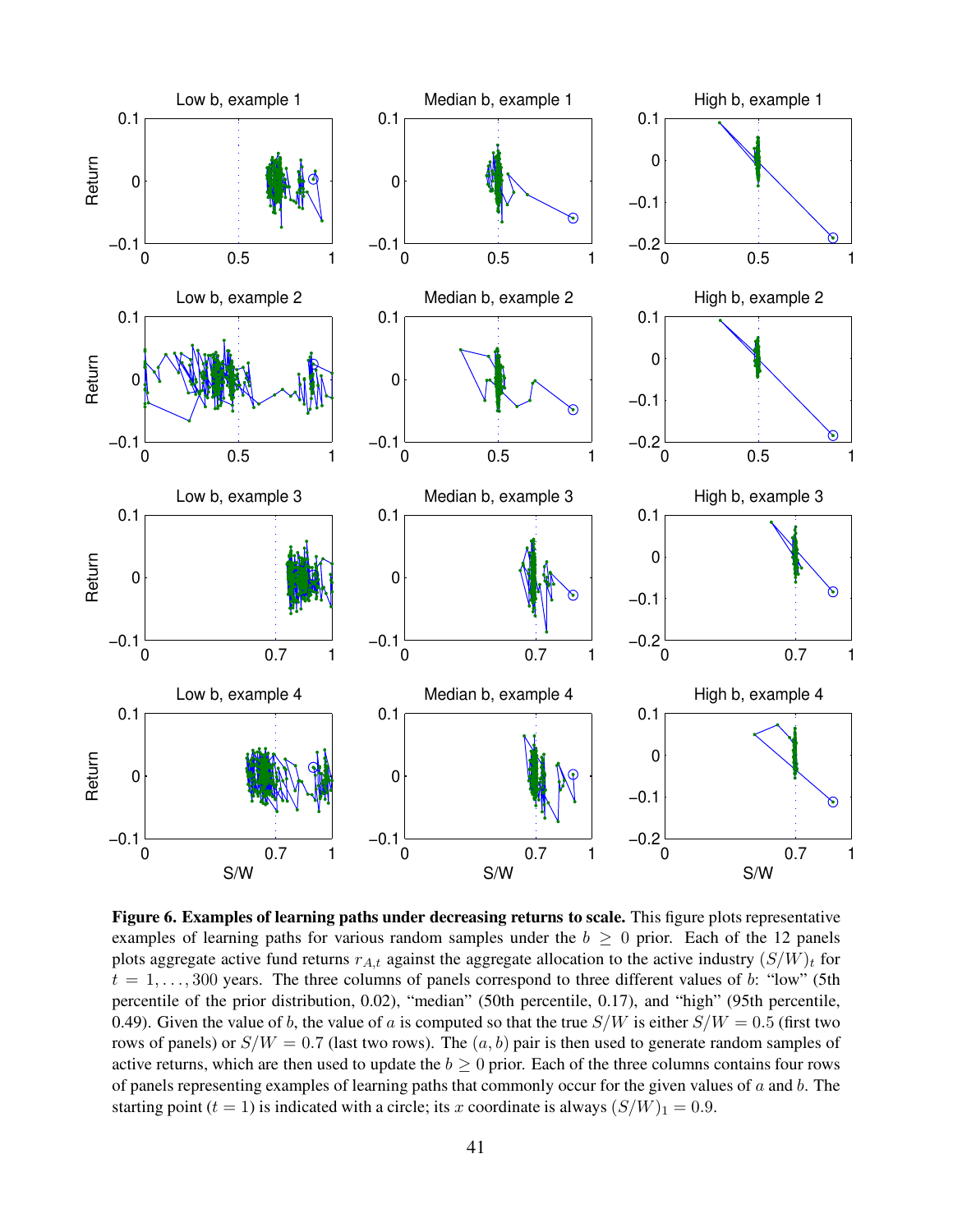

Figure 7. Results based on the year-by-year series of actual mutual fund returns under decreasing returns to scale. The first three panels plot the time series from 1962 through 2006 of selected percentiles of the posterior distributions of a, b, and  $\alpha = a - b(S/W)$ . The prior distribution is the  $b \ge 0$  prior displayed in Figure 2. The data consist of actual annual returns on the aggregate portfolio of U.S. actively managed mutual funds, adjusted for exposures to the three Fama-French factors. The bottom right panel plots the sequence of equilibrium allocations and actual active fund returns. The starting allocation and first-year return are designated by the small circle.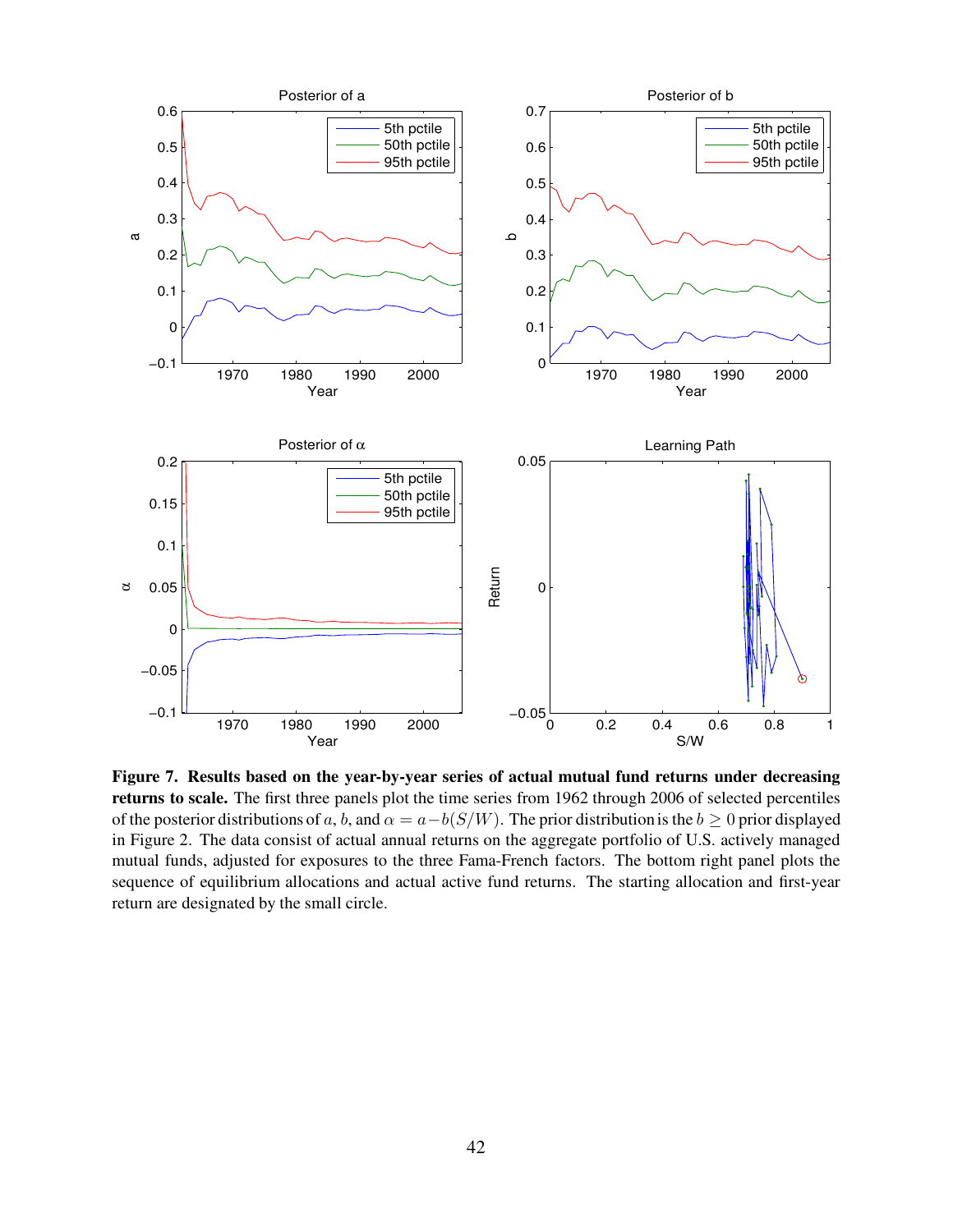#### References

- Avramov, Doron, and Russ Wermers, 2006, Investing in mutual funds when returns are predictable, Journal of Financial Economics 81, 339–77.
- Baks, Klaas P., Andrew Metrick, and Jessica Wachter, 2001, Should investors avoid all actively managed mutual funds? A study in Bayesian performance evaluation, *Journal of Finance* 56,  $45 - 85$ .
- Berk, Jonathan B., and Richard C. Green, 2004, Mutual fund flows and performance in rational markets, Journal of Political Economy 112, 1269–1295.
- Chen, Joseph, Harrison Hong, Ming Huang, and Jeffrey Kubik, 2004, Does fund size erode mutual fund performance?, American Economic Review 94, 1276–1302.
- Chordia, Tarun, 1996, The structure of mutual fund charges, Journal of Financial Economics 41,  $3 - 39.$
- Cuoco, Domenico, and Ron Kaniel, 2007, Equilibrium prices in the presence of delegated portfolio management, Working paper, Wharton and Fuqua.
- Dangl, Thomas, Youchang Wu, and Josef Zechner, 2008, Market discipline and internal governance in the mutual fund industry, Review of Financial Studies 21, 2307–2343.
- Das, Sanjiv R., and Rangarajan K. Sundaram, 2002, Fee speech: Signaling, risk-sharing, and the impact of fee structures on investor welfare, Review of Financial Studies 15, 1465–1497.
- Dasgupta, Amil, Andrea Prat, and Michela Verardo, 2008, The price impact of institutional herding, Working paper, London School of Economics.
- Fama, Eugene F., and Kenneth R. French, 1993, Common risk factors in the returns on stocks and bonds, Journal of Financial Economics 33, 3–56.
- Fama, Eugene F., and Kenneth R. French, 2007, Disagreement, tastes, and asset prices, Journal of Financial Economics 83, 667–689.
- Fama, Eugene F., and Kenneth R. French, 2009, Luck versus skill in the cross section of mutual fund  $\alpha$  estimates, working paper, University of Chicago and Dartmouth College.
- French, Kenneth R., 2008, Presidential address: The cost of active investing, Journal of Finance 63, 1537–1573.
- Fung, William, David A. Hsieh, Narayan Y. Naik, and Tarun Ramadorai, 2008, Hedge funds: Performance, risk, and capital formation, Journal of Finance 63, 1777–1803.
- Garcia, Diego, and Joel M. Vanden, 2009, Information acquisition and mutual funds, Journal of Economic Theory 144, 1965–1995.
- Glode, Vincent, 2009, Why mutual funds "underperform," Working paper, Wharton.
- Glode, Vincent, and Richard C. Green, 2010, Information spillovers and performance persistence for hedge funds, Working paper, Wharton.
- Grossman, Sanford G., and Joseph E. Stiglitz, 1980, On the impossibility of informationally efficient markets, American Economic Review 70, 393–408.
- Gruber, Martin J., 1996, Another puzzle: The growth in actively managed mutual funds, Journal of Finance 51, 783–810.
- Guerrieri, Veronica, and Peter Kondor, 2009, Fund managers, career concerns, and asset price volatility, Working paper, University of Chicago.